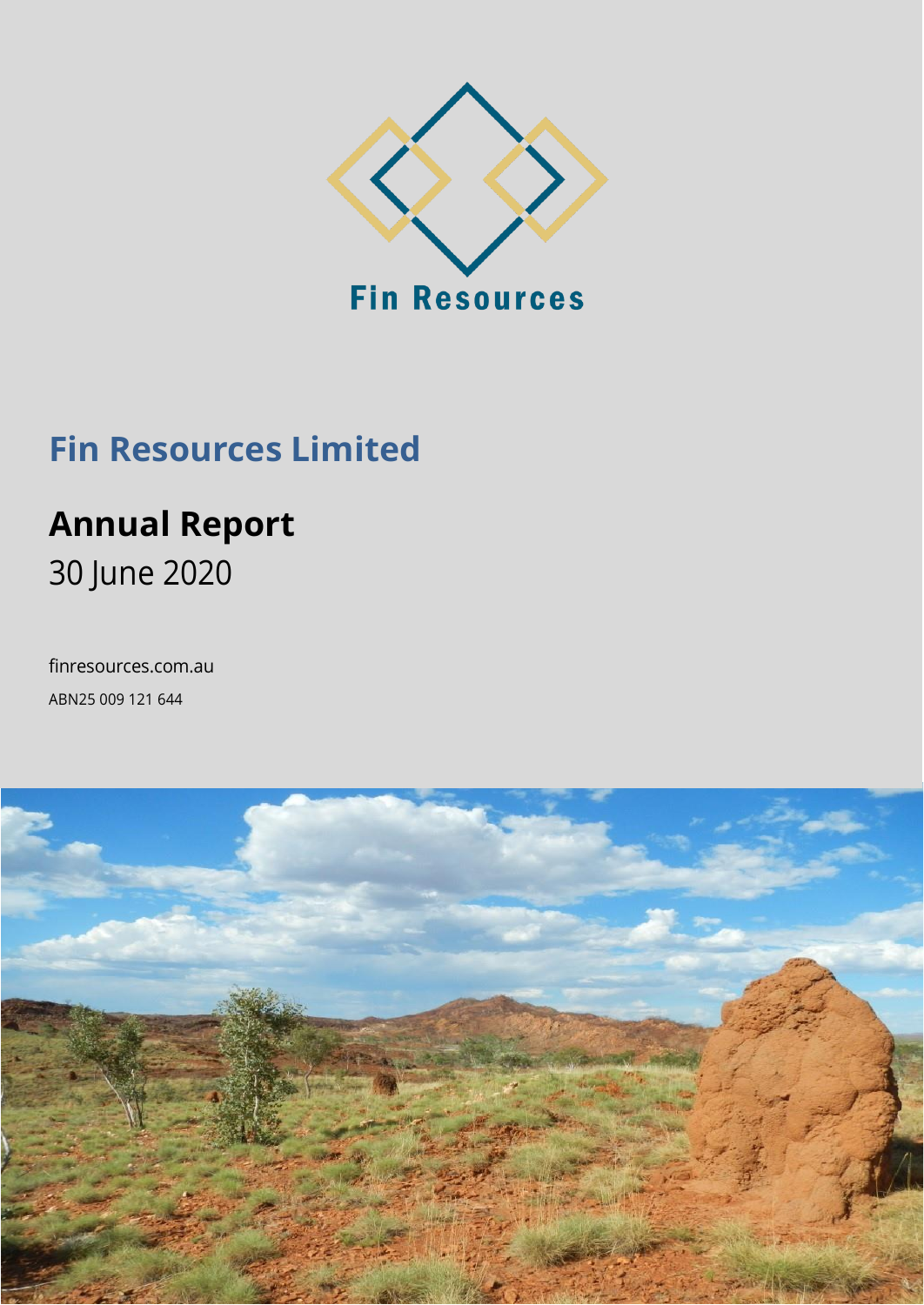

| <b>CONTENTS</b>                                                         | <b>PAGE</b> |
|-------------------------------------------------------------------------|-------------|
| Corporate Directory                                                     | 1           |
| Directors' Report                                                       | 2           |
| Consolidated Statement of Profit or Loss and Other Comprehensive Income | 11          |
| <b>Consolidated Statement of Financial Position</b>                     | 12          |
| Consolidated Statement of Changes in Equity                             | 13          |
| <b>Consolidated Statement of Cash Flows</b>                             | 14          |
| Notes to the Consolidated Financial Statements                          | 15          |
| Directors' Declaration                                                  | 32          |
| Auditor's Independence Declaration                                      | 33          |
| Independent Auditor's Report                                            | 34          |
| <b>ASX Additional Information</b>                                       | 38          |
| Tenements and Project Locations                                         | 41          |
| Important Information and Disclaimers                                   | 42          |

# **CORPORATE DIRECTORY**

#### **Directors**

Jason Bontempo - Non-Executive Director Andrew Radonjic - Non-Executive Director Simon Mottram - Non-Executive Director

#### **Company Secretary** Aaron Bertolatti

**Registered Office** First Floor 35 Richardson Street WEST PERTH WA 6005

**Share Registry** Advanced Share Registry Limited 110 Stirling Highway NEDLANDS WA 6009

#### **Auditors**

Stantons International Audit & Consulting Pty Ltd Level 2, 1 Walker Avenue WEST PERTH WA 6005

#### **Solicitors**

Edwards Mac Scovell Level 7, 140 St Georges Terrace Perth WA 6000

#### **Stock Exchange**

Australian Securities Exchange (Home Exchange: Perth, Western Australia) ASX Code: **FIN**

**Website** finresources.com.au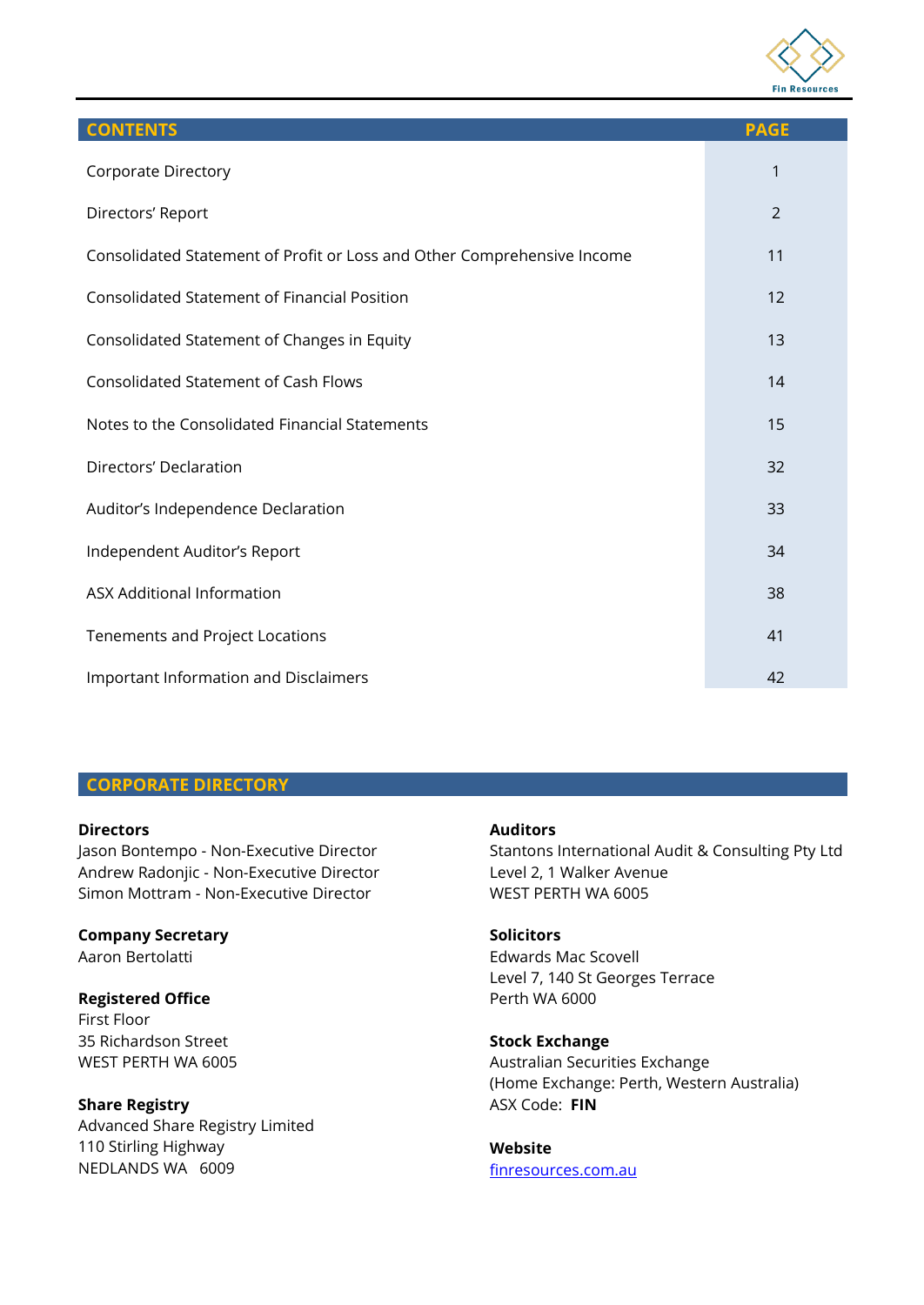# **Directors' Report**



The Directors present their report for Fin Resources Limited ("Fin Resources", "Fin" or "the Company") and its subsidiaries ("the Group") for the year ended 30 June 2020.

## **DIRECTORS**

The names, qualifications and experience of the Company's Directors in office during the year and until the date of this report are as follows. Directors were in office for the entire year unless otherwise stated.

# **Jason Bontempo**

## **Non-Executive Director**

Mr Bontempo has 23 years' experience in public company management, corporate advisory, investment banking and public company accounting, qualifying as a chartered accountant with Ernst & Young. Mr Bontempo has worked primarily serving on the board and the executive management of minerals and resources public companies focusing on advancing and developing mineral resource assets and business development. Mr Bontempo also provides corporate advice services and the financing of resource companies across multiple capital markets including resource asset acquisitions and divestments.

# **Andrew Radonjic**

# **Non-Executive Director**

Andrew Radonjic is a geologist and holds a master's degree in Mineral Economics. He has over 30 years of experience in mining and exploration, with a specific focus on gold and nickel in the Eastern Goldfields of Western Australia. During Mr. Radonjic's career he has been instrumental in the discovery of three significant gold deposits near Kalgoorlie in Western Australia as well as a major tin/tungsten deposit in Tasmania.

# **Simon Mottram – appointed 29 June 2020**

#### **Non-Executive Director**

Simon Mottram is a geologist with over 25 years' experience predominantly in base and precious metals. Mr Mottram has held both executive and senior management positions with several successful mining companies both in Australia and overseas and has seen a number of discoveries advanced through to commercial mine development and has been central to several significant exploration successes.

Mr Mottram is an expert in the application of modern exploration techniques, economic geology and development, large-scale drill programmes and feasibility studies. Mr Mottram is a graduate of Melbourne RMIT University and a Fellow of the AusIMM.

# **Justin Tremain – resigned 29 June 2020**

#### **Non-Executive Director**

Justin Tremain graduated from the University of Western Australia with a Bachelor of Commerce degree. Mr. Tremain cofounded ASX listed Renaissance Minerals Limited in June 2010 and served as Managing Director until its takeover by ASX Emerald Resources NL in November 2016. Prior to founding Renaissance Minerals Limited, he had over 10 years' investment banking experience in the natural resources sector. He has held positions with Investec, NM Rothschild & Sons and Macquarie Bank and has extensive experience in the funding of natural resource projects in the junior to mid-tier resource sector.

#### **COMPANY SECRETARY**

# **Aaron Bertolatti**

Aaron Bertolatti is a qualified Chartered Accountant and Company Secretary with over 15 years' experience in the mining industry and accounting profession. Mr. Bertolatti has both local and international experience and provides assistance to a number of resource companies with financial accounting and stock exchange compliance. Mr. Bertolatti has significant experience in the administration of ASX listed companies, corporate governance and corporate finance.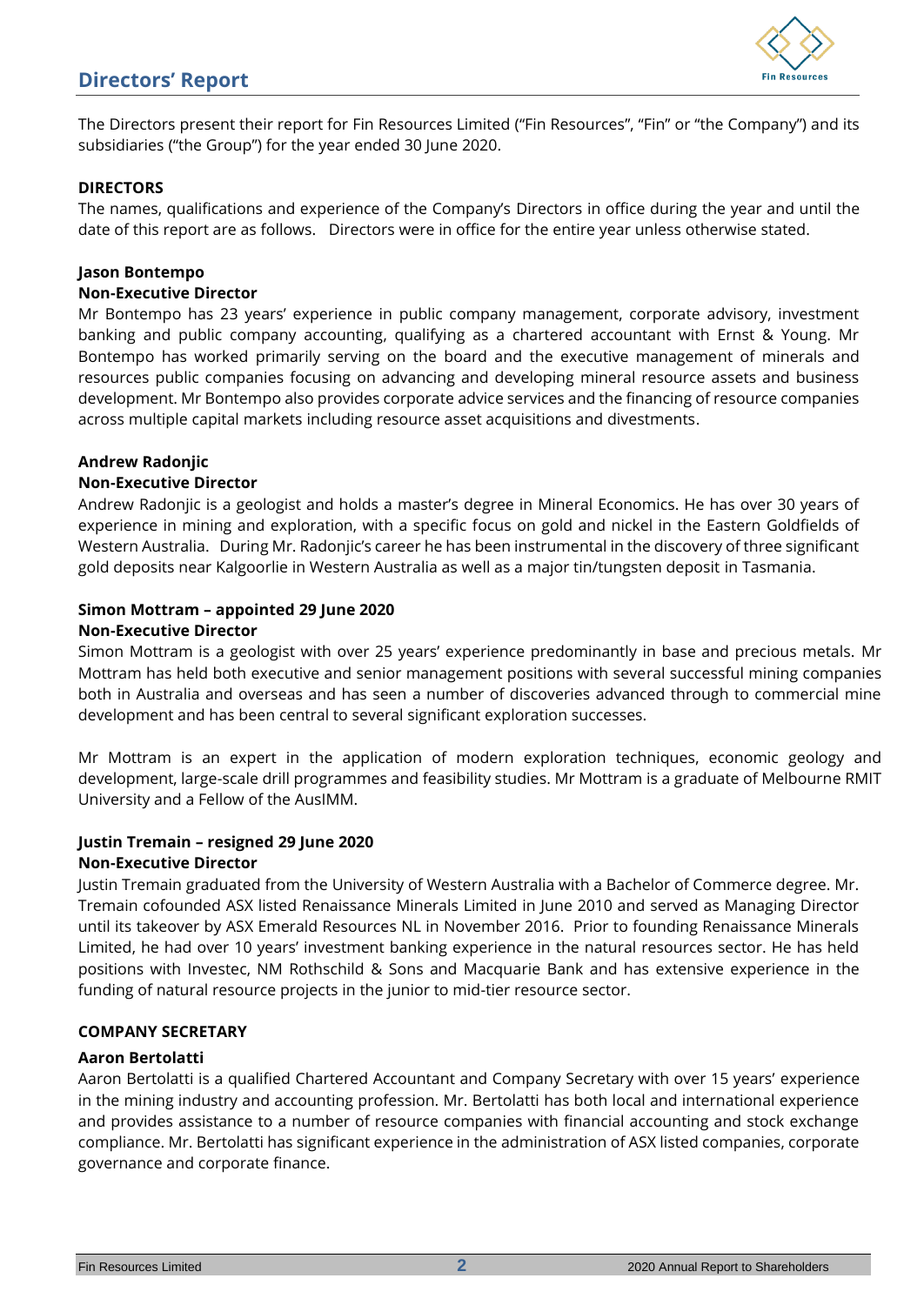

# **DIRECTORSHIPS OF OTHER LISTED COMPANIES**

Directorships of other listed companies held by current directors in the 3 years immediately before the end of the financial year are as follows:

| <b>Director</b> | <b>Company</b>                     | <b>Period of Directorship</b>                |
|-----------------|------------------------------------|----------------------------------------------|
| Jason Bontempo  | Red Emperor Resources NL           | Director since January 2011                  |
|                 | Odin Metals Limited                | Director since February 2018                 |
|                 | First Cobalt Corporation           | Director from November 2015 to December 2017 |
| Andrew Radonjic | Venture Minerals Limited           | Director since May 2006                      |
|                 | <b>Blackstone Minerals Limited</b> | Director since August 2016                   |
| Simon Mottram   | Avanco Resources Limited           | Director from February 2012 to June 2018     |
|                 | Odin Metals Limited                | Director since April 2020                    |
|                 | Medusa Mining Limited              | Director since June 2020                     |

# **INTERESTS IN THE SECURITIES OF THE COMPANY**

As at the date of this report, the interests of the Directors in the securities of Fin Resources Limited are:

| <b>Director</b> | <b>Ordinary Shares</b> | <b>Performance Rights</b> |
|-----------------|------------------------|---------------------------|
| Jason Bontempo  | 7,000,000              | 2,000,000                 |
| Andrew Radonjic |                        | 2,000,000                 |
| Simon Mottram   | 1,000,000              |                           |

# **RESULTS OF OPERATIONS**

The Group's net loss after taxation attributable to the members of Fin Resources for the year to 30 June 2020 was \$295,317 (2019: net loss \$274,901).

# **DIVIDENDS**

No dividend was paid or declared by the Company during the year and up to the date of this report.

# **CORPORATE STRUCTURE**

Fin Resources Limited is a company limited by shares, which is incorporated and domiciled in Australia.

# **NATURE OF OPERATIONS AND PRINCIPAL ACTIVITIES**

The principal activity of the Company during the financial year was mineral exploration and evaluation.

# **REVIEW OF OPERATIONS**

Fin Resources Limited is an Australian based resources company listed on the Australian Securities Exchange (ASX: FIN). The Company's projects comprise exploration licences covering ground located in Western Australia, which the Company intends to explore for gold, base metals and graphite.

# **McKenzie Springs Project**

The McKenzie Springs Project is located 85km northeast of the township of Halls Creek in the Kimberley region of Western Australia. The Project comprises a single granted Exploration Licence, namely E80/4808. The Project hosts mafic and ultramafic intrusions that are prospective for magmatic Ni-Cu sulfide and Platinum Group Element (PGE) mineralisation. Additionally, the Tickalara Metamorphic geology within the project is prospective for graphite mineralisation.

Nickel mineralisation within the McKenzie Springs Project is associated with the basal contact of maficultramafic rocks in a similar geological setting to the Savannah Nickel Mine owned by Panoramic Resources Ltd (ASX: PAN) to the north.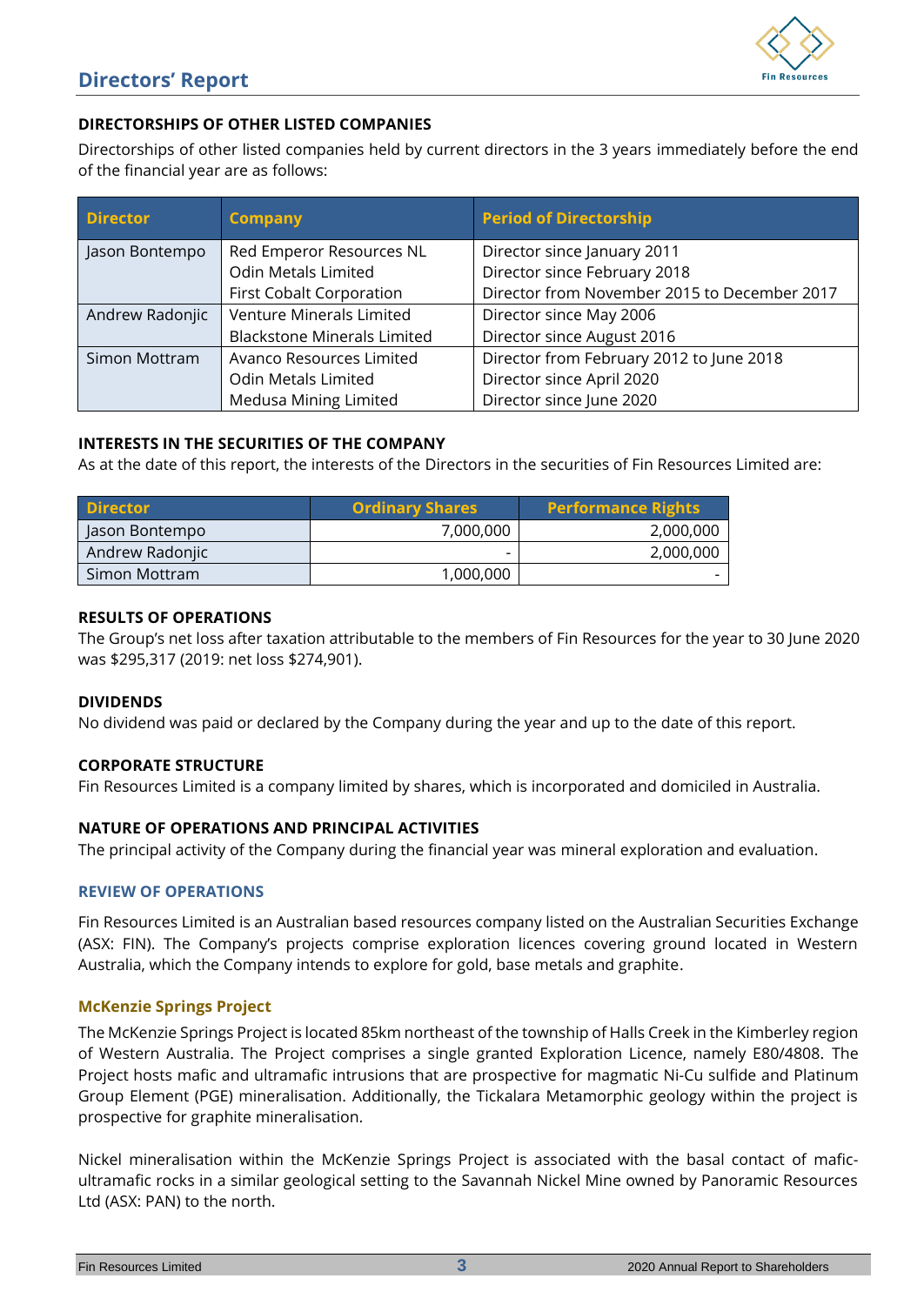# **Directors' Report**



During the year, the Company considered its options for exploration on previously validated and refined drill targets at McKenzie Springs. Consideration was given to completing a new geochemical survey over the Spring Creek intrusion, inquiries were made to consultants to assist with heritage clearance and initial costings for the Company's maiden drill program were also completed.

Access to the McKenzie Springs Project was restricted from March to July 2020 due to a COVID-19 Commonwealth Biosecurity Act Direction.

On 17 August 2020 the Company advised that it had appointed a drill contractor for its maiden drilling program at the McKenzie Springs Project. The drilling contract was awarded to proven Western Australian operator DDH1 Drilling (DDH1). The field program for the McKenzie Springs Project is expected to commence during October. The planned program includes three diamond drill holes targeting modelled strong high priority conductors defined from Fixed Loop Electromagnetic (FLEM) geophysical survey.

# **South Big Bell Project**

The South Big Bell Project is located 25km west of the township of Cue in the Murchison Goldfields. The Project comprises a single granted Exploration Licence, namely E20/900. The Project lies to the south of the Big Bell Gold Mine, currently held by Westgold Resources Ltd (ASX: WGX) which forms part of their Central Murchison Gold Project. The South Big Bell tenement covers the southern extension of the Mount Magnet-Meekatharra Greenstone Belt. Limited exploration work was completed on the Project during the year.

#### **Sentinel Project**

The Sentinel Project is located 130km east-northeast of the township of Kalgoorlie in the Eastern Goldfields. The Project comprises a single granted Exploration Licence, namely E28/2652. The Project lies within the southern Laverton Tectonic Zone, a regional scale shear/fault system that extends as a set of NNE and NNW trending structures from Laverton towards the Pinjin area.

The area has been explored for gold by a number of companies since the 1980s, exploration including predominantly reconnaissance and surface geochemical programs, and limited geochemical drill traverses through covered terrain. Mapping has located minor gold diggings at the Sentinel Prospect on the northern margin of Lake Rebecca. Limited exploration work was completed on the Project during the year.

#### **Corporate - Other**

Mr Simon Mottram joined the Company's Board as a Non-Executive Director on 29 June 2020. Mr Mottram brings significant nickel sulphide exploration experience to the Company. Mr Justin Tremain resigned from the Board on 29 June 2020.

#### **SIGNIFICANT CHANGES IN THE STATE OF AFFAIRS**

There have been no significant changes in the state of affairs of the Group during the financial year, other than as set out in this report.

# **SIGNIFICANT EVENTS AFTER THE REPORTING DATE**

The impact of the Coronavirus (COVID-19) pandemic is ongoing and it is not practicable to estimate the potential impact, positive or negative, after the reporting date. The situation is rapidly developing and is dependent on measures imposed by the Australian Government and other countries, such as maintaining social distancing requirements, quarantine, travel restrictions and any economic stimulus that may be provided.

There have been no other significant events subsequent to the end of the financial year to the date of this report.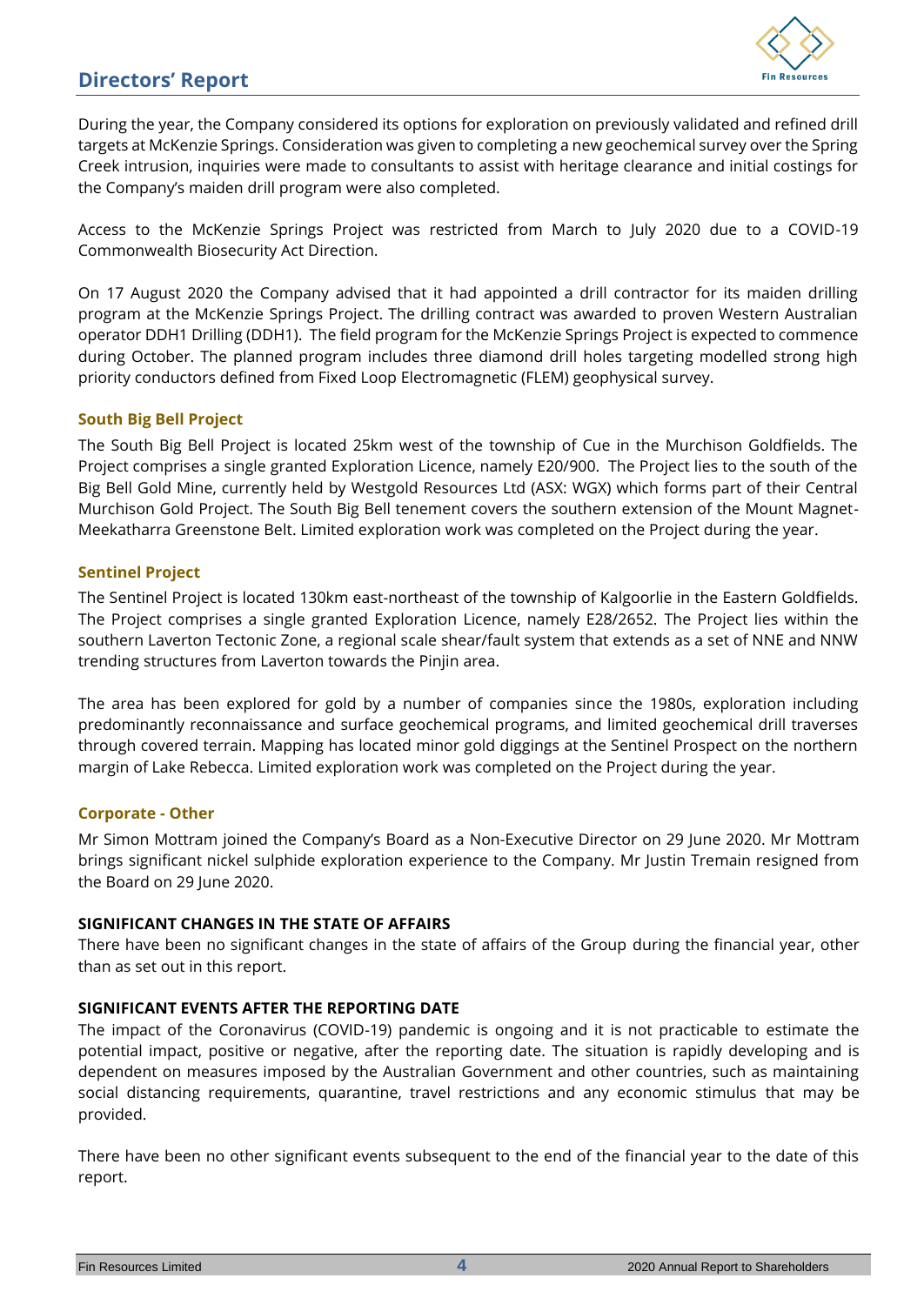# **LIKELY DEVELOPMENTS AND EXPECTED RESULTS OF OPERATIONS**

The Directors have excluded from this report any further information on the likely developments in the operations of the Group and the expected results of those operations in future financial years, as the Directors believe that it would be speculative and prejudicial to the interests of the Group.

# **ENVIRONMENTAL REGULATIONS AND PERFORMANCE**

The operations of the Group are presently subject to environmental regulation under the laws of Australia. The Group is, to the best of its knowledge, at all times in full environmental compliance with the conditions of its licences.

# **SHARE OPTIONS AND PERFORMANCE RIGHTS**

As at the date of this report there were 137,230,915 unissued ordinary shares under options and 6,000,000 under performance rights. The details of these securities are as follows:

| <b>Number</b> | <b>Type</b>                               | <b>Exercise Price \$</b> | <b>Expiry Date</b> |
|---------------|-------------------------------------------|--------------------------|--------------------|
|               | 32,000,000   Unlisted Options             | \$0.03                   | 14 May 2021        |
|               | 105,230,915   Listed Options (ASX: FINOA) | \$0.025                  | 31 December 2021   |
|               | 6,000,000   Performance Rights            | \$0.001                  | 14 May 2023        |

No holder has any right under the options or performance rights to participate in any other share issue of the Company or any other entity. No options expired unexercised during the financial year. 2,000,000 performance rights were forfeited during the financial year. No options or performance rights were exercised during or since the year ended 30 June 2020.

# **INDEMNIFICATION AND INSURANCE OF DIRECTORS AND OFFICERS**

The Company has made an agreement indemnifying all the Directors and Officers of the Company against all losses or liabilities incurred by each Director or Officer in their capacity as Directors or Officers of the Company to the extent permitted by the Corporations Act 2001.

The indemnification specifically excludes wilful acts of negligence. The Company paid insurance premiums in respect of Directors' and Officers' Liability Insurance contracts for current officers of the Company, including Officers of the Company's controlled entities. The liabilities insured are damages and legal costs that may be incurred in defending civil or criminal proceedings that may be brought against the officers in their capacity as officers of entities in the Group.

# **DIRECTORS' MEETINGS**

During the financial year, in addition to frequent Board discussions, the Directors met regularly to discuss all matters associated with investment strategy, review of opportunities, and other Company matters on an informal basis. Circular resolutions were passed as necessary to execute formal Board decisions. The number of meetings of Directors held during the year and the number of meetings attended by each Director were as follows:

| <b>Director</b>             | <b>Number of Meetings</b><br><b>Eligible to Attend</b> | <b>Number of Meetings</b><br><b>Attended</b> |
|-----------------------------|--------------------------------------------------------|----------------------------------------------|
| Jason Bontempo              |                                                        |                                              |
| Andrew Radonjic             | 3                                                      |                                              |
| Simon Mottram <sup>1</sup>  |                                                        |                                              |
| Justin Tremain <sup>2</sup> | 3                                                      |                                              |

<sup>1</sup> Mr Mottram was appointed as a Director on 29 June 2020

<sup>2</sup> Mr Tremain resigned as a Director on 29 June 2020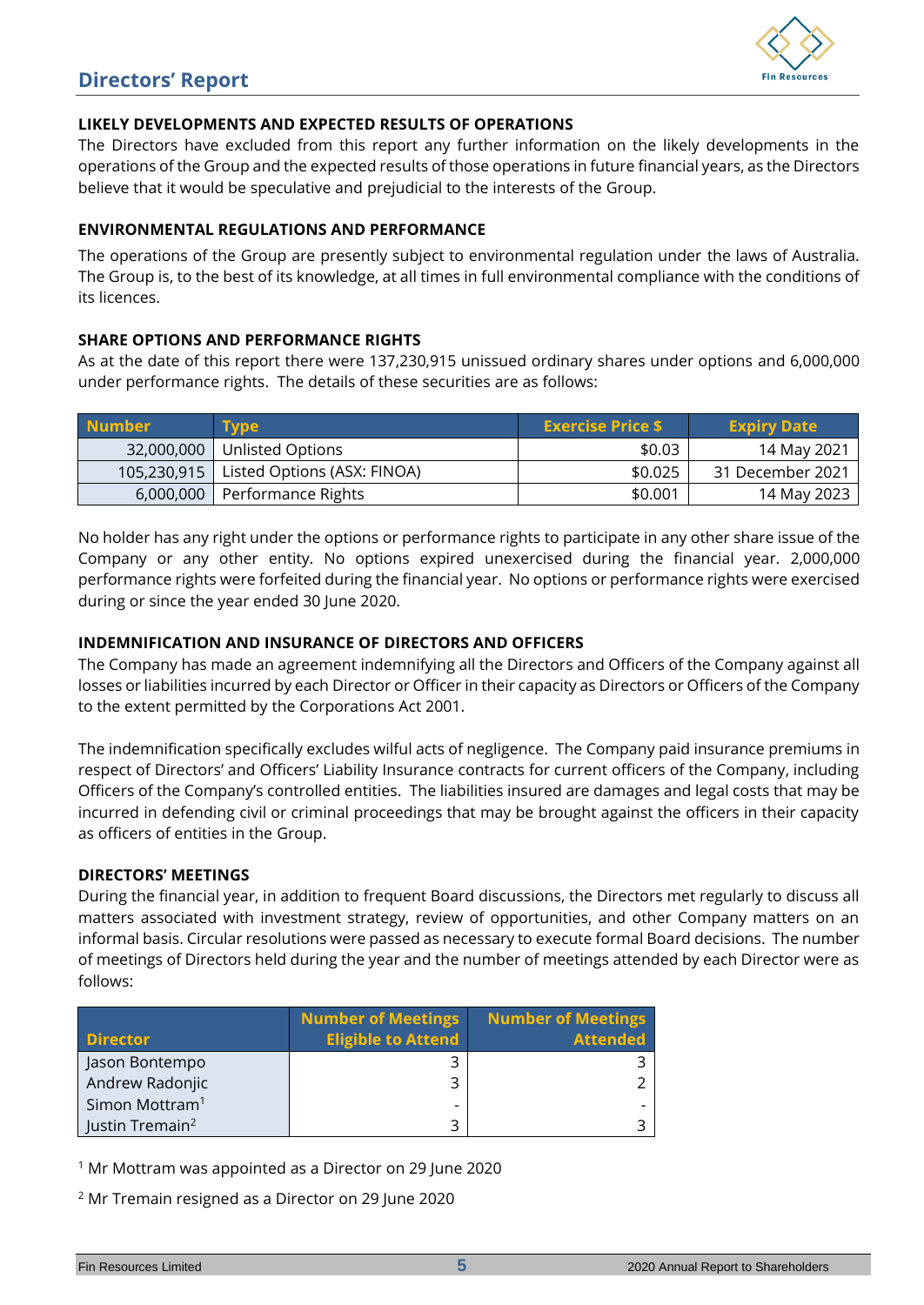# **Directors' Report**



## **PROCEEDINGS ON BEHALF OF COMPANY**

No person has applied for leave of the Court to bring proceedings on behalf of the Group or intervene in any proceedings to which the Group is a party for the purpose of taking responsibility on behalf of the Group for all or any part of those proceedings. The Group was not a party to any such proceedings during the year.

#### **CORPORATE GOVERNANCE**

In recognising the need for the highest standards of corporate behaviour and accountability, the Directors of Fin Resources Limited support and have adhered to the principles of sound corporate governance. The Board recognises the recommendations of the Australian Securities Exchange Corporate Governance Council, and considers that Fin Resources complies to the extent possible with those guidelines, which are of importance to the commercial operation of a junior listed resources company.

During the financial year, shareholders continued to receive the benefit of an efficient and cost-effective corporate governance policy for the Company. The Company has established a set of corporate governance policies and procedures which can be found, along with the Company's Corporate Governance Statement, on the Fin Resources website:

finresources.com.au.

#### **AUDITOR INDEPENDENCE AND NON-AUDIT SERVICES**

Section 307C of the Corporations Act 2001 requires the Group's auditors to provide the Directors of Fin Resources with an Independence Declaration in relation to the audit of the financial report. A copy of that declaration is included within this annual report. There were no non-audit services provided by the Group's auditor.

# **Officers of the company who are former partners of Stantons International Audit and Consulting Pty Ltd**

There are no officers of the company who are former partners of Stantons International Audit and Consulting Pty Ltd ("Stantons").

#### **Auditor**

Stantons continue in office in accordance with section 327 of the Corporations Act 2001.

# **AUDITED REMUNERATION REPORT**

This report, which forms part of the directors' report, outlines the remuneration arrangements in place for the key management personnel ("KMP") of Fin Resources Limited for the financial year ended 30 June 2020. The information provided in this remuneration report has been audited as required by Section 308(3C) of the Corporations Act 2001.

The remuneration report details the remuneration arrangements for KMP who are defined as those persons having authority and responsibility for planning, directing and controlling the major activities of the Group, directly or indirectly, including any director (whether executive or otherwise) of the Group.

# **Details of Key Management Personnel**

- Jason Bontempo Non-Executive Director
- Andrew Radonjic Non-Executive Director
- Simon Mottram Non-Executive Director appointed 29 June 2020
- Justin Tremain Non-Executive Director resigned 29 June 2020
- Aaron Bertolatti Company Secretary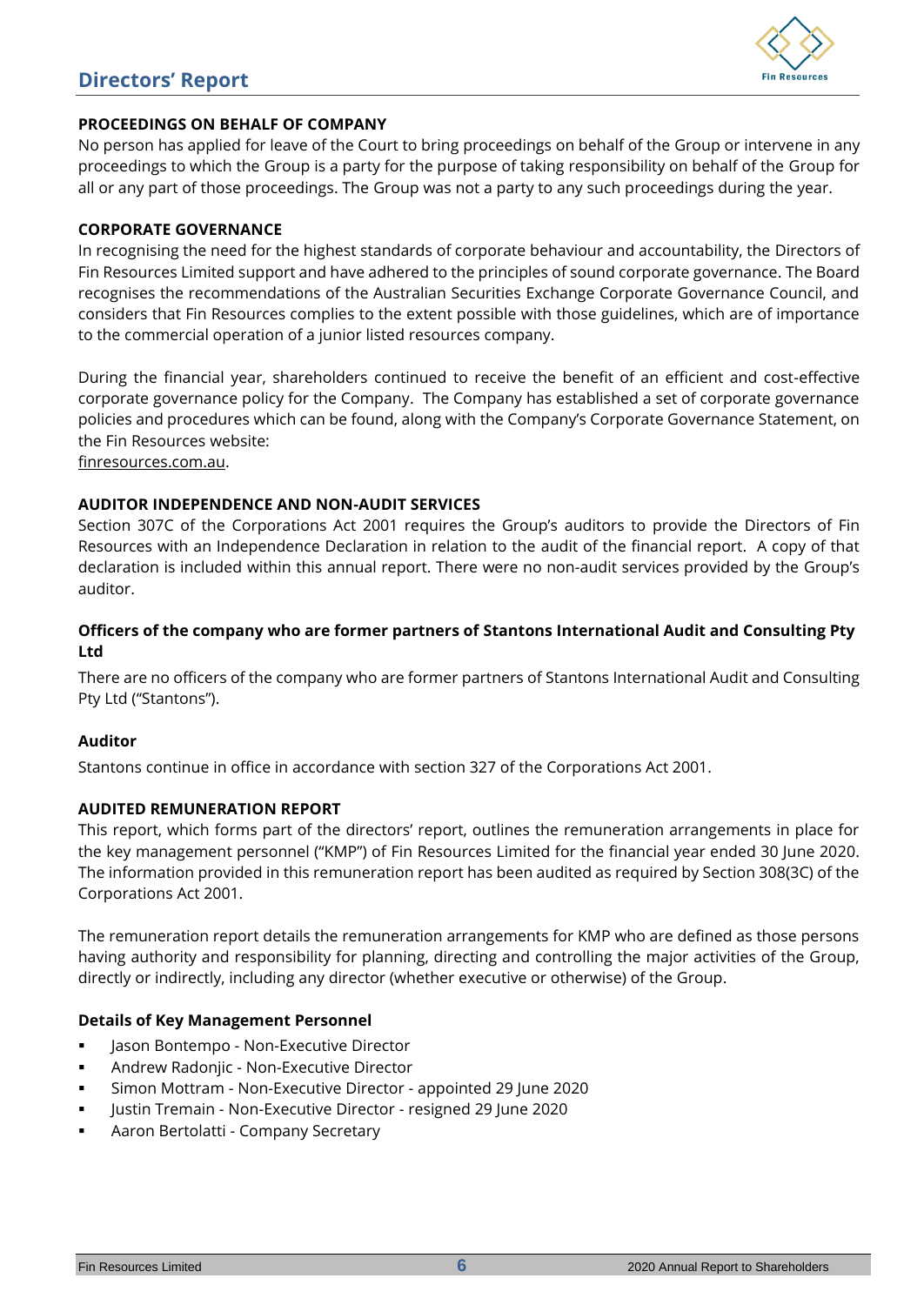

#### **Remuneration Policy**

The Board is responsible for determining and reviewing compensation arrangements for the Directors. The Board assesses the appropriateness of the nature and amount of emoluments of such officers on a yearly basis by reference to relevant employment market conditions with the overall objective of ensuring maximum stakeholder benefit from the retention of a high-quality board and executive team. The expected outcome of this remuneration structure is to retain and motivate Directors.

As part of its Corporate Governance Policies and Procedures, the board has adopted a formal Remuneration Committee Charter and Remuneration Policy. The Board has elected not to establish a remuneration committee based on the size of the organisation and has instead agreed to meet as deemed necessary and allocate the appropriate time at its board meetings.

Fees and payments to non-executive directors reflect the demands which are made on, and the responsibilities of the directors. Non‑executive directors' fees and payments are reviewed annually by the Board. Non‑executive directors do not receive performance-based pay, other than performance rights issued in the prior year.

| <b>Level</b>             | <b>Cash Remuneration</b> |
|--------------------------|--------------------------|
| Non-Executive Director   | Up to A\$36,000          |
| <b>Senior Executives</b> | Up to A\$60,000          |

#### **Additional fees**

A Director may also be paid fees or other amounts as the Directors determine if a Director performs special duties or otherwise performs services outside the scope of the ordinary duties of a Director. A Director may also be reimbursed for out of pocket expenses incurred as a result of their directorship or any special duties.

#### *Remuneration Consultants*

Remuneration consultants have not been used in determining the remuneration paid.

#### *Retirement allowances for Directors*

Superannuation contributions required under the Australian Superannuation Guarantee Legislation continue to be made and are deducted from the directors' overall fee entitlements where applicable.

# **Details of Remuneration**

Details of the nature and amount of each element of the remuneration of each Director and Executive of the Company for the year ended 30 June 2020 are as follows:

|                             | Short term               |                 |            | <b>Options</b>           | Super | <b>Total</b> | Option        |
|-----------------------------|--------------------------|-----------------|------------|--------------------------|-------|--------------|---------------|
| 2020                        | <b>Base</b>              | <b>Director</b> | Consulting | <b>Share Based</b>       |       |              | related       |
|                             | Salary \$                | Fees \$         | Fees \$    | Payments \$              |       |              | $\frac{9}{6}$ |
| <b>Directors</b>            |                          |                 |            |                          |       |              |               |
| Jason Bontempo              |                          | 36,000          |            | 9,824                    | 3,420 | 49,244       | 19.9          |
| Andrew Radonjic             | ٠                        | 27,397          |            | 9,824                    | 2,603 | 39,824       | 24.7          |
| Simon Mottram <sup>1</sup>  | $\overline{\phantom{0}}$ |                 |            |                          |       |              |               |
| Justin Tremain <sup>2</sup> |                          | 27,397          |            | $\overline{\phantom{0}}$ | 2,603 | 30,000       |               |
| <b>Officers</b>             |                          |                 |            |                          |       |              |               |
| Aaron Bertolatti            | -                        | -               | 60,000     | 9,825                    |       | 69,825       | 14.1          |
|                             |                          | 90,794          | 60,000     | 29,473                   | 8,626 | 188,893      | 15.6          |

<sup>1</sup> Simon Mottram was appointed on 29 June 2020.

2 Justin Tremain resigned on 29 June 2020.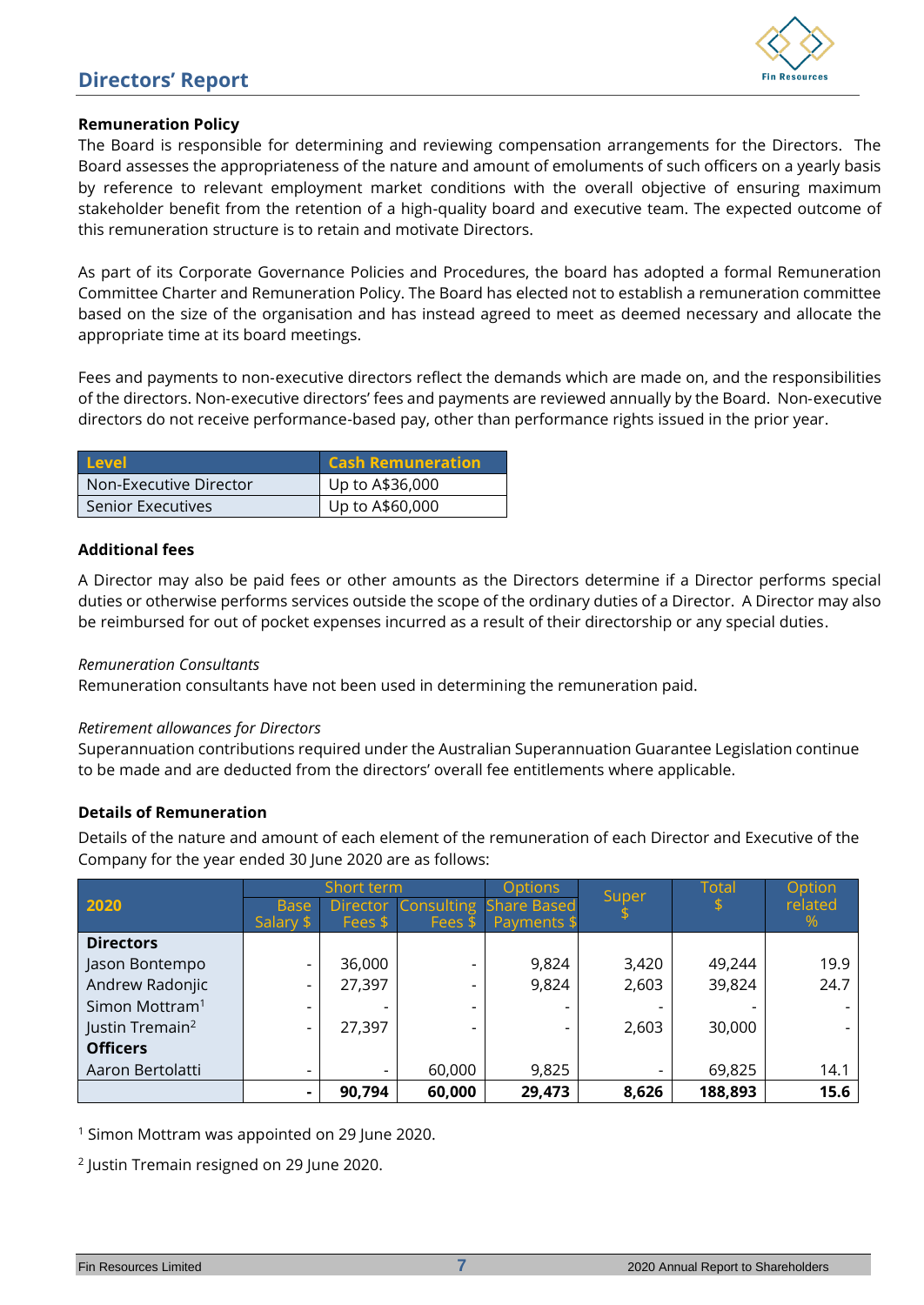The fees paid to Directors' and Officers' related entities were for the provision of management services of the particular individual to the Group:

- − BR Corporation Pty Ltd, an entity associated with Jason Bontempo.
- − 1918 Consulting Pty Ltd, an entity associated with Aaron Bertolatti.

There were no other executive officers of the Group during the financial year ended 30 June 2020.

Details of the nature and amount of each element of the remuneration of each Director and Executive of the Company for the year ended 30 June 2019 are as follows:

|                  | Short term  |                          |                   | <b>Options</b>     |                          | <b>Total</b> | Option  |
|------------------|-------------|--------------------------|-------------------|--------------------|--------------------------|--------------|---------|
| 2019             | <b>Base</b> | <b>Director</b>          | <b>Consulting</b> | <b>Share Based</b> | Super                    |              | related |
|                  | Salary \$   | Fees \$                  | Fees \$           | Payments \$        |                          |              | %       |
| <b>Directors</b> |             |                          |                   |                    |                          |              |         |
| Jason Bontempo   | Ξ.          | 36,000                   |                   | 8,616              | 3,420                    | 48,036       | 17.9    |
| Andrew Radonjic  | ۰           | 27,397                   | -                 | 8,616              | 2,603                    | 38,616       | 22.3    |
| Justin Tremain   | ۰           | 27,397                   |                   | 8,616              | 2,603                    | 38,616       | 22.3    |
| <b>Officers</b>  |             |                          |                   |                    |                          |              |         |
| Aaron Bertolatti | -           | $\overline{\phantom{a}}$ | 60,000            | 8,616              | $\overline{\phantom{0}}$ | 68,616       | 12.5    |
|                  | ۰.          | 90,794                   | 60,000            | 34,464             | 8,626                    | 193,884      | 17.7    |

There were no other executive officers of the Group during the financial year ended 30 June 2019.

# **Shareholdings of Key Management Personnel**

The number of shares in the Company held during the financial year by each Director and specified executives of the Group, including their personally related parties, is set out below. There were no shares granted during the reporting year as compensation.

|                             | Balance at the<br>start of the year | <b>Granted during</b><br>the year as<br>compensation | On exercise of<br>share options | Other changes<br>during the year | Balance at the<br>end of the year |
|-----------------------------|-------------------------------------|------------------------------------------------------|---------------------------------|----------------------------------|-----------------------------------|
| <b>Directors</b>            |                                     |                                                      |                                 |                                  |                                   |
| Jason Bontempo              |                                     |                                                      |                                 | 7,000,000                        | 7,000,000                         |
| Andrew Radonjic             |                                     |                                                      |                                 |                                  |                                   |
| Simon Mottram <sup>1</sup>  |                                     |                                                      |                                 | 1,000,000                        | 1,000,000                         |
| Justin Tremain <sup>2</sup> |                                     |                                                      |                                 |                                  |                                   |
| <b>Officers</b>             |                                     |                                                      |                                 |                                  |                                   |
| Aaron Bertolatti            |                                     |                                                      |                                 |                                  |                                   |

<sup>1</sup> Simon Mottram was appointed on 29 June 2020.

2 Justin Tremain resigned on 29 June 2020.

All equity transactions with key management personnel other than arising from the exercise of remuneration options have been entered into under terms and conditions no more favourable than those the Company would have adopted if dealing at arm's length.

# **Option holdings of Key Management Personnel**

The numbers of options over ordinary shares in the Company held during the financial year by each Director of Fin Resources Limited and specified executives of the Group, including their personally related parties, are set out below: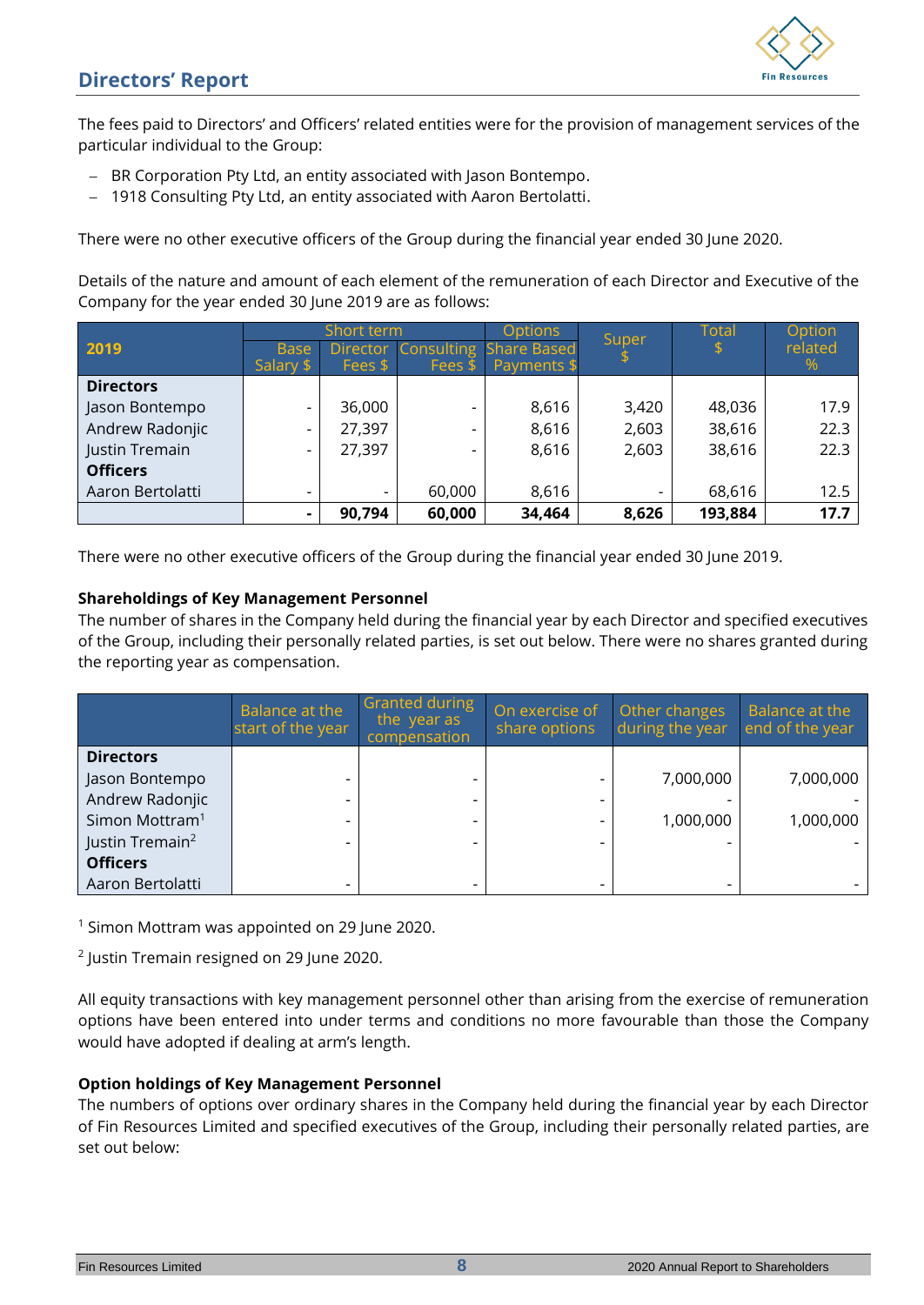

# **Directors' Report**

|                  | <b>Balance at</b><br>the start of<br>the year | Granted<br>during the<br>year as<br>compensation | Exercised<br>during<br>the year | Other<br>changes<br>during the<br>year | the end of<br>the year | <b>Balance at Exercisable</b> | $Un-$<br>exercisable |
|------------------|-----------------------------------------------|--------------------------------------------------|---------------------------------|----------------------------------------|------------------------|-------------------------------|----------------------|
| <b>Directors</b> |                                               |                                                  |                                 |                                        |                        |                               |                      |
| Jason Bontempo   |                                               |                                                  |                                 |                                        |                        |                               |                      |
| Andrew Radonjic  |                                               |                                                  |                                 |                                        |                        |                               |                      |
| Simon Mottram    |                                               | $\overline{\phantom{0}}$                         |                                 |                                        |                        |                               |                      |
| Justin Tremain   |                                               |                                                  |                                 |                                        |                        |                               |                      |
| <b>Officers</b>  |                                               |                                                  |                                 |                                        |                        |                               |                      |
| Aaron Bertolatti | 2,000,000                                     | $\overline{\phantom{a}}$                         |                                 | Ξ.                                     | 2,000,000              | $\overline{\phantom{0}}$      |                      |

# **Performance Right holdings of Key Management Personnel**

The numbers of Performance Rights over ordinary shares in the Company held during the financial year by each Director of Fin Resources Limited and specified executives of the Group, including their personally related parties, are set out below:

|                             | <b>Balance at</b><br>the start of<br>the year | Granted<br>during the<br>year as<br>compensation | Exercised<br>during the<br>year | Other<br>changes<br>during the<br>year | <b>Balance at</b><br>the end of<br>the year | Exercisable              | $Un-$<br>exercisable |
|-----------------------------|-----------------------------------------------|--------------------------------------------------|---------------------------------|----------------------------------------|---------------------------------------------|--------------------------|----------------------|
| <b>Directors</b>            |                                               |                                                  |                                 |                                        |                                             |                          |                      |
| Jason Bontempo              | 2,000,000                                     |                                                  |                                 |                                        | 2,000,000                                   | -                        | 2,000,000            |
| Andrew Radonjic             | 2,000,000                                     |                                                  |                                 |                                        | 2,000,000                                   | $\overline{\phantom{0}}$ | 2,000,000            |
| Simon Mottram <sup>1</sup>  |                                               |                                                  |                                 |                                        |                                             |                          |                      |
| Justin Tremain <sup>2</sup> | 2,000,000                                     |                                                  |                                 | (2,000,000)                            |                                             |                          |                      |
| <b>Officers</b>             |                                               |                                                  |                                 |                                        |                                             |                          |                      |
| Aaron Bertolatti            | 2,000,000                                     |                                                  |                                 |                                        | 2,000,000                                   |                          | 2,000,000            |

<sup>1</sup> Simon Mottram was appointed on 29 June 2020.

2 Justin Tremain resigned on 29 June 2020.

The Performance Rights vest and become exercisable by the holder upon the Company achieving a VWAP of at least \$0.03 over a period of 20 trading days. The deadline for conversion is 5 years from the date of issue (14 May 2023).

# **Performance Rights Affecting Remuneration**

The terms and conditions of Performance Rights affecting remuneration in the current or future reporting years are as follows:

| 2020             | Grant<br>Date | Grant<br><b>Number</b> | <b>Expiry</b><br>date/last<br>exercise<br>date | Exercise<br>price<br>per<br>option | Value of<br>options at<br>grant date <sup>1</sup> | Number of<br>options<br>vested <sup>2</sup> | Vested<br>% | <b>Max</b><br>value yet<br>to vest |
|------------------|---------------|------------------------|------------------------------------------------|------------------------------------|---------------------------------------------------|---------------------------------------------|-------------|------------------------------------|
| <b>Directors</b> |               |                        |                                                |                                    |                                                   |                                             |             |                                    |
| Jason Bontempo   | 14/05/18      | 2,000,000              | 14/05/23                                       | \$0.001                            | \$46,571                                          |                                             |             | \$28,131                           |
| Andrew Radonjic  | 14/05/18      | 2,000,000              | 14/05/23                                       | \$0.001                            | \$46,571                                          |                                             | -           | \$28,131                           |
| <b>Officers</b>  |               |                        |                                                |                                    |                                                   |                                             |             |                                    |
| Aaron Bertolatti | 14/05/18      | 2,000,000              | 14/05/23                                       | \$0.001                            | \$46,571                                          |                                             |             | \$28,130                           |
|                  |               | 6,000,000              |                                                |                                    | \$139,713                                         |                                             | -           | \$84,392                           |

<sup>1</sup> The value at grant date has been calculated in accordance with AASB 2 *Share based payments.*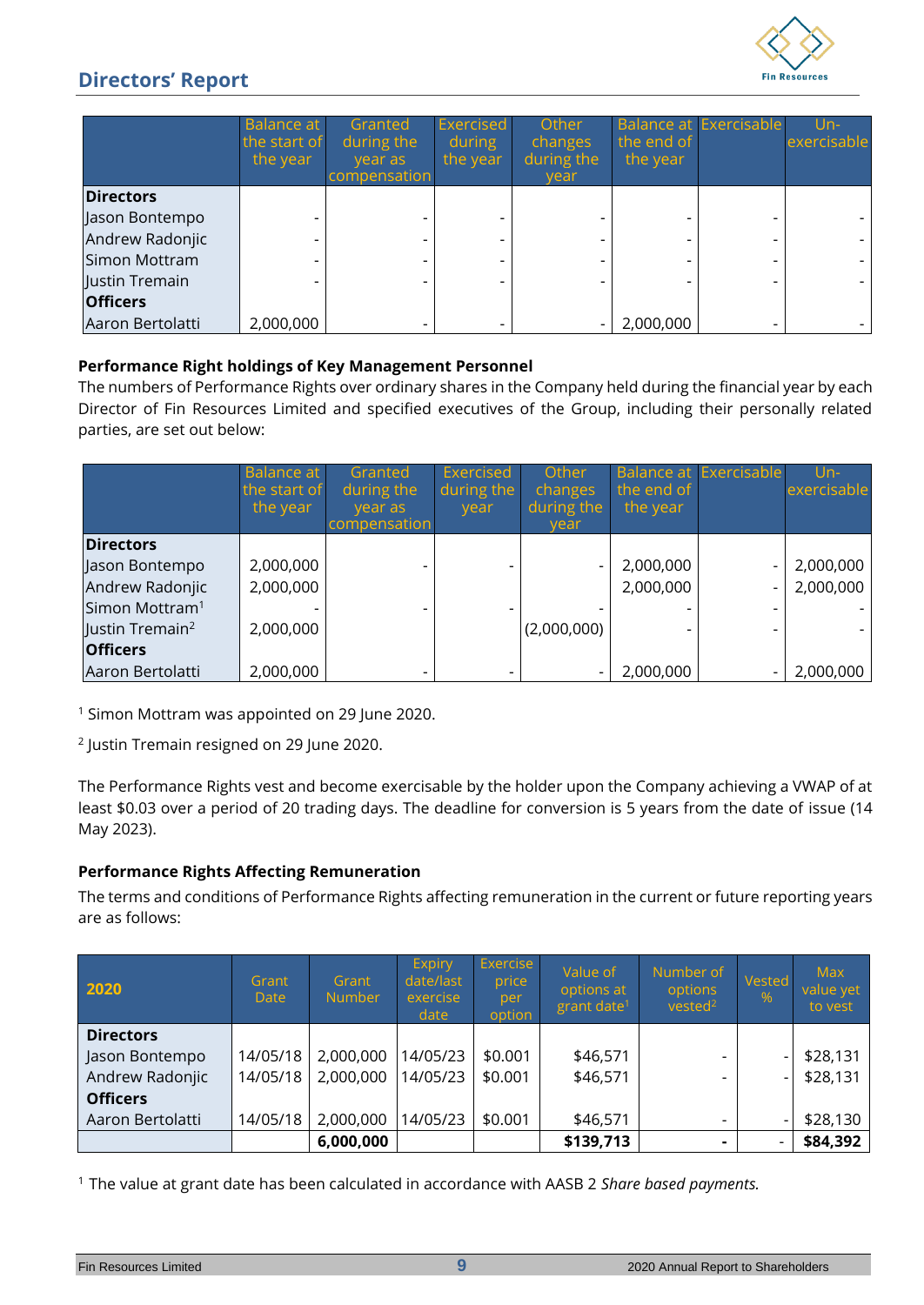# **Directors' Report**



<sup>2</sup> The Performance Rights vest and become exercisable by the holder upon the Company achieving a VWAP of at least \$0.03 over a period of 20 trading days. The deadline for conversion is 5 years from the date of issue (14 May 2023).

#### **Non-Executive Director Service Agreements**

On appointment to the Board, all non-executive directors enter into a service agreement with the Group in the form of a letter of appointment. The letter summarises the Board policies and terms, including compensation ranging from \$30,000 to \$39,420 per annum (including Superannuation), relevant to the director. There is no termination clause included in the letter.

#### **Senior Executives**

Aaron Bertolatti (Company Secretary) is engaged under an Executive Agreement dated 1 May 2018. Under the agreement Mr. Bertolatti is paid an annual fee of A\$60,000. The Agreement may be terminated by the Company without notice or without cause by giving three months' notice in writing or payment in lieu of notice. The Agreement may also be terminated by Mr. Bertolatti by providing three months' notice in writing.

#### **Loans to Directors and Executives**

There were no loans to Directors and executives during the financial year ended 30 June 2020.

#### **Additional Information**

The earnings of the Group for the five years to 30 June 2020 are summarised below:

|                         | 2020       | 2019       | 2018       | 2017       | 2016       |
|-------------------------|------------|------------|------------|------------|------------|
|                         |            |            |            |            |            |
| Other income            | 39,191     | 61.073     | 61,603     | 34,693     | 36,317     |
| <b>EBITDA</b>           | (295, 317) | (274, 901) | (576, 273) | (473, 118) | (860, 045) |
| EBIT                    | (295, 317) | (274, 901) | (576, 273) | (473, 118) | (860, 045) |
| Profit after income tax | (295, 317) | (274, 901) | (576, 273) | (473, 118) | (860, 045) |

The factors that are considered to affect total shareholders return ('TSR') are summarised below:

|                                            | 2020   | 2019   | 2018   | 2017   | 2016   |
|--------------------------------------------|--------|--------|--------|--------|--------|
| Share price at financial year end (\$)     | 0.015  | 0.012  | 0.021  | 0.024  | 0.024  |
| Total dividends declared (cents per share) |        |        |        |        |        |
| Basic earnings per share (cents per share) | (0.10) | (0.09) | (0.24) | (0.10) | (0.19) |

#### **Voting and comments made at the Company's 2019 Annual General Meeting**

Fin Resources Limited received 97.2% of "yes" votes on its remuneration report for the 2019 financial year. The Company did not receive any specific feedback at the AGM or throughout the year on its remuneration practices.

# **END OF AUDITED REMUNERATION REPORT**

Signed on behalf of the board in accordance with a resolution of the Directors.

**Jason Bontempo Non-Executive Director**

Perth, Western Australia 14 September 2020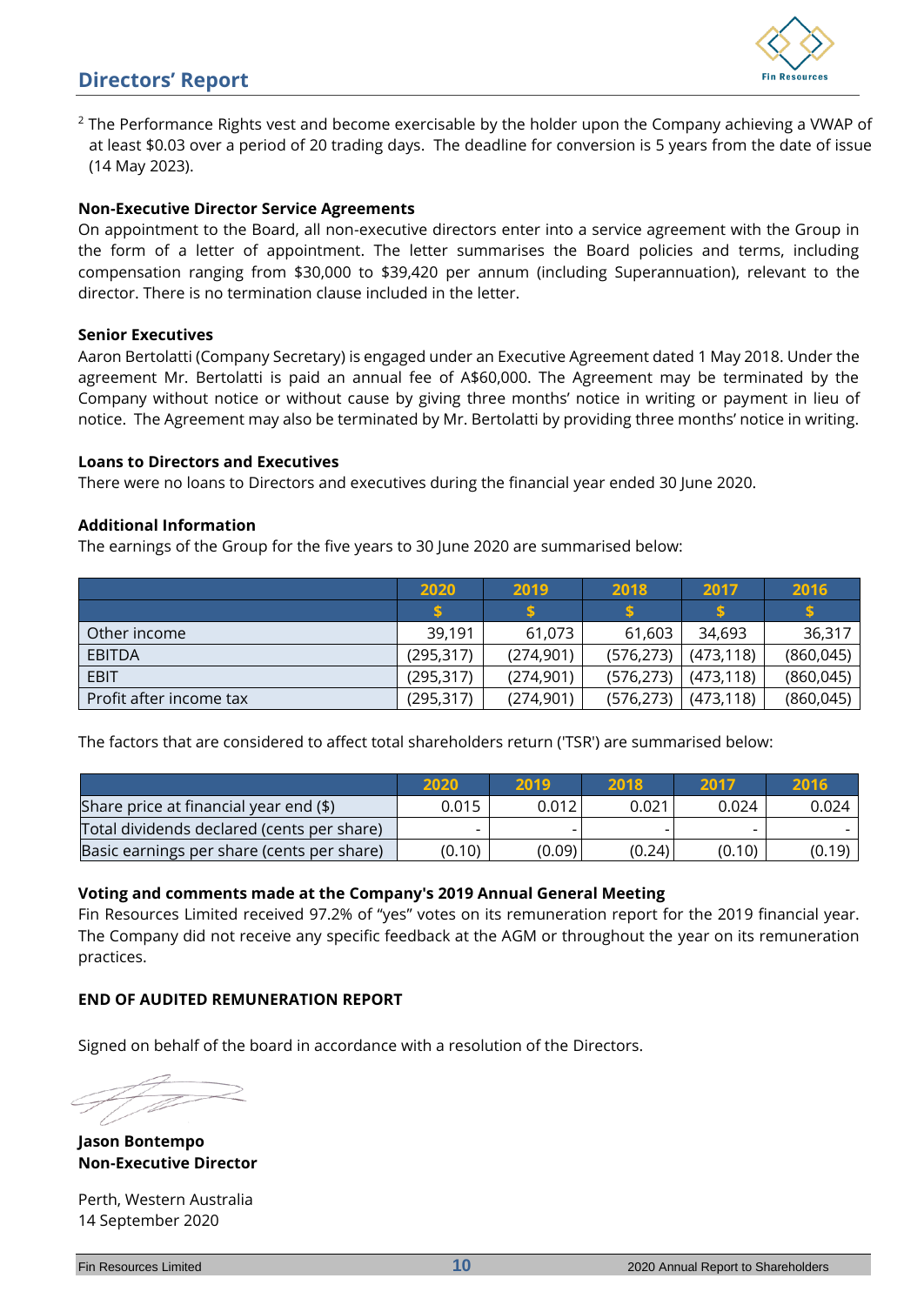

# **Consolidated Statement of Profit or Loss and Other Comprehensive Income**

**for the year ended 30 June 2020**

|                                                    | <b>Note</b> | 30-Jun-20  | 30-Jun-19  |
|----------------------------------------------------|-------------|------------|------------|
|                                                    |             |            |            |
| <b>Continuing operations</b>                       |             |            |            |
| Consultancy fees                                   |             | (62, 800)  | (60, 500)  |
| Corporate and compliance expense                   |             | (94, 838)  | (89, 551)  |
| Employee benefits expense                          |             | (99, 420)  | (99, 420)  |
| Share based payments                               | 17(b)       | (29, 473)  | (34, 464)  |
| Other expenses                                     |             | (47, 977)  | (52,039)   |
| <b>Total expenses</b>                              |             | (334, 508) | (335, 974) |
|                                                    |             |            |            |
| Other income                                       |             | 39,191     | 61,073     |
| Loss before income tax from continuing operations  |             | (295, 317) | (274, 901) |
| Income tax expense                                 | 3           |            |            |
| Loss after income tax from continuing operations   |             | (295, 317) | (274, 901) |
|                                                    |             |            |            |
| Loss for the year                                  |             | (295, 317) | (274, 901) |
|                                                    |             |            |            |
| Other comprehensive income                         |             |            |            |
| Items that may be reclassified to profit and loss  |             |            |            |
| Other comprehensive income for the year net of tax |             |            |            |
| Total comprehensive loss for the year              |             | (295, 317) | (274, 901) |
| Loss attributable to:                              |             |            |            |
| Owners of the parent                               |             | (295, 317) | (274, 901) |
| Non-controlling interests                          |             |            |            |
|                                                    |             | (295, 317) | (274, 901) |
|                                                    |             |            |            |
| Total comprehensive loss attributable to:          |             |            |            |
| Owners of the parent                               |             | (295, 317) | (274, 901) |
| Non-controlling interests                          |             |            |            |
|                                                    |             | (295, 317) | (274, 901) |
|                                                    |             |            |            |
| Loss per share                                     |             |            |            |
| <b>From continuing operations</b>                  |             |            |            |
| Basic and diluted loss per share (cents)           | 15          | (0.10)     | (0.09)     |

The above Consolidated Statement of Profit or Loss and Other Comprehensive Income should be read in conjunction with the accompanying notes.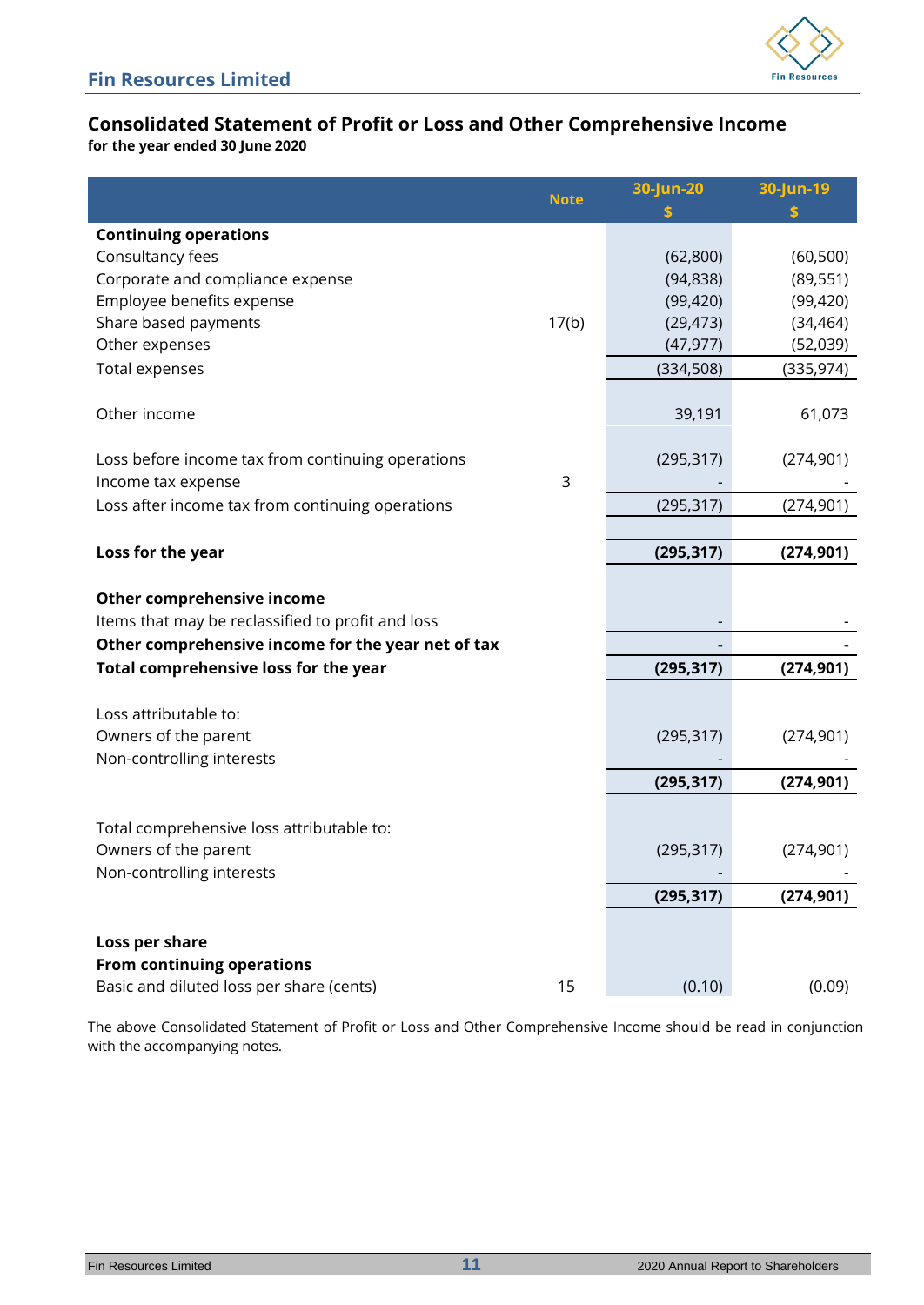

# **Consolidated Statement of Financial Position**

**as at 30 June 2020**

|                                        |                | 30-Jun-20      | 30-Jun-19      |
|----------------------------------------|----------------|----------------|----------------|
|                                        | <b>Note</b>    | \$             | \$             |
| <b>Current Assets</b>                  |                |                |                |
| Cash and cash equivalents              | $\overline{4}$ | 3,478,846      | 3,805,868      |
| Trade and other receivables            | 5              | 7,436          | 9,568          |
| Other assets                           | 6              | 20,436         | 17,187         |
| Other financial assets                 | $\overline{7}$ | 100            | 100            |
| <b>Total Current Assets</b>            |                | 3,506,818      | 3,832,723      |
| <b>Non-Current Assets</b>              |                |                |                |
| Exploration and evaluation expenditure | 8              | 728,354        | 680,440        |
| <b>Total Non-Current Assets</b>        |                | 728,354        | 680,440        |
| <b>Total Assets</b>                    |                | 4,235,172      | 4,513,163      |
|                                        |                |                |                |
| <b>Current Liabilities</b>             |                |                |                |
| Trade and other payables               | 9              | 30,757         | 42,904         |
| <b>Total Current Liabilities</b>       |                | 30,757         | 42,904         |
| <b>Total Liabilities</b>               |                | 30,757         | 42,904         |
|                                        |                |                |                |
| <b>Net Assets</b>                      |                | 4,204,415      | 4,470,259      |
|                                        |                |                |                |
| <b>Equity</b>                          |                |                |                |
| Issued capital                         | 10             | 29,848,259     | 29,848,259     |
| Reserves                               | 11             | 2,774,745      | 2,745,272      |
| <b>Accumulated losses</b>              | 12             | (28, 418, 589) | (28, 123, 272) |
| <b>Total Equity</b>                    |                | 4,204,415      | 4,470,259      |

The above Consolidated Statement of Financial Position should be read in conjunction with the accompanying notes.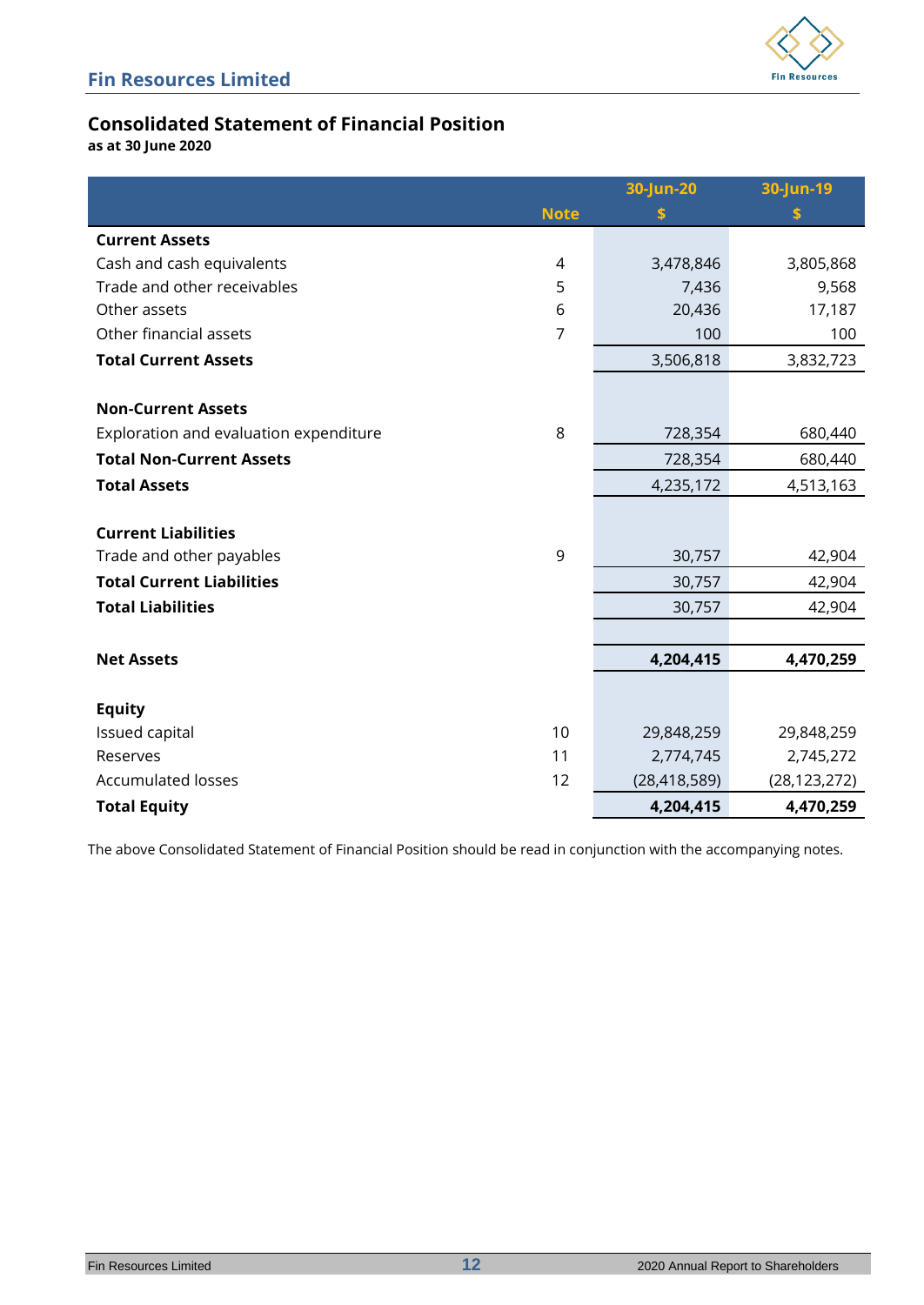

# **Consolidated Statement of Changes in Equity**

**for the year ended 30 June 2020**

|                                              |                       | <b>Accumulated</b> |                 |              |
|----------------------------------------------|-----------------------|--------------------|-----------------|--------------|
|                                              | <b>Issued capital</b> | <b>losses</b>      | <b>Reserves</b> | <b>Total</b> |
|                                              |                       |                    |                 | S            |
| <b>Balance at 1 July 2018</b>                | 29,892,965            | (27, 848, 371)     | 2,586,649       | 4,631,243    |
| Total comprehensive loss for the year        |                       |                    |                 |              |
| Loss for the year                            |                       | (274, 901)         |                 | (274, 901)   |
| Other Comprehensive Income                   |                       |                    |                 |              |
| Total comprehensive loss for the year        |                       | (274, 901)         |                 | (274, 901)   |
| <b>Transactions with owners in their</b>     |                       |                    |                 |              |
| capacity as owners                           |                       |                    |                 |              |
| Subscription proceeds from options           |                       |                    |                 |              |
| issued during the year                       |                       |                    | 105,231         | 105,231      |
| Cost of issue                                | (44, 706)             |                    | 18,928          | (25, 778)    |
| Share based payment (note 17)                |                       |                    | 34,464          | 34,464       |
| Balance at 30 June 2019                      | 29,848,259            | (28, 123, 272)     | 2,745,272       | 4,470,259    |
|                                              |                       |                    |                 |              |
| <b>Balance at 1 July 2019</b>                | 29,848,259            | (28, 123, 272)     | 2,745,272       | 4,470,259    |
| <b>Total comprehensive loss for the year</b> |                       |                    |                 |              |
| Loss for the year                            |                       | (295, 317)         |                 | (295, 317)   |
| Other Comprehensive Income                   |                       |                    |                 |              |
| Total comprehensive loss for the year        |                       | (295, 317)         | ۰               | (295, 317)   |
| <b>Transactions with owners in their</b>     |                       |                    |                 |              |
| capacity as owners                           |                       |                    |                 |              |
| Share based payment (note 17)                |                       |                    | 29,473          | 29,473       |
| <b>Balance at 30 June 2020</b>               | 29,848,259            | (28, 418, 589)     | 2,774,745       | 4,204,415    |

The above Consolidated Statement of Changes in Equity should be read in conjunction with the accompanying notes.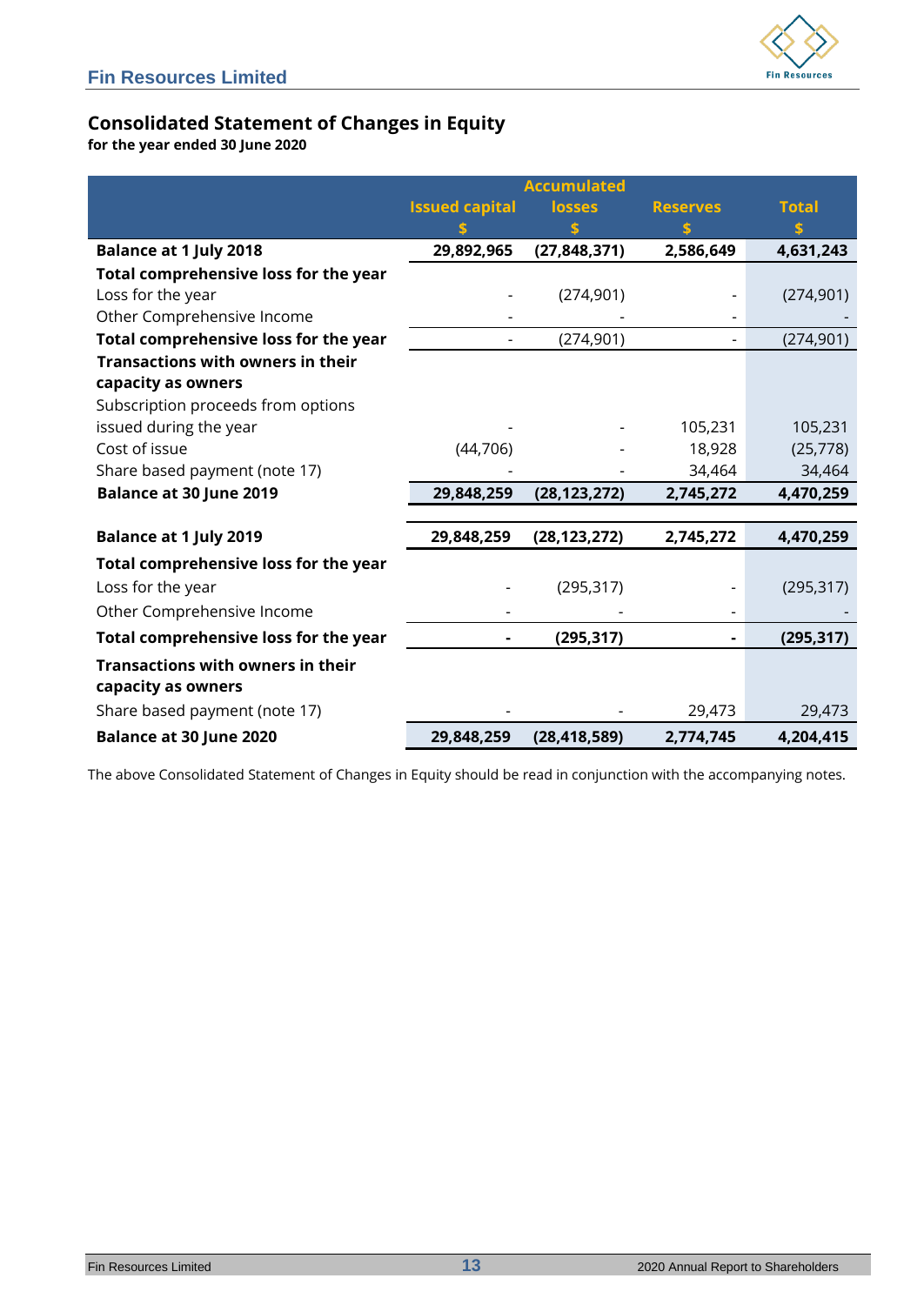

# **Consolidated Statement of Cash Flows**

**for the year ended 30 June 2020**

|                                                  |             | 30-Jun-20  | 30-Jun-19  |
|--------------------------------------------------|-------------|------------|------------|
|                                                  | <b>Note</b> |            |            |
| <b>Cash flows from operating activities</b>      |             |            |            |
| Payments to suppliers and employees              |             | (310, 180) | (277, 039) |
| Interest received                                |             | 29,191     | 61,073     |
| Other receipts                                   |             | 10,000     |            |
| Net cash used in operating activities            | 4           | (270, 989) | (215, 966) |
|                                                  |             |            |            |
| <b>Cash flows from investing activities</b>      |             |            |            |
| Payments for exploration expenditure             |             | (56, 033)  | (278, 727) |
| Net cash used in investing activities            |             | (56, 033)  | (278, 727) |
|                                                  |             |            |            |
| <b>Cash flows from financing activities</b>      |             |            |            |
| Proceeds from issue of options                   |             |            | 105,231    |
| Payments for share issue costs                   |             |            | (25,156)   |
| Net cash provided by financing activities        |             |            | 80,075     |
|                                                  |             |            |            |
| Net decrease in cash and cash equivalents        |             | (327, 022) | (414, 618) |
| Cash and cash equivalents at beginning of year   |             | 3,805,868  | 4,220,486  |
| Cash and cash equivalents at the end of the year | 4           | 3,478,846  | 3,805,868  |

The above Consolidated Statement of Cash Flows should be read in conjunction with the accompanying notes.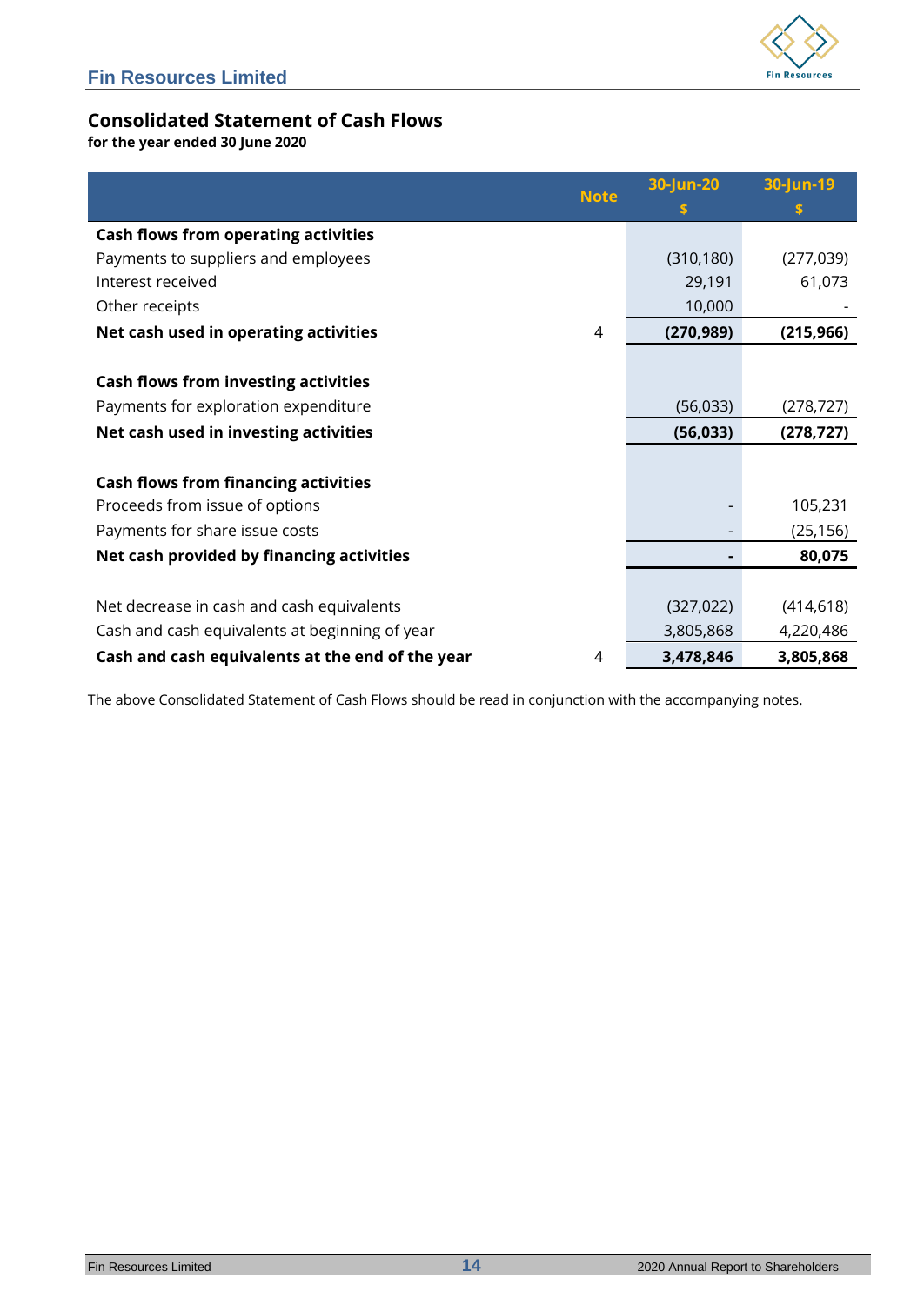

#### **1. Corporate Information**

The financial report of Fin Resources Limited ("Fin Resources", "Fin" or "the Company") and its controlled subsidiaries (the "Group") for the year ended 30 June 2020 was authorised for issue in accordance with a resolution of the Directors on 14 September 2020. Fin Resources is a company limited by shares incorporated in Australia whose shares are publicly traded on the Australian Securities Exchange. The nature of the operations and the principal activities of the Company are described in the Directors' Report.

#### **2. Summary of Significant Accounting Policies**

#### **(a)Basis of preparation**

The financial statements are general-purpose financial statements, which have been prepared in accordance with the requirements of the Corporations Act 2001, Australian Accounting Standards and other authoritative pronouncements of the Australian Accounting Standards Board. The financial statements have also been prepared on a historical cost basis. The presentation currency is Australian dollars.

#### **(b)Going concern**

The financial statements have been approved by the Directors on a going concern basis. In determining the appropriateness of the basis of preparation, the Directors have considered the impact of the COVID19 pandemic on the position of the Group at 30 June 2020 and its operations in future periods.

#### **(c) Statement of compliance**

The financial report complies with Australian Accounting Standards, which include Australian equivalents to International Financial Reporting Standards (AIFRS). Compliance with AIFRS ensures that the financial report, comprising the financial statements and notes thereto, complies with International Financial Reporting Standards (IFRS).

#### **(d)Parent entity information**

In accordance with the Corporations Act 2001, these financial statements present the results of the Group only. Supplementary information about the parent entity is disclosed in note 20.

#### **(e)Basis of consolidation**

The consolidated financial statements incorporate all of the assets, liabilities and results of the parent (Fin Resources Limited) and all of the subsidiaries. Subsidiaries are those entities over which the Company has the power to govern the financial and operating policies so as to obtain benefits from their activities. The existence and effect of potential voting rights that are currently exercisable or convertible are considered when assessing whether a Company controls another entity. A list of the subsidiaries is provided in note 14(c).

In preparing the consolidated financial statements, all intercompany balances and transactions, income and expenses and profit and losses resulting from intra-company transactions have been eliminated in full. Unrealised losses are also eliminated unless costs cannot be recovered. Non-controlling interests in the results and equity of subsidiaries are shown separately in the Consolidated Statement of Profit or Loss and Other Comprehensive Income and Consolidated Statement of Financial Position respectively.

#### **(f) Cash and cash equivalents**

Cash comprises cash on hand and demand deposits. Cash equivalents are short-term, highly liquid investments that are readily convertible to known amounts of cash and which are subject to an insignificant risk of changes in value. Bank overdrafts are shown within borrowings in current liabilities in the Consolidated Statement of Financial Position.

#### **(g) Employee benefits**

A liability is recognised for benefits accruing to employees in respect of wages and salaries, annual leave, long service leave, and sick leave when it is probable that settlement will be required and they are capable of being measured reliably.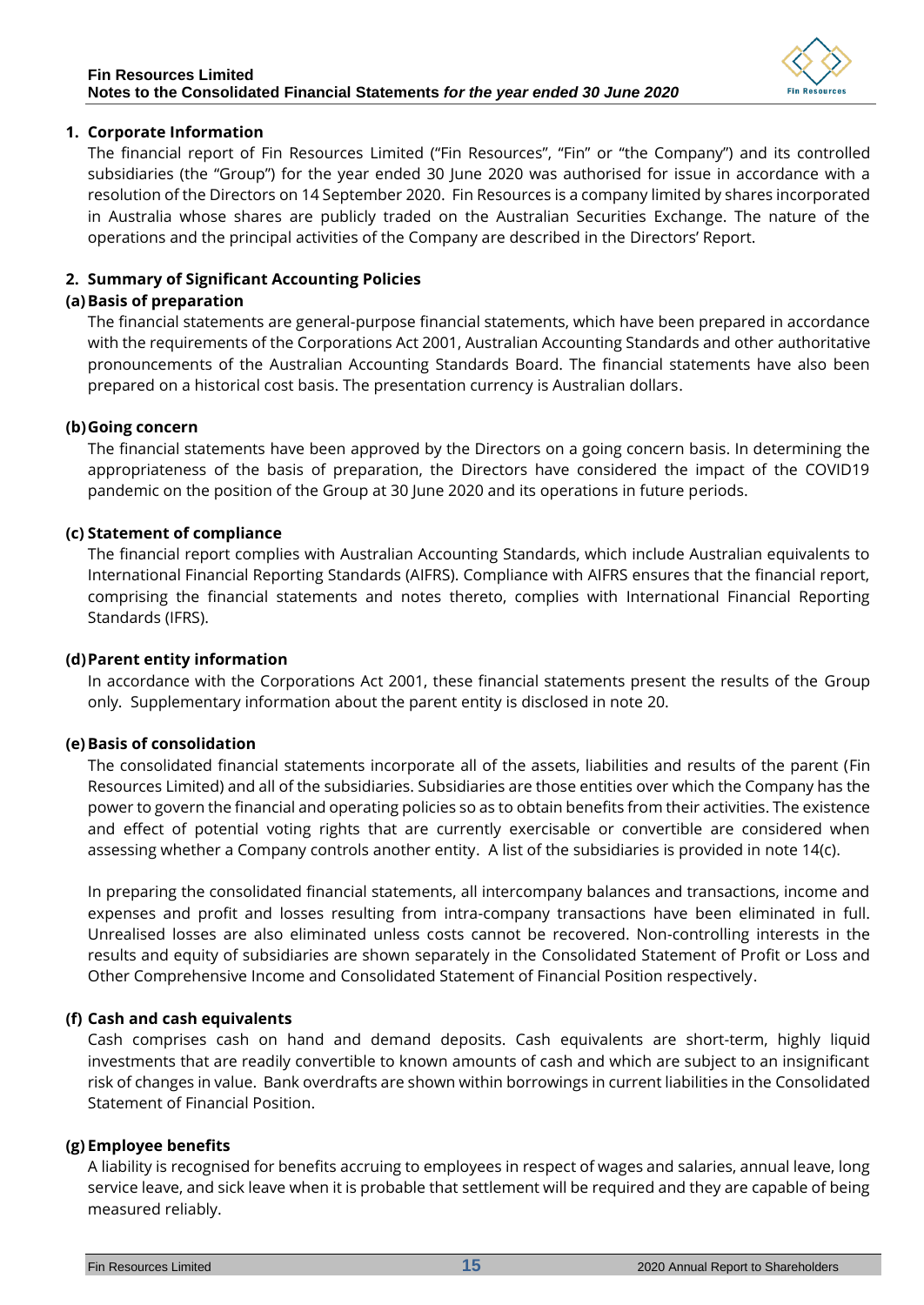

Liabilities recognised in respect of employee benefits expected to be settled within 12 months, are measured at their nominal values using the remuneration rate expected to apply at the time of settlement. Liabilities recognised in respect of employee benefits which are not expected to be settled within 12 months are measured as the present value of the estimated future cash outflows to be made by the Group in respect of services provided by employees up to reporting date.

# **(h)Fair Value of Assets and Liabilities**

The Group measures some of its assets and liabilities at fair value on either a recurring or non-recurring basis, depending on the requirements of the applicable Accounting Standard. Fair value is the price the Group would receive to sell an asset or would have to pay to transfer a liability in an orderly (i.e. unforced) transaction between independent, knowledgeable and willing market participants at the measurement date.

As fair value is a market-based measure, the closest equivalent observable market pricing information is used to determine fair value. Adjustments to market values may be made having regard to the characteristics of the specific asset or liability. The fair values of assets and liabilities that are not traded in an active market are determined using one or more valuation techniques. These valuation techniques maximise, to the extent possible, the use of observable market data.

To the extent possible, market information is extracted from either the principal market for the asset or liability (i.e. the market with the greatest volume and level of activity for the asset or liability) or, in the absence of such a market, the most advantageous market available to the entity at the end of the reporting period (i.e. the market that maximises the receipts from the sale of the asset or minimises the payments made to transfer the liability, after taking into account transaction costs and transport costs). For non-financial assets, the fair value measurement also takes into account a market participant's ability to use the asset in its highest and best use or to sell it to another market participant that would use the asset in its highest and best use.

The fair value of liabilities and the entity's own equity instruments (excluding those related to share-based payment arrangements) may be valued, where there is no observable market price in relation to the transfer of such financial instruments, by reference to observable market information where such instruments are held as assets. Where this information is not available, other valuation techniques are adopted and, where significant, are detailed in the respective note to the financial statements.

# **Valuation techniques**

In the absence of an active market for an identical asset or liability, the Group selects and uses one or more valuation techniques to measure the fair value of the asset or liability, The Group selects a valuation technique that is appropriate in the circumstances and for which sufficient data is available to measure fair value. The availability of sufficient and relevant data primarily depends on the specific characteristics of the asset or liability being measured. The valuation techniques selected by the Group are consistent with one or more of the following valuation approaches:

- − Market approach: valuation techniques that use prices and other relevant information generated by market transactions for identical or similar assets or liabilities.
- − Income approach: valuation techniques that convert estimated future cash flows or income and expenses into a single discounted present value.
- − Cost approach: valuation techniques that reflect the current replacement cost of an asset at its current service capacity.
- − Each valuation technique requires inputs that reflect the assumptions that buyers and sellers would use when pricing the asset or liability, including assumptions about risks. When selecting a valuation technique, the Group gives priority to those techniques that maximise the use of observable inputs and minimise the use of unobservable inputs.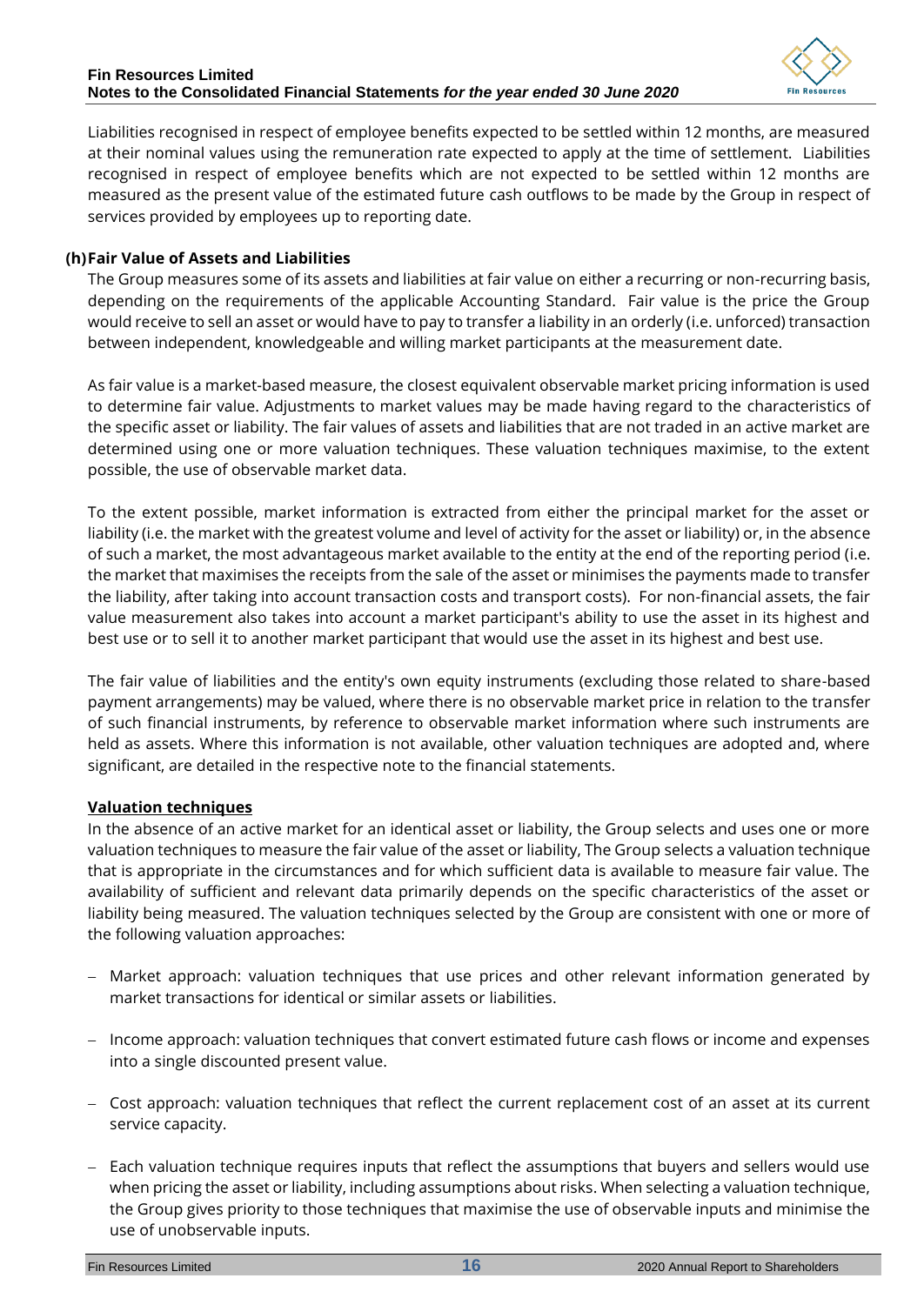

Inputs that are developed using market data (such as publicly available information on actual transactions) and reflect the assumptions that buyers and sellers would generally use when pricing the asset or liability are considered observable, whereas inputs for which market data is not available and therefore are developed using the best information available about such assumptions are considered unobservable.

# **Fair value hierarchy**

AASB 13 requires the disclosure of fair value information by level of the fair value hierarchy, which categorises fair value measurements into one of three possible levels based on the lowest level that an input that is significant to the measurement can be categorised into as follows:

# Level 1

Measurements based on quoted prices (unadjusted) in active markets for identical assets or liabilities that the entity can access at the measurement date.

#### Level 2

Measurements based on inputs other than quoted prices included in Level 1 that are observable for the asset or liability, either directly or indirectly.

#### Level 3

Measurements based on unobservable inputs for the asset or liability.

The fair values of assets and liabilities that are not traded in an active market are determined using one or more valuation techniques. These valuation techniques maximise, to the extent possible, the use of observable market data. If all significant inputs required to measure fair value are observable, the asset or liability is included in Level 2. If one or more significant inputs are not based on observable market data, the asset or liability is included in Level 3.

The Group would change the categorisation within the fair value hierarchy only in the following circumstances:

- i. if a market that was previously considered active (Level 1) became inactive (Level 2 or Level 3) or vice versa; or
- ii. if significant inputs that were previously unobservable (Level 3) became observable (Level 2) or vice versa.

When a change in the categorisation occurs, the Group recognises transfers between levels of the fair value hierarchy (i.e. transfers into and out of each level of the fair value hierarchy) on the date the event or change in circumstances occurred.

# **(i) Financial assets**

# *Recognition, initial measurement and derecognition*

Financial assets and financial liabilities are recognised when the Group becomes a party to the contractual provisions of the financial instrument. Financial instruments (except for trade receivables) are measured initially at fair value adjusted by transactions costs, except for those carried "at fair value through profit or loss", in which case transaction costs are expensed to profit or loss. Where available, quoted prices in an active market are used to determine the fair value. In other circumstances, valuation techniques are adopted. Subsequent measurement of financial assets and financial liabilities are described below.

Financial assets are derecognised when the contractual rights to the cash flows from the financial asset expire, or when the financial asset and all substantial risks and rewards are transferred. A financial liability is derecognised when it is extinguished, discharged, cancelled or expires.

# **Financial assets**

Except for those trade receivables that do not contain a significant financing component and are measured at the transaction price in accordance with AASB 15, all financial assets are initially measured at fair value adjusted for transaction costs (where applicable).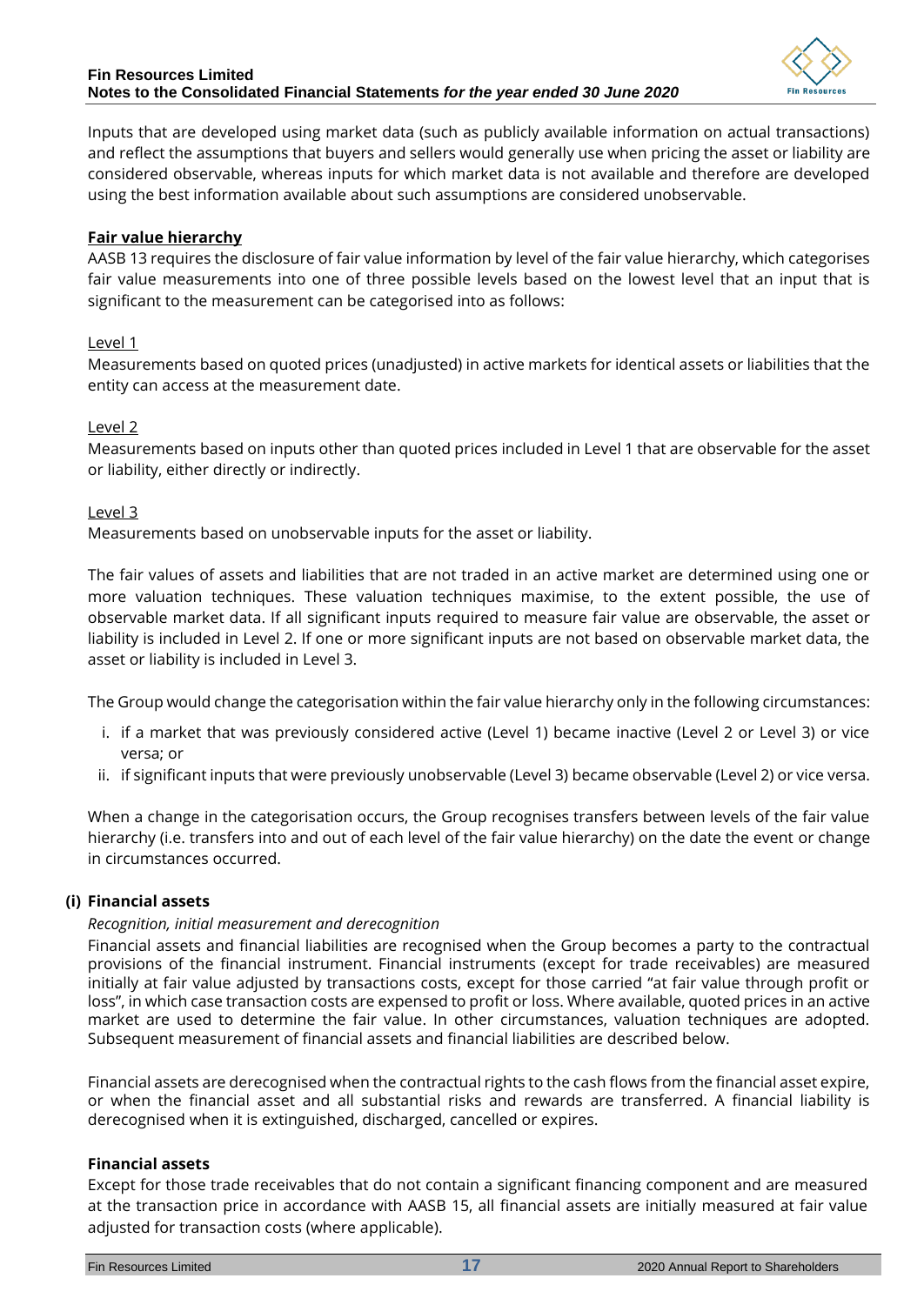

For the purpose of subsequent measurement, financial assets other than those designated and effective as hedging instruments, are classified into the following categories upon initial recognition:

- amortised cost:
- fair value through other comprehensive income (FVOCI); and
- fair value through profit or loss (FVPL).

Classifications are determined by both:

- the contractual cash flow characteristics of the financial assets: and
- the entities business model for managing the financial asset.

#### *Financial assets at amortised cost*

Financial assets are measured at amortised cost if the assets meet the following conditions (and are not designated as FVPL):

- they are held within a business model whose objective is to hold the financial assets and collect its contractual cash flows; and
- the contractual terms of the financial assets give rise to cash flows that are solely payments of principal and interest on the principal amount outstanding.

After initial recognition, these are measured at amortised cost using the effective interest method. Discounting is omitted where the effect of discounting is immaterial. The Group's cash and cash equivalents, trade and most other receivables fall into this category of financial instruments.

#### *Financial liabilities*

Financial liabilities are classified, at initial recognition, as financial liabilities at fair value through profit or loss, loans and borrowings, payables, or as derivatives designated as hedging instruments in an effective hedge, as appropriate.

Financial liabilities are initially measured at fair value, and, where applicable, adjusted for transaction costs unless the Group designated a financial liability at fair value through profit or loss. Subsequently, financial liabilities are measured at amortised cost using the effective interest method except for derivatives and financial liabilities designated at FVPL, which are carried subsequently at fair value with gains or losses recognised in profit or loss.

All interest-related charges and, if applicable, gains and losses arising on changes in fair value that are recognised in profit or loss.

#### *Impairment*

From 1 July 2018, the Group assesses on a forward-looking basis the expected credit losses associated with its debt instruments carried at amortised cost and FVOCI. The impairment methodology applied depends on whether there has been a significant increase in credit risk.

#### **(j) Goods and services tax**

Revenues, expenses and assets are recognised net of the amount of goods and services tax (GST), except:

- i. where the amount of GST incurred is not recoverable from the taxation authority, it is recognised as part of the cost of acquisition of an asset or as part of an item of expense; or
- ii. for receivables and payables which are recognised inclusive of GST.

The net amount of GST recoverable from, or payable to, the taxation authority is included as part of receivables or payables. Cash flows are included in the cash flow statement on a gross basis. The GST component of cash flows arising from investing and financing activities which is recoverable from, or payable to, the taxation authority is classified as operating cash flows.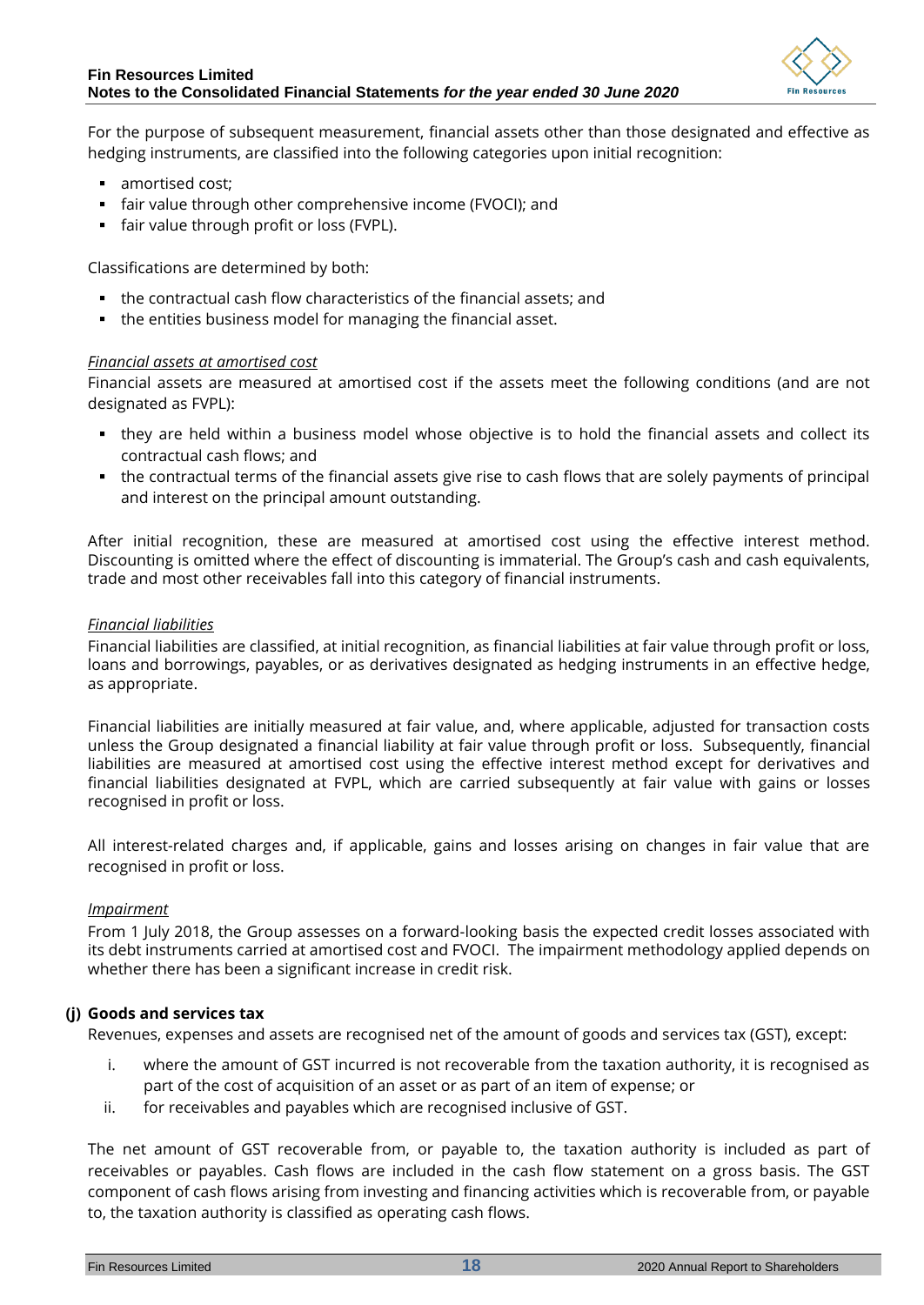

#### **(k)Impairment of assets**

At each reporting date, the Group reviews the carrying amounts of its tangible and intangible assets to determine whether there is any indication that those assets have suffered an impairment loss. If any such indication exists, the recoverable amount of the asset is estimated in order to determine the extent of the impairment loss (if any). Where the asset does not generate cash flows that are independent from other assets, the Group estimates the recoverable amount of the cash-generating unit to which the asset belongs.

Recoverable amount is the higher of fair value less costs to sell and value in use. In assessing value in use, the estimated future cash flows are discounted to their present value using a pre-tax discount rate that reflects current market assessments of the time value of money and the risks specific to the asset for which the estimates of future cash flows have not been adjusted. If the recoverable amount of an asset (or cashgenerating unit) is estimated to be less than its carrying amount, the carrying amount of the asset (cashgenerating unit) is reduced to its recoverable amount. An impairment loss is recognised in profit or loss immediately.

Where an impairment loss subsequently reverses, the carrying amount of the asset (cash-generating unit) is increased to the revised estimate of its recoverable amount, but only to the extent that the increased carrying amount does not exceed the carrying amount that would have been determined had no impairment loss been recognised for the asset (cash-generating unit) in prior years. A reversal of an impairment loss is recognised in profit or loss immediately.

#### **(l) Income tax**

#### *Current tax*

Current tax is calculated by reference to the amount of income taxes payable or recoverable in respect of the taxable profit or tax loss for the period. It is calculated using tax rates and tax laws that have been enacted or substantively enacted by reporting date. Current tax for current and prior periods is recognised as a liability (or asset) to the extent that it is unpaid (or refundable).

#### *Deferred tax*

Deferred tax is accounted for using the statement of financial position liability method in respect of temporary differences arising from differences between the carrying amount of assets and liabilities in the financial statements and the corresponding tax base of those items.

In principle, deferred tax liabilities are recognised for all taxable temporary differences. Deferred tax assets are recognised to the extent that it is probable that sufficient taxable amounts will be available against which deductible temporary differences or unused tax losses and tax offsets can be utilised.

However, deferred tax assets and liabilities are not recognised if the temporary differences giving rise to them arise from the initial recognition of assets and liabilities (other than as a result of a business combination) which affects neither taxable income nor accounting profit. Furthermore, a deferred tax liability is not recognised in relation to taxable temporary differences arising from goodwill.

Deferred tax liabilities are recognised for taxable temporary differences arising on investments in subsidiaries, branches, associates and joint ventures except where the Group is able to control the reversal of the temporary differences and it is probable that the temporary differences will not reverse in the foreseeable future. Deferred tax assets arising from deductible temporary differences associated with these investments and interests are only recognised to the extent that it is probable that there will be sufficient taxable profits against which to utilise the benefits of the temporary differences and they are expected to reverse in the foreseeable future.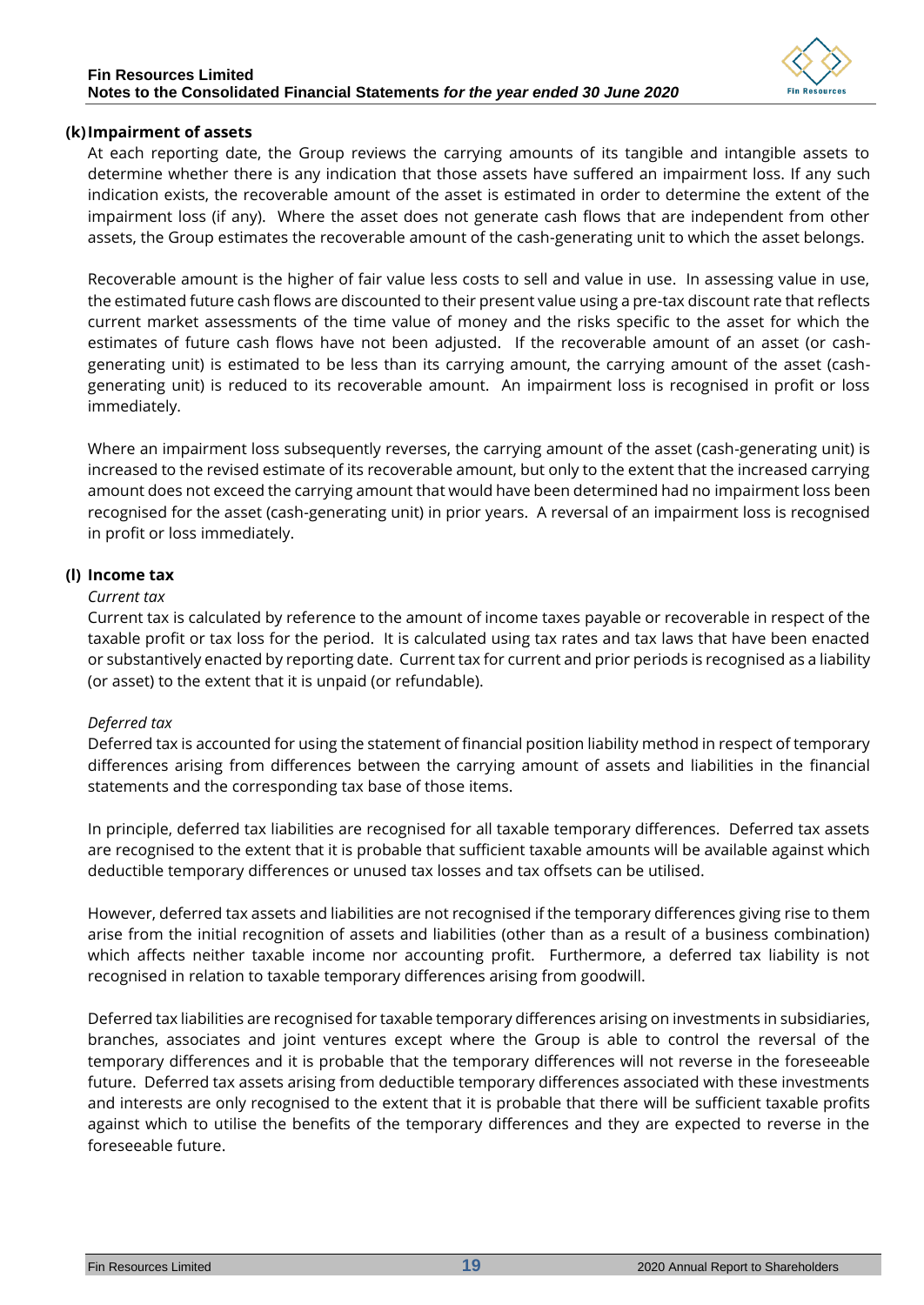

Deferred tax assets and liabilities are measured at the tax rates that are expected to apply to the period(s) when the asset and liability giving rise to them are realised or settled, based on tax rates (and tax laws) that have been enacted or substantively enacted by reporting date. The measurement of deferred tax liabilities and assets reflects the tax consequences that would follow from the manner in which the Group expects, at the reporting date, to recover or settle the carrying amount of its assets and liabilities. Deferred tax assets and liabilities are offset when they relate to income taxes levied by the same taxation authority and the company/Group intends to settle its current tax assets and liabilities on a net basis.

# *Current and deferred tax for the period*

Current and deferred tax is recognised as an expense or income in the statement of profit or loss and other comprehensive income, except when it relates to items credited or debited directly to equity, in which case the deferred tax is also recognised directly in equity, or where it arises from the initial accounting for a business combination, in which case it is taken into account in the determination of goodwill or excess.

#### **(m) Payables**

Trade payables and other accounts payable are recognised when the Group becomes obliged to make future payments resulting from the purchase of goods and services.

#### **(n) Revenue recognition**

The Group has applied AASB 15 Revenue from Contracts with Customers using the cumulative effective method. Therefore, the comparative information has not been restated and continues to be presented under AASB 118 Revenue and AASB 111 Construction Contracts. The Group does not have any revenue from contracts with customers.

#### *Interest revenue*

Revenue is recognised as interest accrues using the effective interest method. This is a method of calculating the amortised cost of a financial asset and allocating the interest income over the relevant period using the effective interest rate, which is the rate that exactly discounts estimated future cash receipts through the expected life of the financial asset to the net carrying amount of the financial asset.

#### *Other revenue*

Other revenue is recognised when it is received or when the right to receive payment is established.

#### **(o) Exploration and evaluation expenditure**

Exploration and evaluation expenditures in relation to each separate area of interest are recognised as an exploration and evaluation asset in the year in which they are incurred where the following conditions are satisfied:

- (i) the rights to tenure of the area of interest are current; and
- (ii) at least one of the following conditions is also met:
	- (a) the exploration and evaluation expenditures are expected to be recouped through successful development and exploration of the area of interest, or alternatively, by its sale; or
	- (b) exploration and evaluation activities in the area of interest have not at the balance date reached a stage which permits a reasonable assessment of the existence or otherwise of economically recoverable reserves, and active and significant operations in, or in relation to, the area of interest are continuing.

Exploration and evaluation assets are initially measured at cost and include acquisition of rights to explore, studies, exploratory drilling, trenching and sampling and associated activities and an allocation of depreciation and amortisation of assets used in exploration and evaluation activities. General and administrative costs are only included in the measurement of exploration and evaluation costs where they are related directly to operational activities in a particular area of interest.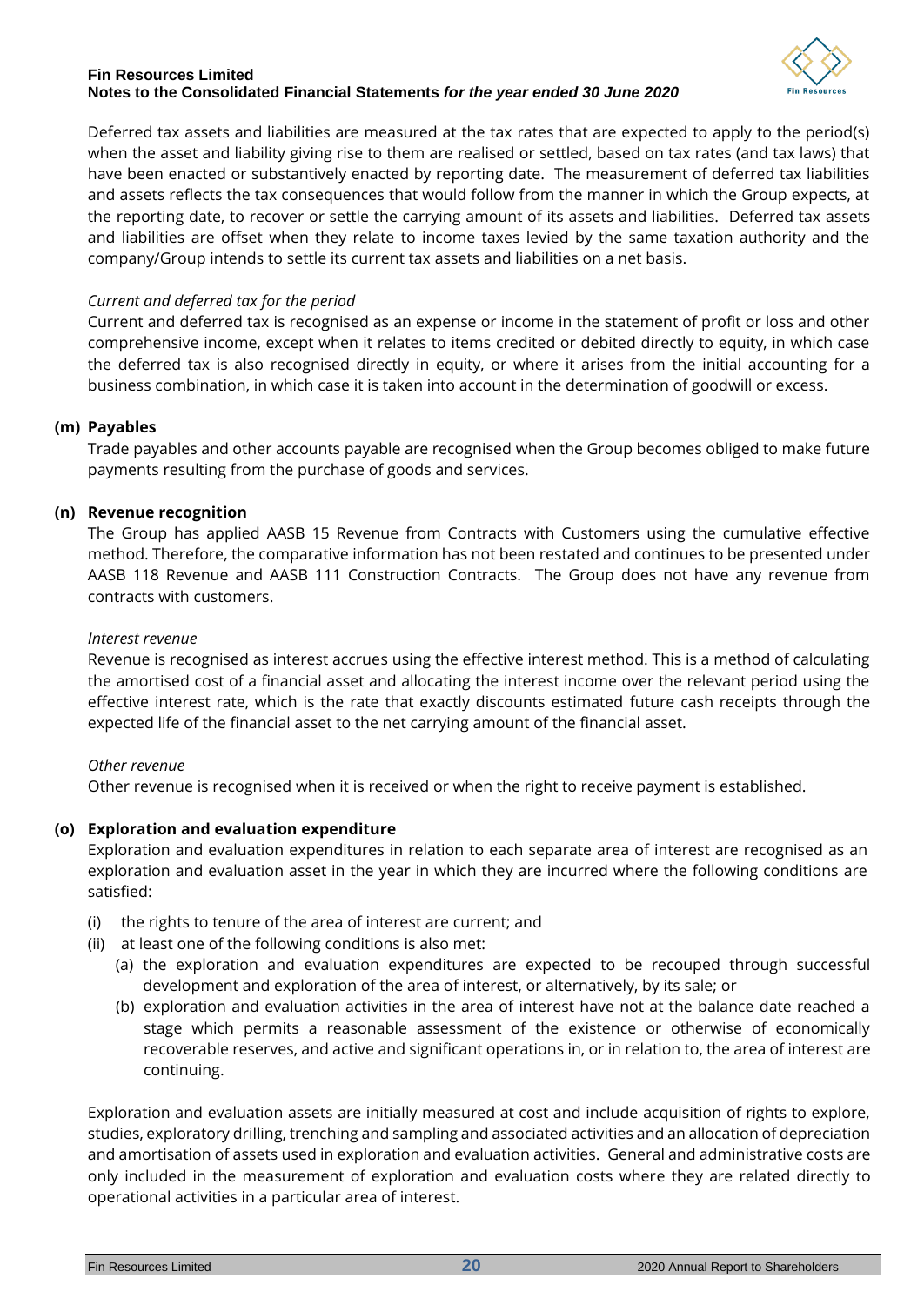

Exploration and evaluation assets are assessed for impairment when facts and circumstances suggest that the carrying amount of an exploration and evaluation asset may exceed its recoverable amount. The recoverable amount of the exploration and evaluation asset (for the cash generating unit(s) to which it has been allocated being no larger than the relevant area of interest) is estimated to determine the extent of the impairment loss (if any).

Where an impairment loss subsequently reverses, the carrying amount of the asset is increased to the revised estimate of its recoverable amount, but only to the extent that the increased carrying amount does not exceed the carrying amount that would have been determined had no impairment loss been recognised for the asset in previous years.

Where a decision has been made to proceed with development in respect of a particular area of interest, the relevant exploration and evaluation asset is tested for impairment and the balance is then reclassified to development. Where an area of interest is abandoned, any expenditure carried forward in respect of that area is written off.

#### **(p)Interests in joint ventures**

Joint arrangements represent the contractual sharing of control between parties in a business venture where unanimous decisions about relevant activities are required. Separate joint venture entities providing joint ventures with an interest to net assets are classified as a "joint venture" and accounted for using the equity method.

Joint venture operations represent arrangements whereby joint operators maintain direct interests in each asset and exposure to each liability of the arrangement. The Group's interests in the assets, liabilities, revenue and expenses of joint operations are included in the respective line items of the consolidated financial statements. Gains and losses resulting from sales to a joint operation are recognised to the extent of the other parties' interests. When the Group makes purchases from a joint operation, it does not recognise its share of the gains and losses from the joint arrangement until it resells those goods/assets to a third party.

# **(q)Share based payments**

Equity-settled share-based payments with employees and others providing similar services are measured at the fair value of the equity instrument at the grant date. Fair value is measured either with reference to the value of the goods and services provided or by use of a Black Scholes model. The expected life used in the model has been adjusted, based on management's best estimate, for the effects of non-transferability, exercise restrictions, and behavioural considerations. Further details on how the fair value of equity-settled share-based transactions has been determined can be found in note 17.

The fair value determined at the grant date of the equity-settled share-based payments is expensed on a straight-line basis over the vesting period, based on the Group's estimate of shares that will eventually vest.

Equity-settled share-based payment transactions with other parties are measured at the fair value of the goods and services received, except where the fair value cannot be estimated reliably, in which case they are measured at the fair value of the equity instruments granted, measured at the date the entity obtains the goods or the counterparty renders the service.

#### **(r) Segment Reporting**

Operating segments are reported in a manner consistent with the internal reporting provided to the chief operating decision maker. The chief operating decision maker, who is responsible for allocating resources and assessing performance of the operating segments, has been identified as the Board of Directors of Fin Resources Limited. The entity does not have any operating segments with discrete financial information.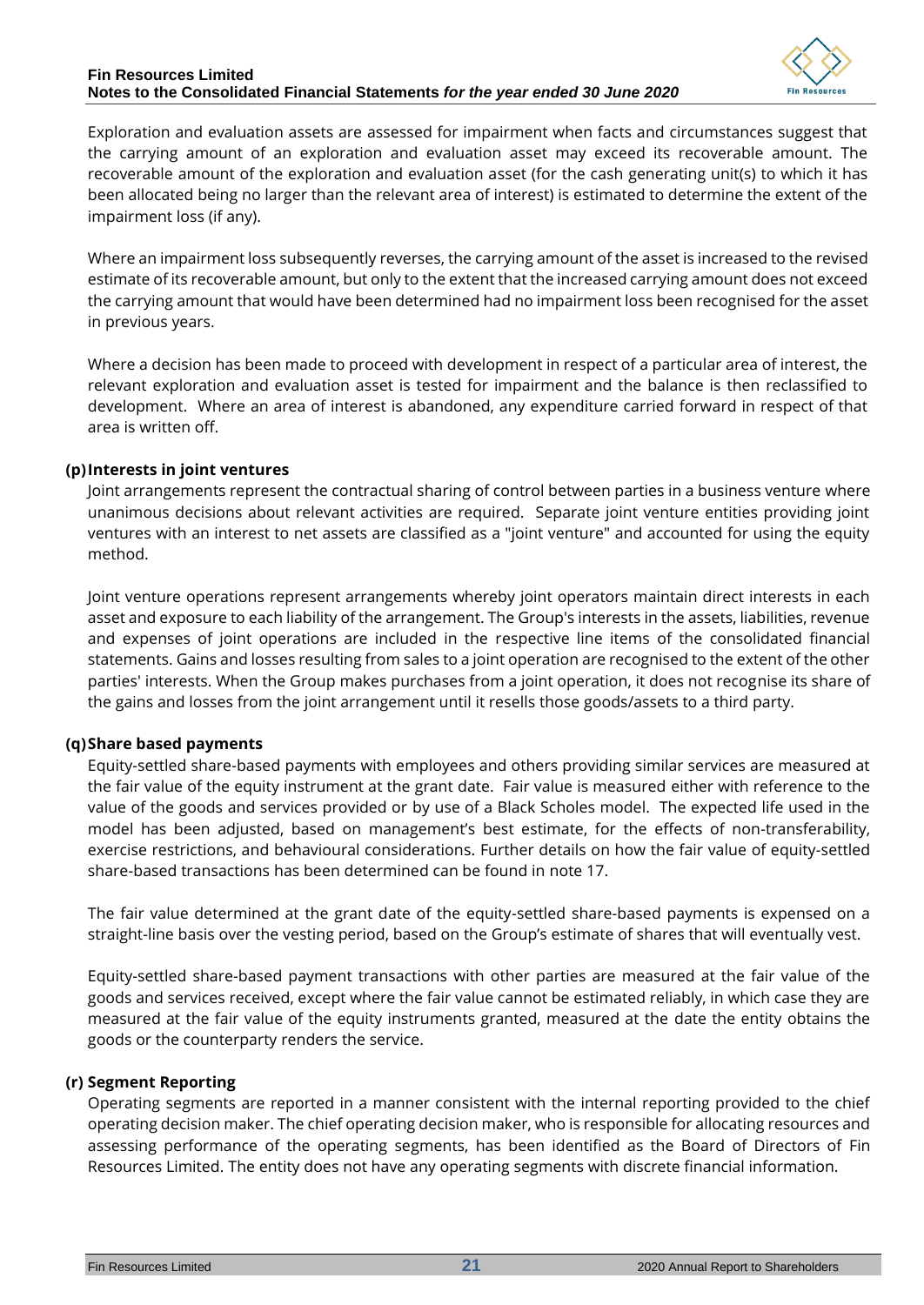

The Board of Directors review internal management reports on a monthly basis that is consistent with the information provided in the statement of comprehensive income, statement of financial position and statement of cash flows. As a result, no reconciliation is required because the information as presented is what is used by the Board to make strategic decision.

## **(s) Critical accounting judgements and key sources of estimation uncertainty**

For cash-settled share-based payments, a liability equal to the portion of the goods or services received is recognised at the current fair value determined at each reporting date. In the application of the Group's accounting policies, which are described in note 2, management is required to make judgments, estimates and assumptions about carrying values of assets and liabilities that are not readily apparent from other sources.

The estimates and associated assumptions are based on historical experience and various other factors that are believed to be reasonable under the circumstance, the results of which form the basis of making the judgments. Actual results may differ from these estimates. The estimates and underlying assumptions are reviewed on an ongoing basis. Revisions to accounting estimates are recognised in the period in which the estimate is revised if the revision affects only that period, or in the period of the revision and future periods if the revision affects both current and future periods.

#### **Key Sources of estimation uncertainty**

The following are the key assumptions concerning the future, and other key sources of estimation uncertainty at the reporting date, that have a significant risk of causing a material adjustment to the carrying amounts of assets and liabilities within the next financial year:

#### *Exploration and Evaluation Expenditure*

The Group capitalises expenditure relating to exploration and evaluation where it is considered likely to be recoverable or where the activities have not reached a stage which permits a reasonable assessment of the existence of reserves. While there are certain areas of interest from which no reserves have been extracted, the directors are of the continued belief that such expenditure should not be written off since feasibility studies in such areas have not yet concluded.

#### Deferred tax assets

The Group recognises deferred tax assets when it becomes probable that sufficient taxable income will be derived in future periods against which to offset these assets. At each reporting date, the Group assesses the level of expected future cash flows from the business and the probability associated with realising these cash flows, and makes an assessment of whether the deferred tax assets of the Group should be recognised.

#### Coronavirus (COVID-19) pandemic

Judgement has been exercised in considering the impacts that the Coronavirus (COVID-19) pandemic has had, or may have, on the consolidated entity based on known information. Other than as addressed in specific notes, there does not currently appear to be either any significant impact upon the financial statements or any significant uncertainties with respect to events or conditions which may impact the consolidated entity unfavourably as at the reporting date or subsequently as a result of the Coronavirus (COVID-19) pandemic.

# **(t) New and amended standards adopted by the Group**

The Group has adopted all of the new or amended Accounting Standards and Interpretations issued by the Australian Accounting Standards Board that are mandatory for the current reporting period. The impact on the financial performance and position of the Company from the adoption of the new or amended Accounting Standards and Interpretations was not material.

Any new or amended Accounting Standards or Interpretations that are not yet mandatory have not been early adopted.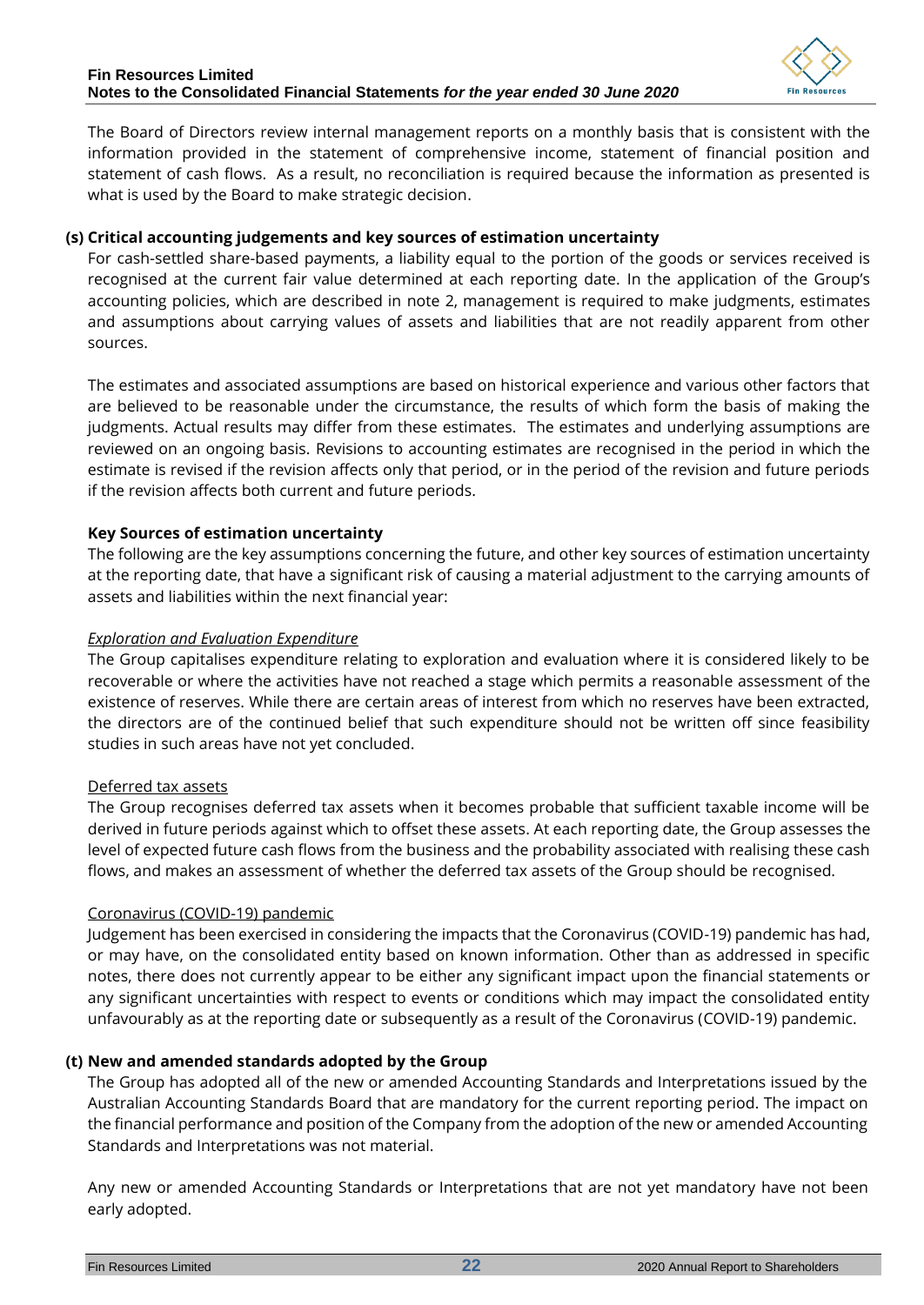

#### **Change in Accounting Policy**

#### Initial Application of AASB 16: Leases

AASB 16 removes the classification of leases as either operating leases or finance leases for the lessee effectively treating all leases as finance leases. Short term leases (less than 12 months) and leases of a low value are exempt from the lease accounting requirements. Lessor accounting remains similar to current practice. The Group has assessed that there are no leases to be recognised in the balance sheet at the reporting date.

## **(u)New standards and interpretations not yet adopted**

A number of new standards, amendments to standards and interpretations issued by the AASB which are not yet mandatorily applicable to the Group have not been applied in preparing these consolidated financial statements.

#### *Other standards not yet applicable*

There are no other standards that are not yet effective and that would be expected to have a material impact on the entity in the current or future reporting periods and on foreseeable future transactions.

|                                                                                                                                                                                   | 2020                        | 2019                  |
|-----------------------------------------------------------------------------------------------------------------------------------------------------------------------------------|-----------------------------|-----------------------|
| 3.<br><b>Income Tax</b>                                                                                                                                                           |                             |                       |
| (a) Income tax expense                                                                                                                                                            |                             |                       |
| Major component of tax expense for the year:                                                                                                                                      |                             |                       |
| Current tax                                                                                                                                                                       |                             |                       |
| Deferred tax                                                                                                                                                                      |                             |                       |
|                                                                                                                                                                                   |                             |                       |
| (b) Numerical reconciliation between aggregate tax expense<br>recognised in the statement of comprehensive income and tax<br>expense calculated per the statutory income tax rate |                             |                       |
| Loss from before income tax expense                                                                                                                                               | (295, 317)                  | (274,901)             |
| Tax at the Australian rate of 30% (2019: 30%)                                                                                                                                     | (88, 595)                   | (82, 470)             |
| Add tax effect of:<br>Revenue losses and other deferred tax balances not recognised<br>Other non-assessable income<br>Other non-allowable items                                   | 79,503<br>(3,000)<br>12,092 | 72,131<br>10,339      |
| Less tax effect of:                                                                                                                                                               |                             |                       |
| Other non-assessable items                                                                                                                                                        |                             |                       |
| Losses recouped not previously recognised                                                                                                                                         |                             |                       |
| Allowable items                                                                                                                                                                   |                             |                       |
| Income tax expense                                                                                                                                                                |                             |                       |
| (c) Deferred tax liabilities<br><b>Exploration expenditure</b><br>Development and production assets<br><b>Deferred tax assets</b>                                                 | 134,350<br>(134, 350)       | 107,028<br>(107, 028) |
| Carry forward revenue losses                                                                                                                                                      |                             |                       |
|                                                                                                                                                                                   |                             |                       |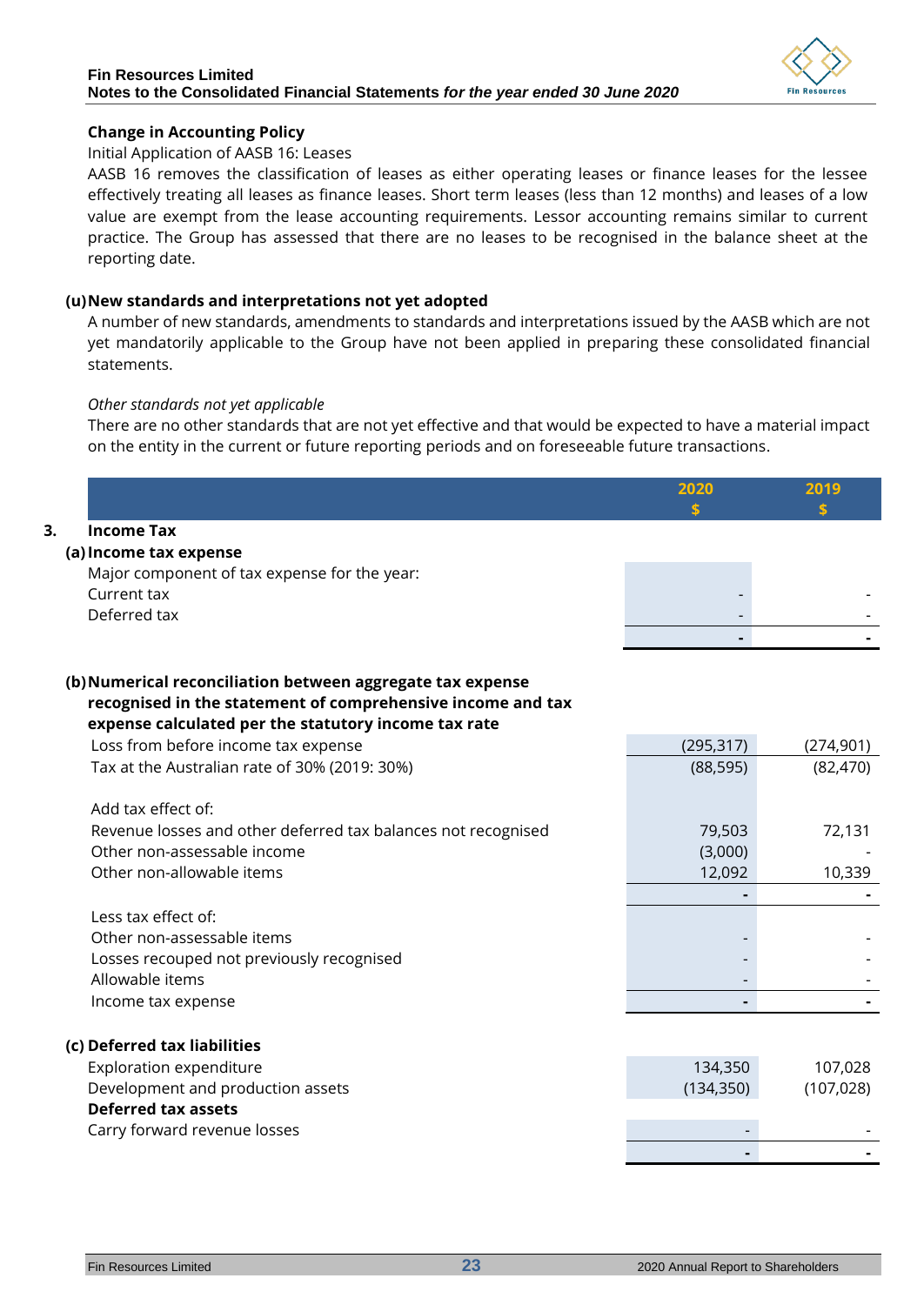

|                                                | 2020       | 2019       |
|------------------------------------------------|------------|------------|
|                                                |            |            |
| (d) Unrecognised deferred tax assets:          |            |            |
| Carry forward revenue losses                   | 2,854,932  | 2,729,620  |
| Carry forward capital losses                   | 1,356,430  | 1,356,430  |
| Capital raising costs                          | 19,902     | 32,645     |
| Other                                          | 9,065      | 9,130      |
|                                                | 4,240,329  | 4,127,825  |
| Offset of deferred tax liabilities             | (134, 350) | (107, 028) |
| Net deferred tax assets not brought to account | 4,105,979  | 4,020,797  |

The benefit for tax losses will only be obtained if:

- i. the Company derives future assessable income in Australia of a nature and of an amount sufficient to enable the benefit from the deductions for the losses to be realised; and
- ii. the Company continues to comply with the conditions for deductibility imposed by tax legislation in Australia; and
- iii. no changes in tax legislation in Australia adversely affect the Company in realising the benefit from the deductions for the losses.

#### **(e) Tax consolidation:**

Fin Resources Limited and its wholly owned Australian resident subsidiaries have formed a tax consolidated group with effect from 1 July 2009. Fin Resources Limited is the head entity of the tax consolidated group.

#### **(f) Tax losses**

The Group has \$9,516,439 (2019: \$9,098,735) gross revenue tax losses arising in Australia that are available to offset against future profit of the Company in which the losses arose. Utilisation of these tax losses is subject to satisfaction of either the continuity of ownership or same business test in accordance with Australian Tax requirements. Deferred tax assets have not been recognised in respect of these losses.

# **4. Cash and Cash Equivalents**

| <b>Reconciliation of cash</b>                                       |            |            |
|---------------------------------------------------------------------|------------|------------|
| Cash comprises of:                                                  |            |            |
| Cash at bank                                                        | 3,478,846  | 3,805,868  |
| Reconciliation of operating loss after tax to net cash flow from    |            |            |
| operations                                                          |            |            |
| Loss after tax                                                      | (295, 317) | (274, 901) |
| Non-cash items                                                      |            |            |
| Share based payments expense                                        | 29,473     | 34,464     |
| Exploration and evaluation expenditure                              | 677        |            |
| Change in assets and liabilities                                    |            |            |
| (Increase)/decrease in trade and other receivables and other assets | (1, 117)   | 13,543     |
| (Decrease)/increase in trade and other payables                     | (4,705)    | 10,928     |
| Net cash flow (used in) operating activities                        | (270, 989) | (215, 966) |

| <b>Trade and Other Receivables - Current</b><br>5. |
|----------------------------------------------------|
|                                                    |

Trade debtors, prepayments and GST receivable are non-interest bearing and generally receivable on 30-day terms. They are neither past due nor impaired. The amount is fully collectable. Due to the short-term nature of these receivables, their carrying value is assumed to approximate their fair value.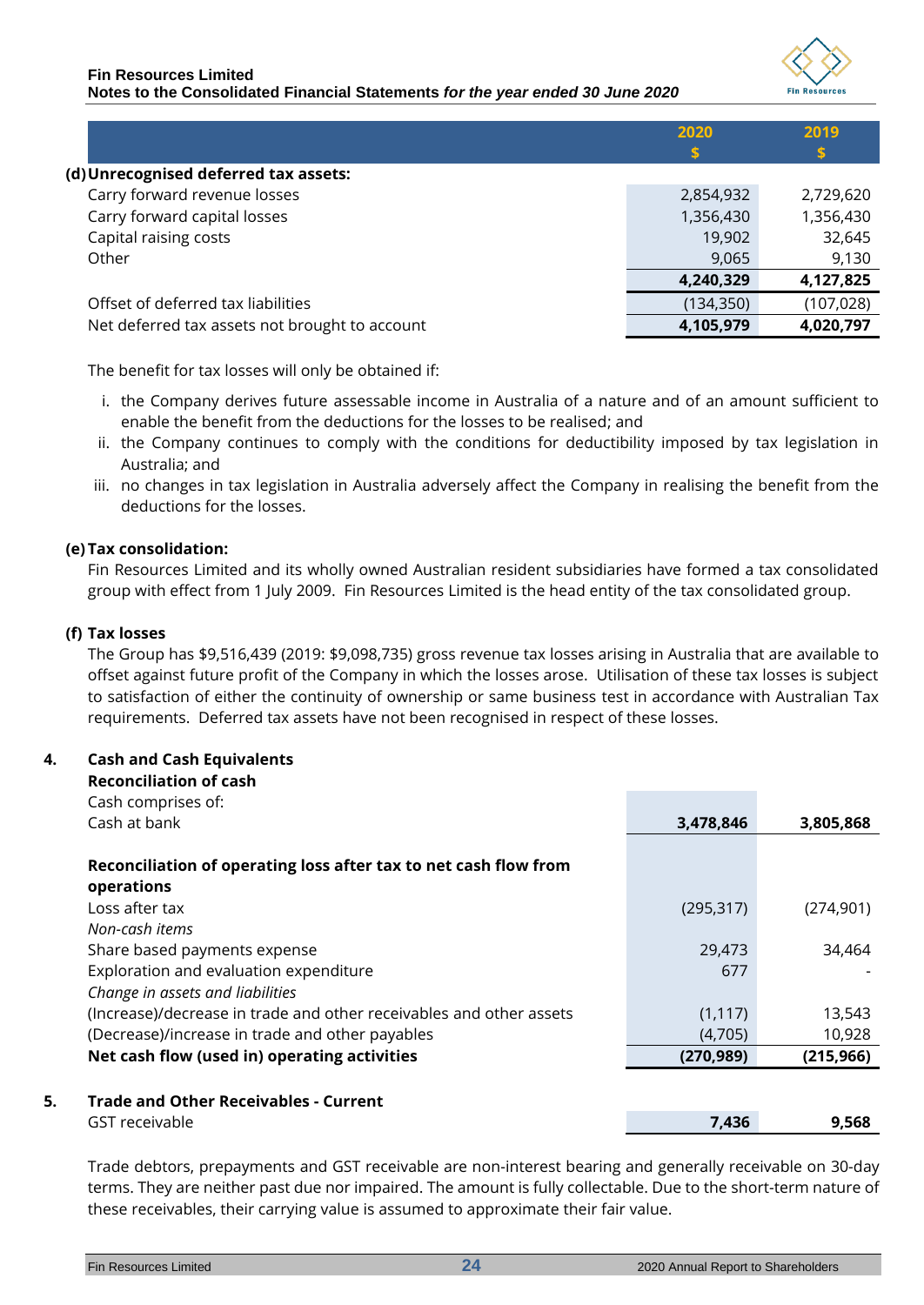

|    |                                                        | 2020    | 2019    |
|----|--------------------------------------------------------|---------|---------|
|    |                                                        |         | S       |
| 6. | <b>Other Assets</b>                                    |         |         |
|    | Prepayments                                            | 20,436  | 17,187  |
|    |                                                        |         |         |
| 7. | <b>Other Financial Assets</b>                          |         |         |
|    | Investment in listed entity                            | 100     | 100     |
|    |                                                        |         |         |
| 8. | <b>Deferred Exploration and Evaluation Expenditure</b> |         |         |
|    | Opening Balance                                        | 680,440 | 459,635 |
|    | Expenditure capitalised during the year                | 47,914  | 220,805 |
|    | Closing balance                                        | 728,354 | 680,440 |

The ultimate recoupment of costs carried forward for exploration expenditure is dependent on the successful development and commercial exploitation or sale of the respective mining areas.

#### **9. Trade and Other Payables**

|                             | 30,757 | 42,904 |
|-----------------------------|--------|--------|
| Other payables and accruals | 21,431 | 22.794 |
| Trade payables              | 9,326  | 20,110 |
|                             |        |        |

# **10. Issued Capital**

#### **(a)Issued and paid up capital**

|                                                       | 29,848,259 | 29,848,259 |
|-------------------------------------------------------|------------|------------|
| Converting preference shares 100 (2019: 100)          | 800        | 800        |
| Issued and fully paid 291,691,438 (2019: 291,691,438) | 29,847,459 | 29,847,459 |

|                                             | 30 June 2020 |            | 30 June 2019             |            |
|---------------------------------------------|--------------|------------|--------------------------|------------|
|                                             | No.          |            | No.                      |            |
| (b) Movements in ordinary shares on issue   |              |            |                          |            |
| Opening balance                             | 291,691,438  | 29,847,459 | 291,691,438              | 29,892,165 |
| Transaction costs on share and option issue |              |            | $\overline{\phantom{a}}$ | (44, 706)  |
| Closing balance                             | 291,691,438  | 29,847,459 | 291,691,438              | 29,847,459 |

Fully paid ordinary shares carry one vote per share and carry the rights to dividends.

|                                               | 30 June 2020 |     | 30 June 2019 |     |
|-----------------------------------------------|--------------|-----|--------------|-----|
|                                               | No.          |     | No.          |     |
| (c) Movements in converting preference shares |              |     |              |     |
| Opening balance                               | 2.006        | 800 | 2.006        | 800 |
| Closing balance                               | 2,006        | 800 | 2.006        | 800 |

The converting preference shares do not have any voting rights but are entitled to the payment of a dividend. The conversion terms for these shares have now expired.

#### **(d)Capital risk management**

The Group's capital comprises share capital, reserves less accumulated losses amounting to a net equity of \$4,204,415 at 30 June 2020 (2019: \$4,470,259). The Group manages its capital to ensure its ability to continue as a going concern and to optimise returns to its shareholders.

The Group was ungeared at year end and not subject to any externally imposed capital requirements. Refer to note 16 for further information on the Group's financial risk management policies.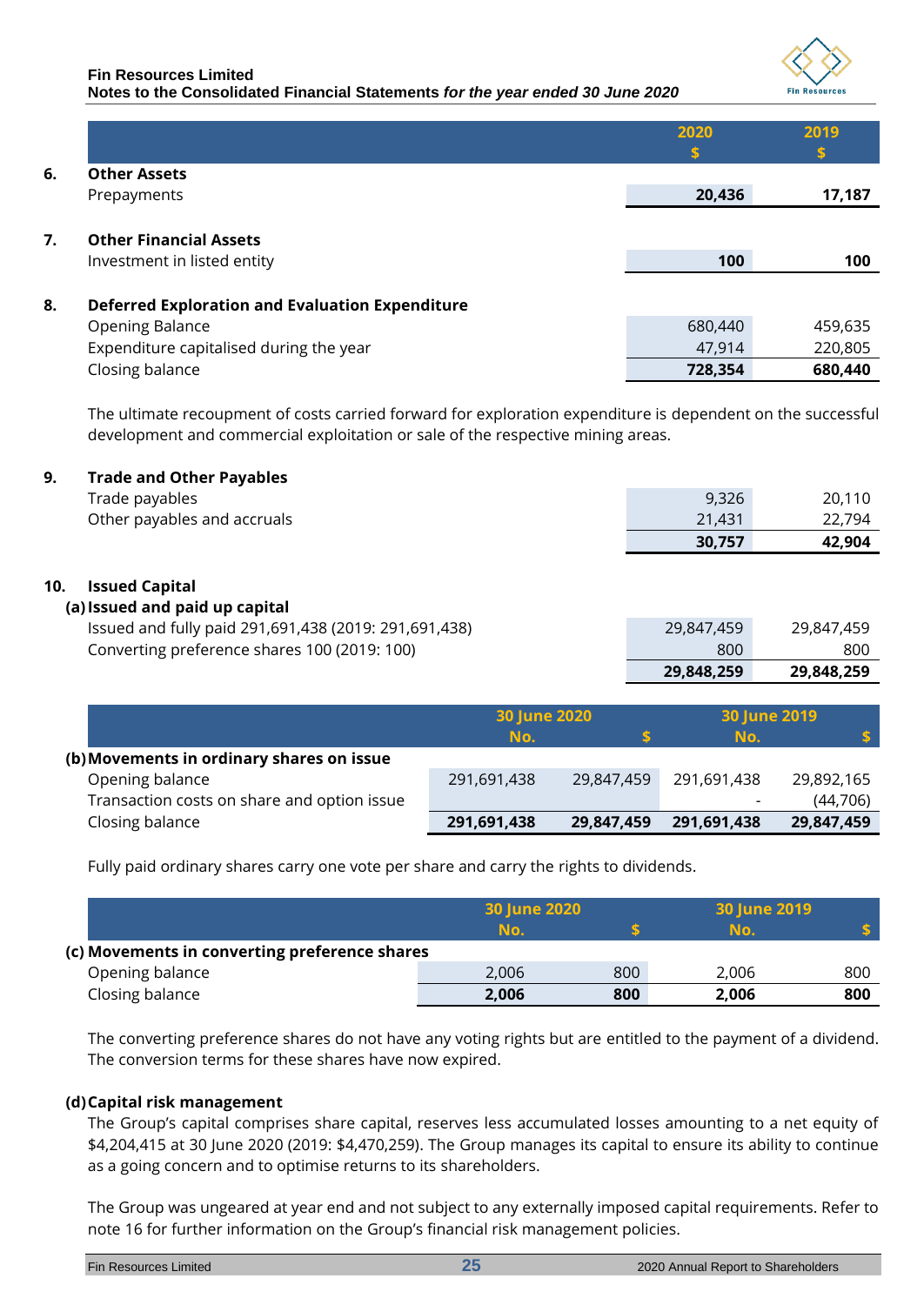

#### **(e) Share Options and Performance Rights**

As at the date of this report there were 137,230,915 unissued ordinary shares under options and 6,000,000 under performance rights. The details of these securities are as follows:

| <b>Number</b> | <b>Type</b>                    | <b>Exercise Price \$</b> | <b>Expiry Date</b> |
|---------------|--------------------------------|--------------------------|--------------------|
|               | 32,000,000   Unlisted Options  | \$0.03                   | 14 May 2021        |
| 105,230,915   | Listed Options (ASX: FINOA)    | \$0.025                  | 31 December 2021   |
|               | 6,000,000   Performance Rights | \$0.001                  | 14 May 2023        |

No holder has any right under the options or performance rights to participate in any other share issue of the Company or any other entity. No options expired unexercised during the financial year. 2,000,000 performance rights were forfeited during the financial year. No options or performance rights were exercised during or since the year ended 30 June 2020.

|                                                                     | 2020      | 2019      |
|---------------------------------------------------------------------|-----------|-----------|
| <b>Reserves</b>                                                     |           |           |
| Option, performance rights, share based payments and option premium |           |           |
| reserves                                                            | 2,774,745 | 2,745,272 |
| <b>Movements in Reserves</b>                                        |           |           |
| Opening balance                                                     | 2,745,272 | 2,586,649 |
| Movement                                                            | 29,473    | 158,623   |
| Closing balance                                                     | 2,774,745 | 2,745,272 |

The share based payments reserve arises on the grant of share options to Directors, Executives and senior employees as part of their remuneration, to consultants for services provided and as consideration for project acquisitions (refer to note 17). Further information about share-based payments to employees is made in the remuneration report. This reserve also includes subscription proceeds from options.

#### **12. Accumulated losses**

| Movements in accumulated losses were as follows:                         |                |                |
|--------------------------------------------------------------------------|----------------|----------------|
| Opening balance                                                          | (28, 123, 272) | (27, 848, 371) |
| Loss for the year                                                        | (295, 317)     | (274,901)      |
| Closing balance                                                          | (28, 418, 589) | (28, 123, 272) |
|                                                                          |                |                |
| 13. Auditor's Remuneration                                               |                |                |
| The auditor of Fin Resources Limited is Stantons International Audit and |                |                |
| Consulting Pty Ltd                                                       |                |                |
| Amounts paid or due and payable for:                                     |                |                |
| - an audit or review of the financial report                             | 35,818         | 33,666         |
|                                                                          | 35,818         | 33,666         |

#### **14. Key Management Personnel Disclosures**

#### **(a) Remuneration of Key Management Personnel**

Details of the nature and amount of each element of the emolument of each Director and Executive of the Company for the financial year are as follows: Short term employee benefits **150,794** 150,794 150,794 Share based payments 29,473 34,464 Other employee expense (superannuation) 8,626 8,626 8,626

#### **Total remuneration**

| 188,893 | 193,88 |
|---------|--------|
|         |        |
|         |        |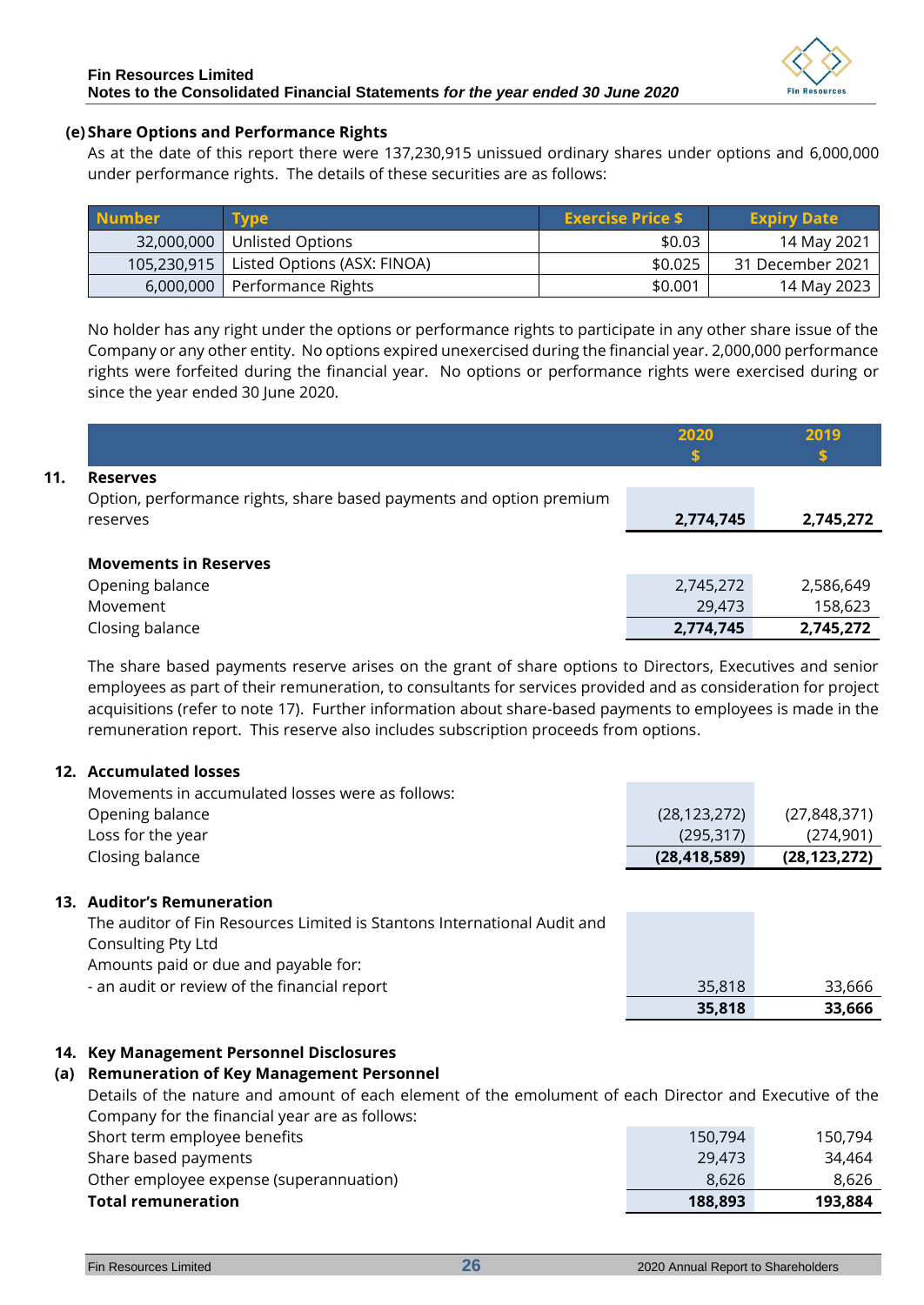

Transactions with key management personnel were made at arm's length at normal market prices and normal commercial terms. There were no other transactions with key management personnel for the year ended 30 June 2020.

## **(c) Subsidiaries**

The consolidated financial statements include the financial statements of Fin Resources Limited and the subsidiaries listed in the following table:

|                                  |                                           | <b>Equity Holding</b> |      |
|----------------------------------|-------------------------------------------|-----------------------|------|
| <b>Name of Entity</b>            | <b>Country of</b><br><b>Incorporation</b> | 2020                  | 2019 |
| Komodo Energy Pty Limited        | Australia                                 | 100%                  | 100% |
| Crestwood Pty Ltd                | Australia                                 | 100%                  | 100% |
| Sugarbay Investments Pty Limited | Australia                                 | 100%                  | 100% |

# **(d) Loans to/from related parties**

There were no loans made or outstanding to Directors of Fin Resources and other key management personnel of the Group, including their personally related parties.

#### **15. Loss per Share**

Basic Loss per share amounts are calculated by dividing net loss for the year attributable to ordinary equity holders of the parent by the weighted average number of ordinary shares outstanding during the year. The following reflects the loss and share data used in the basic and diluted earnings per share computations:

|                                           | 2020       | 2019                    |
|-------------------------------------------|------------|-------------------------|
|                                           |            |                         |
| Loss attributable to owners of the parent | (295, 317) | (274.901                |
|                                           |            |                         |
|                                           |            | <b>Number of Shares</b> |

|                                                                      | <b>Number of Shares</b> |             |
|----------------------------------------------------------------------|-------------------------|-------------|
| Weighted average number of ordinary shares used in calculating basic |                         |             |
| loss per share:                                                      | 291,691,438             | 291,691,438 |
| <b>Effect of dilution:</b>                                           |                         |             |
| Share options and performance rights                                 |                         |             |
| Adjusted weighted average number of ordinary shares used in          |                         |             |
| calculating diluted loss per share:                                  | 291,691,438             | 291,691,438 |
|                                                                      |                         |             |

|                                    | 2020   | 2019   |
|------------------------------------|--------|--------|
| Loss per share                     |        |        |
| From continuing operations (cents) | (0.10) | (0.09) |

There have been no other transactions involving ordinary shares or potential ordinary shares since the reporting date and before the completion of these financial statements.

# **16. Financial Risk Management**

The Group does not enter into or trade financial instruments, including derivative financial instruments, for speculative purposes. The use of financial derivatives is governed by the Group's policies approved by the Board of Directors, which provide written principles on the use of financial derivatives.

#### Significant accounting policies

Details of the significant accounting policies and methods adopted, including the criteria for recognition, the basis of measurement and the basis on which income and expenses are recognised, in respect of each class of financial asset, financial liability and equity instrument are disclosed in note 2 to the financial statements.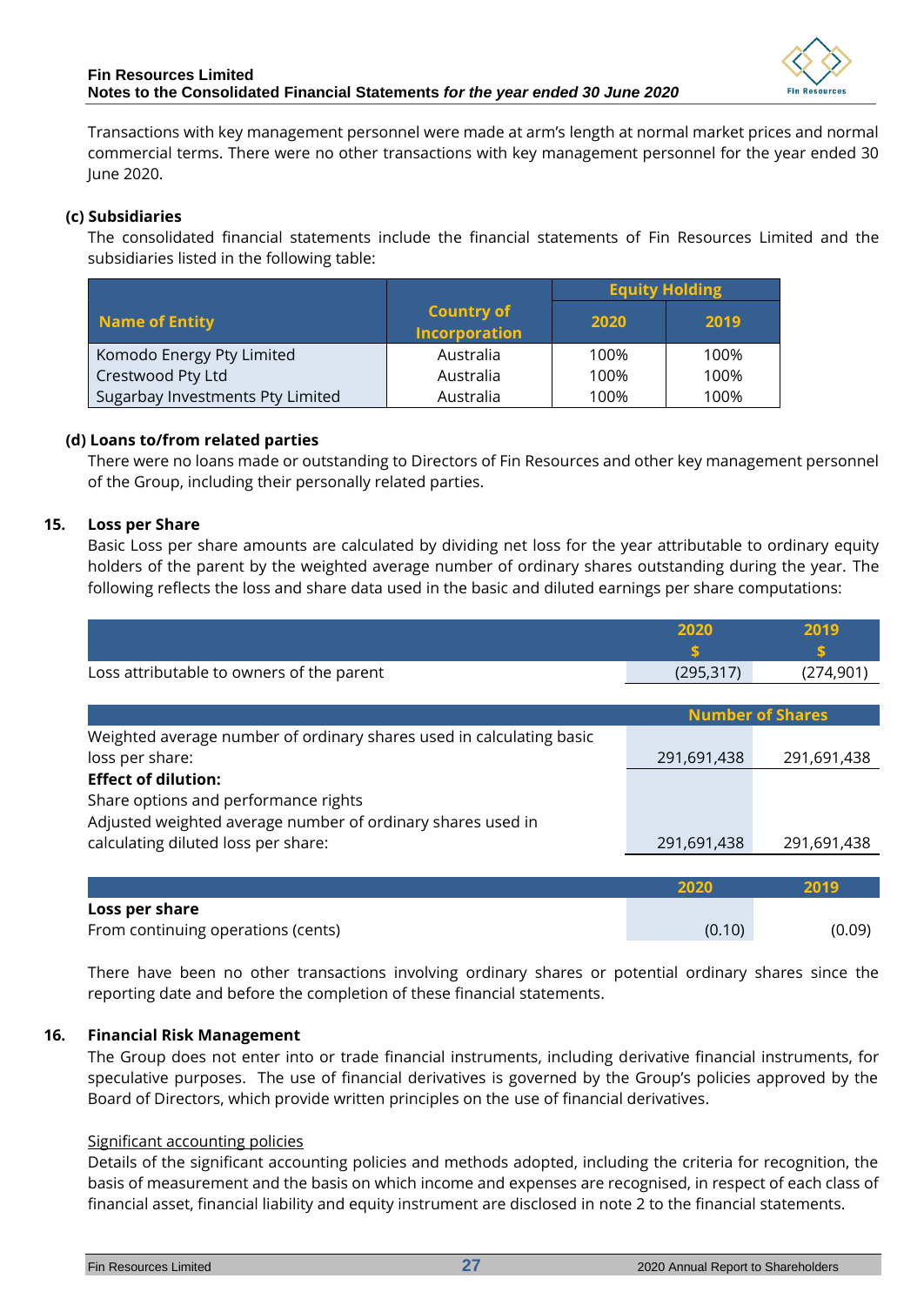

## **(a) Liquidity Risk**

The Group manages liquidity risk by maintaining adequate reserves, banking facilities and reserve borrowing facilities by continuously monitoring forecast and actual cash flows and matching the maturity profiles of financial assets and liabilities.

#### **(b)Interest Rate Risk**

Interest rate risk arises from the possibility that changes in interest rates will affect future cash flows or the fair value of financial instruments. The Group's exposure to market risk for changes to interest rate risk relates primarily to its earnings on cash. The Group manages the risk by investing in short term deposits.

#### **Interest rate sensitivity**

The following table demonstrates the sensitivity of the Group's statement of profit or loss and other comprehensive income to a reasonably possible change in interest rates, with all other variables constant.

| <b>Change in Basis Points</b> | Effect on Post Tax Loss (\$)<br>Increase/(Decrease) |           | Effect on Equity including<br>retained earnings (\$)<br>Increase/(Decrease) |           |
|-------------------------------|-----------------------------------------------------|-----------|-----------------------------------------------------------------------------|-----------|
|                               | 2020                                                | 2019      | 2020                                                                        | 2019      |
| Increase 75 basis points      | 26.091                                              | 28,544    | 26,091                                                                      | 28,544    |
| Decrease 75 basis points      | (26,091)                                            | (28, 544) | (26,091)                                                                    | (28, 544) |

A sensitivity of 75 basis points has been used as this is considered reasonable given the current level of both short term and long-term Australian Dollar interest rates. The change in basis points is derived from a review of historical movements and management's judgement of future trends.

#### **(c) Credit Risk Exposures**

Credit risk refers to the risk that counterparty will default on its contractual obligations resulting in financial loss to the Group. The Group has adopted the policy of dealing with creditworthy counterparties and obtaining sufficient collateral or other security where appropriate, as a means of mitigating the risk of financial loss from defaults.

The Group measures credit risk on a fair value basis. The Group does not have any significant credit risk exposure to a single counterparty or any group of counterparties having similar characteristics. The carrying amount of financial assets recorded in the financial statements, net of any provisions for losses, represents the Group's maximum exposure to credit risk without taking account of the fair value of any collateral or other security obtained.

|                              | 2020      | 2019      |
|------------------------------|-----------|-----------|
|                              |           |           |
| Cash and cash equivalents AA | 3,478,846 | 3,805,868 |
| Trade and other receivables  | 7.436     | 9,568     |
|                              | 3,486,282 | 3,815,436 |

#### **(d)Capital Risk Management**

When managing capital, management's objective is to ensure the entity continues as a going concern as well as to maintain optimal returns to shareholders and benefits for other stakeholders. Management also aims to maintain a capital structure that ensures the lowest cost of capital available to the entity. In order to maintain or adjust the capital structure, the entity may adjust the amount of dividends paid to shareholders, return capital to shareholders, issue new shares, enter into joint ventures or sell assets.

There is no current intention to incur debt funding on behalf of the Company as on-going exploration expenditure will be funded via cash reserves, equity or joint ventures with other companies. The Company is not subject to any externally imposed capital requirements.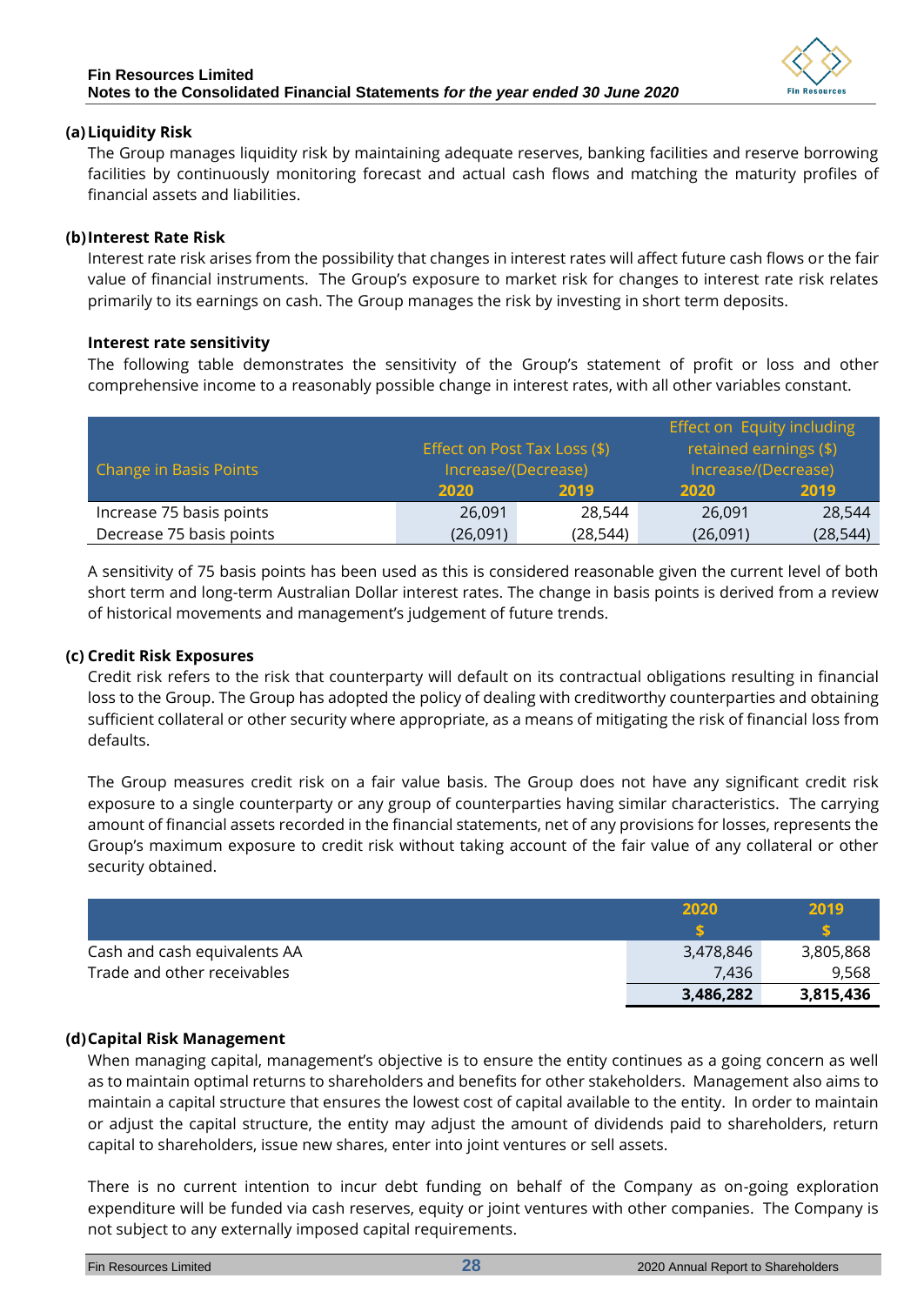

#### **(e) Foreign exchange risk**

The Group operated in Australia in the year ended 30 June 2020 and had no exposure to foreign exchange risk.

#### **(f) Fair value estimation**

The Directors consider that the carrying amount of financial assets and financial liabilities recorded in the financial statements approximates their fair value. The Group has performed sensitivity analysis that demonstrates the effect on the current year results and equity which could result from a change in these risks.

#### Financial risk management objectives

The Group's corporate treasury function provides services to the business, co-ordinates access to domestic and international financial markets, monitors and manages the financial risks relating to the operations of the Group through internal risk reports which analyse exposures by degree and magnitude of risks. These risks include market risk (including currency risk, fair value interest rate risk and price risk), credit risk, liquidity risk and cash flow interest rate risk.

|                                                        | Level 1 | Level 2 | Level 3 | Total |
|--------------------------------------------------------|---------|---------|---------|-------|
| <b>2020 Financial Assets</b>                           |         |         |         |       |
| Financial assets at fair value through profit and loss | 100     |         |         | 100   |
|                                                        | 100     |         |         | 100   |
| <b>2019 Financial Assets</b>                           |         |         |         |       |
| Financial assets at fair value through profit and loss | 100     |         |         | 100   |
|                                                        | 100     |         |         | 100   |

Included within Level 1 of the hierarchy are listed investments. The fair values of these financial assets and liabilities have been based on the closing quoted prices at reporting date, excluding transaction costs. In valuing unlisted investments, included in Level 2 of the hierarchy, valuation techniques such as those using comparisons to similar investments for which market observable prices are available have been adopted to determine the fair values of these investments. Derivative instruments are included in Level 2 of the hierarchy with the fair values being determined using valuation techniques incorporating observable market data relevant to the hedged position.

# **17. Share Based Payments**

# **(a)Recognised share based payment transactions**

Share based payment transactions recognised either as operational expenses in the statement of profit or loss and other comprehensive income or as capitalised project acquisition costs in equity during the year were as follows:

|                                                        | 2020                     | 2019   |
|--------------------------------------------------------|--------------------------|--------|
| Employee, Consultant and Director share based payments |                          |        |
| (note 17(b))                                           | \$29,473                 | 34,464 |
| Share based payments to suppliers (note 17 (c))        | $\overline{\phantom{0}}$ | 18,928 |

# **(b)Employee, Consultant and Director share based payments**

There were no unlisted options issued to employees, Consultants and Directors during the year ended 30 June 2020. The expense recognised during the year on options granted in prior periods was \$29,473.

8 million Performance Rights, exercisable at \$0.001, were issued during the year ended 30 June 2018 to Directors and Officers as approved by shareholders on 13 April 2018. The Performance Rights vest and become exercisable by the holder upon the Company achieving a VWAP of at least \$0.03 over a period of 20 trading days. The deadline for conversion is 5 years from the date of issue (14 May 2023).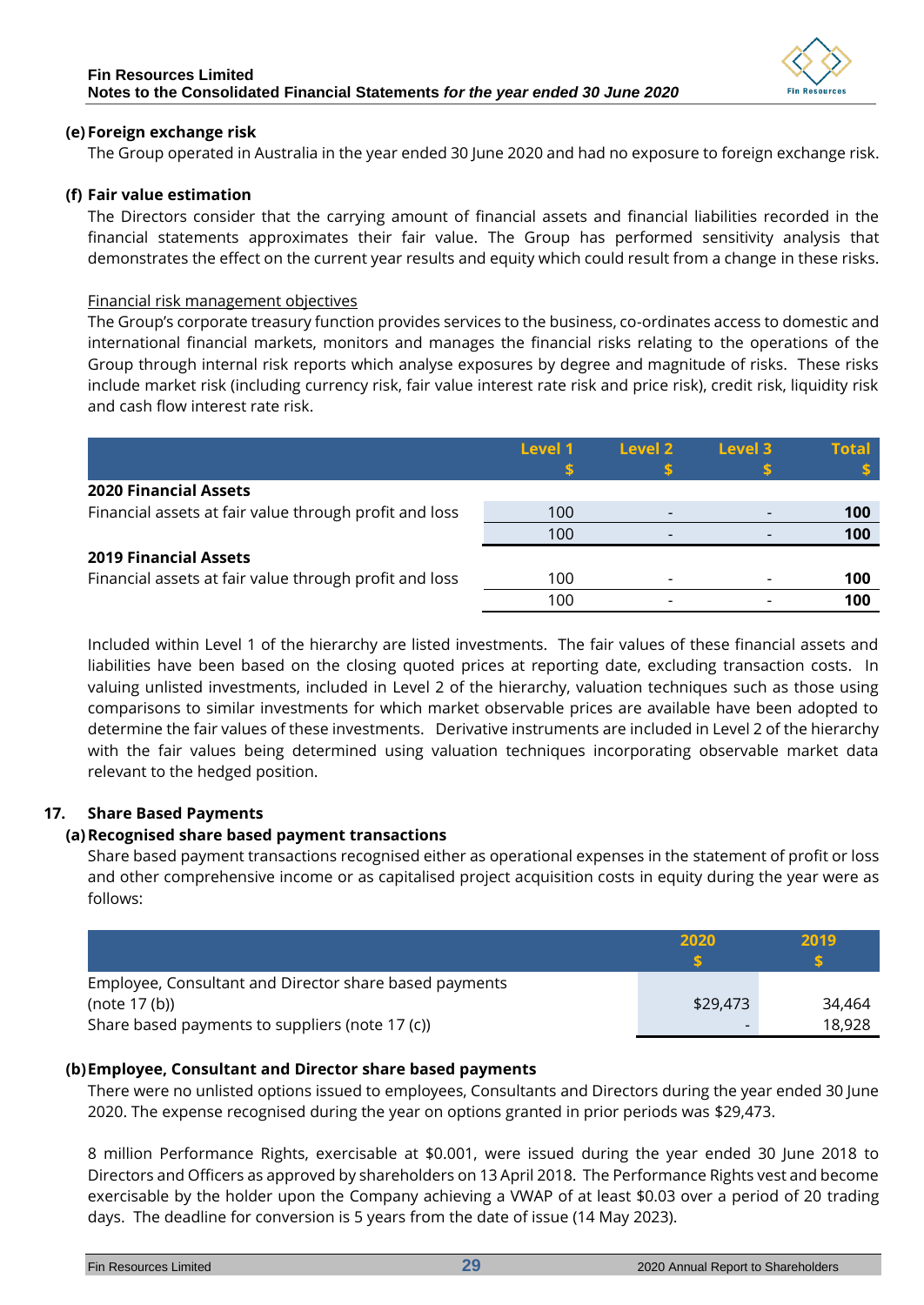

The Performance Rights could not vest within 3 months of the Performance Right issue date (14 May 2018). As a result, the share based payment expense in relation to the performance rights has been recorded during the financial year ended 30 June 2019. The fair value at grant date of options granted during the reporting year was determined using the Black Scholes option pricing model that takes into account the exercise price, the term of the option, the share price at grant date, the expected price volatility of the underlying share and the risk-free interest rate for the term of the option.

The table below summarises Performance Rights granted during the year ended 30 June 2018. The vesting period for these Performance Rights commenced during the year ended 30 June 2019:

| <b>Grant Date Expiry date</b> | option  | Exercise Balance at Granted Exercised<br><b>vear</b><br><b>Number</b> | <b>vear</b><br><b>Number</b> | <b>vear</b><br><b>Number</b> | Expired /<br>forfeited<br>price per start of the during the during the during the end of the end of the<br><b>vear</b><br><b>Number</b> | <b>Balance at</b><br><b>vear</b><br><b>Number</b> | Exercisable<br>at<br>year <sup>1</sup><br><b>Number</b> |
|-------------------------------|---------|-----------------------------------------------------------------------|------------------------------|------------------------------|-----------------------------------------------------------------------------------------------------------------------------------------|---------------------------------------------------|---------------------------------------------------------|
| 14/05/2018 14/05/2023         | \$0.001 |                                                                       | $-8,000,000$                 | $\overline{\phantom{a}}$     | (2,000,000)                                                                                                                             | 6,000,000                                         |                                                         |

<sup>1</sup> Options will vest upon the Company achieving a VWAP of at least \$0.03 over a period of 20 trading days.

The model inputs, not detailed in the table above, for Performance Rights granted included:

- a) Performance Rights were granted for nil cash consideration;
- b) expected lives of the Performance Rights is 5 years;
- c) share price at grant date was \$0.024;
- d) expected volatility of 100%;
- e) expected dividend yield of nil; and
- f) a risk-free interest rate of 1.25%

#### **(c) Share-based payment to suppliers**

There were no unlisted options issued to suppliers during the year ended 30 June 2020.

During the financial year ended 30 June 2019, the Company issued listed options to Lead Manager's for broker related services rendered. The fair value at grant date of the options granted was determined using the Black Scholes option pricing model that takes into account the exercise price, the term of the option, the share price at grant date, the expected price volatility of the underlying share and the risk-free interest rate for the term of the option.

The table below summarises options granted to Suppliers during the year ended 30 June 2019.

| Grant Date Expiry date option the year |  |        | Exercise Balance at Granted Exercised Expired Balance at<br>vear | vear                         | <b>vear</b> |              | price per start of during the during the during the end of the Exercisable at<br>year end of the year |
|----------------------------------------|--|--------|------------------------------------------------------------------|------------------------------|-------------|--------------|-------------------------------------------------------------------------------------------------------|
|                                        |  | Number | Number <b>Number</b>                                             | - Number - Number - Number - |             |              | Number                                                                                                |
| 06/12/2018 31/12/2021 \$0.025          |  |        | 8,000,000                                                        | $\overline{\phantom{a}}$     |             | $-8,000,000$ | 8,000,000                                                                                             |

The model inputs, not included in the table above, for supplier options granted during the year ended 30 June 2019 included:

- a) options were granted for \$0.001;
- b) expected lives of the options is 3.0 years;
- c) share price at grant date was \$0.015;
- d) expected volatility of 53%;
- e) expected dividend yield of nil; and
- f) a risk-free interest rate of 1.94%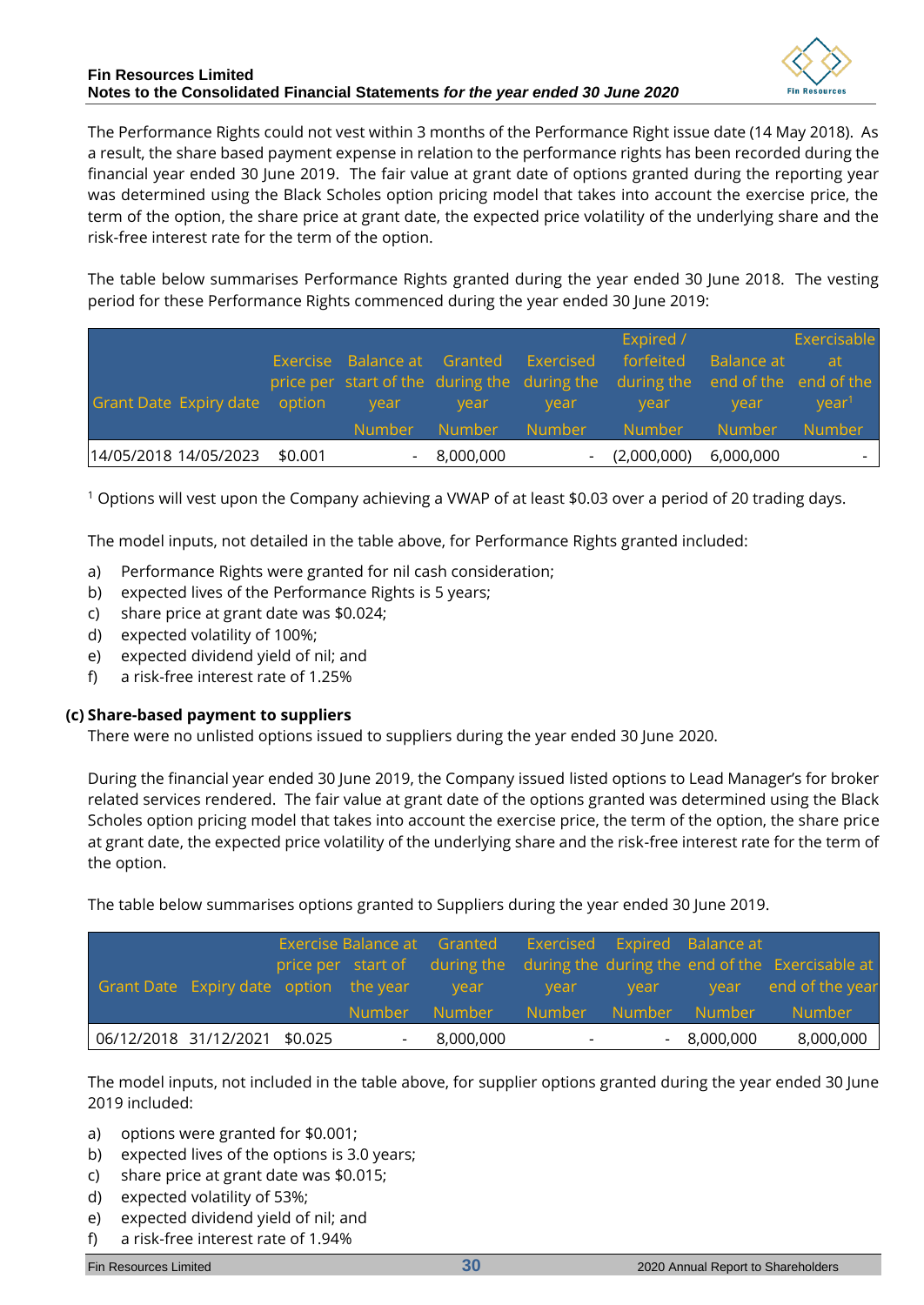

# **18. Dividends**

No dividend was paid or declared by the Company in the year ended 30 June 2020 or the period since the end of the financial year and up to the date of this report. The Directors do not recommend that any amount be paid by way of dividend for the financial year ended 30 June 2020.

#### **19. Contingent Liabilities and Contingent Assets**

The Directors are not aware of any contingent liabilities or contingent assets at the reporting date.

#### **20. Parent Entity Information**

The following details information related to the parent entity, Fin Resources Limited, at 30 June 2020. The information presented here has been prepared using consistent accounting policies as presented in note 2.

|                                               | 2020           | 2019           |
|-----------------------------------------------|----------------|----------------|
|                                               |                |                |
| Current assets                                | 3,506,812      | 3,832,716      |
| Total assets                                  | 4,235,166      | 4,513,156      |
| <b>Current liabilities</b>                    | (30, 757)      | (42,903)       |
| <b>Total liabilities</b>                      | (30, 757)      | (42,903)       |
| <b>Net assets</b>                             | 4,204,409      | 4,470,253      |
| Issued capital                                | 29,848,259     | 29,848,259     |
| Reserves                                      | 2,774,746      | 2,745,273      |
| <b>Accumulated losses</b>                     | (28, 418, 596) | (28, 123, 279) |
|                                               | 4,204,409      | 4,470,253      |
| Profit/(loss) of the parent entity            | (295, 317)     | (274, 901)     |
| Other comprehensive income for the year       |                |                |
| Total comprehensive loss of the parent entity | (295, 317)     | (274, 901)     |

The parent company has not provided any guarantees and does not have any other commitments or contingent assets or liabilities that are not disclosed elsewhere in the financial report.

# **21. Commitments**

In order to maintain an interest in the exploration tenements in which the Group is involved, the Group is committed to meet the conditions under which the tenements were granted and the obligations of any joint venture agreements. The timing and amount of exploration expenditure commitments and obligations of the Group are subject to the minimum expenditure commitments required as per the Mining Act, as amended, and may vary significantly from the forecast based upon the results of the work performed which will determine the prospectivity of the relevant area of interest.

These obligations are not provided for in the financial report and are payable. The annual minimum expenditure commitment on the Group's tenements is \$142,000.

#### **22. Subsequent Events**

There have been no other significant events subsequent to the end of the financial year to the date of this report.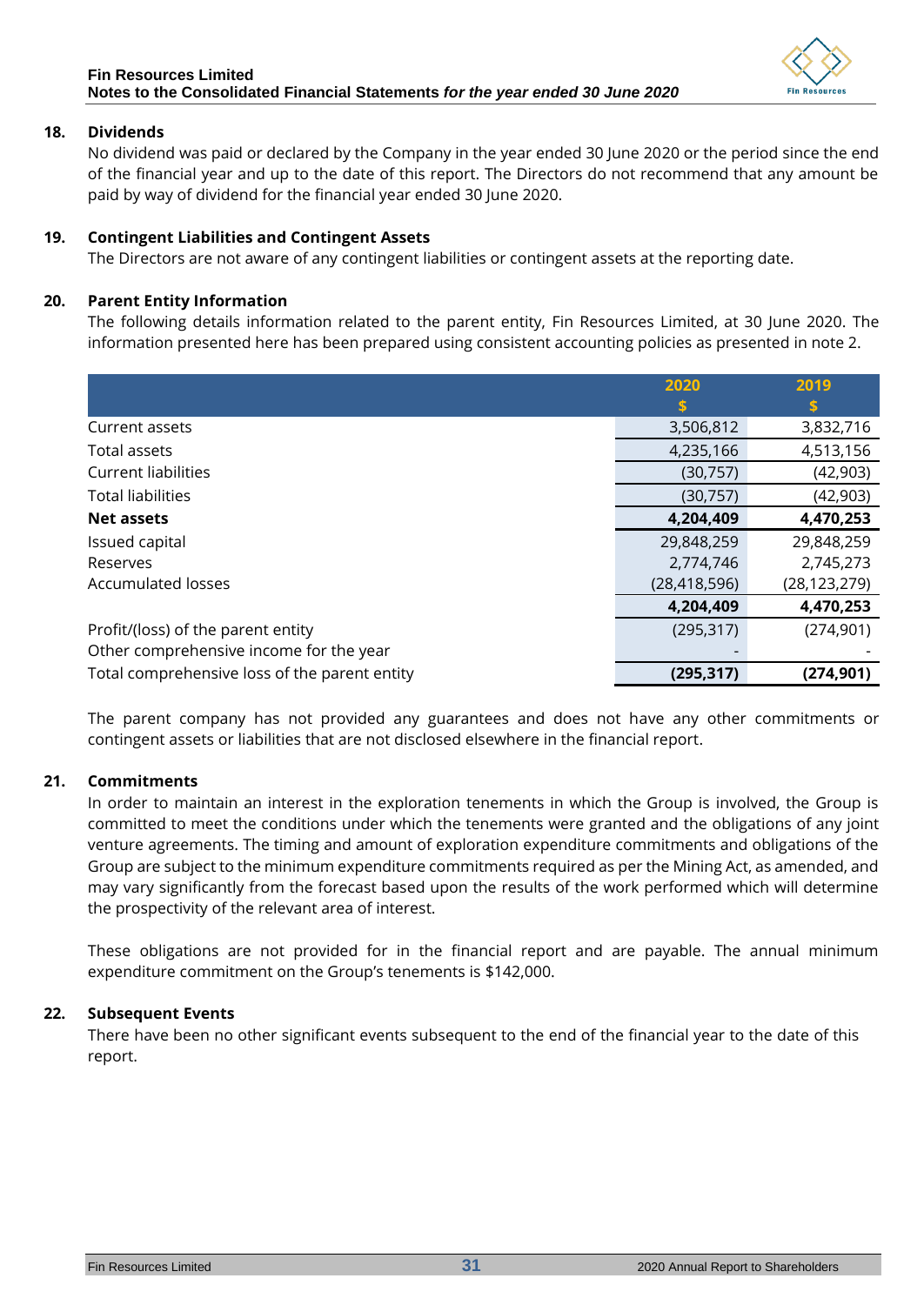

In accordance with a resolution of the Directors of Fin Resources Limited, state that:

- 1. In the opinion of the Directors:
	- a) the financial statements and notes of Fin Resources Limited for the year ended 30 June 2020 are in accordance with the Corporations Act 2001, including:
		- i. giving a true and fair view of the Group's consolidated financial position as at 30 June 2020 and of its performance for the year ended on that date; and
		- ii. complying with Accounting Standards (including the Australian Accounting Interpretations), the Corporations Regulations 2001 and other mandatory professional reporting requirements; and
	- b) the financial statements and notes also comply with International Financial Reporting Standards as disclosed in note 2.
- 2. There are reasonable grounds to believe that the Group will be able to pay its debts as and when they become due and payable.
- 3. This declaration has been made after receiving the declarations required to be made by the Directors in accordance with sections of 295A of the Corporations Act 2001 for the financial year ended 30 June 2020.

On behalf of the Board

**Jason Bontempo Non-Executive Director**

Perth, Western Australia 14 September 2020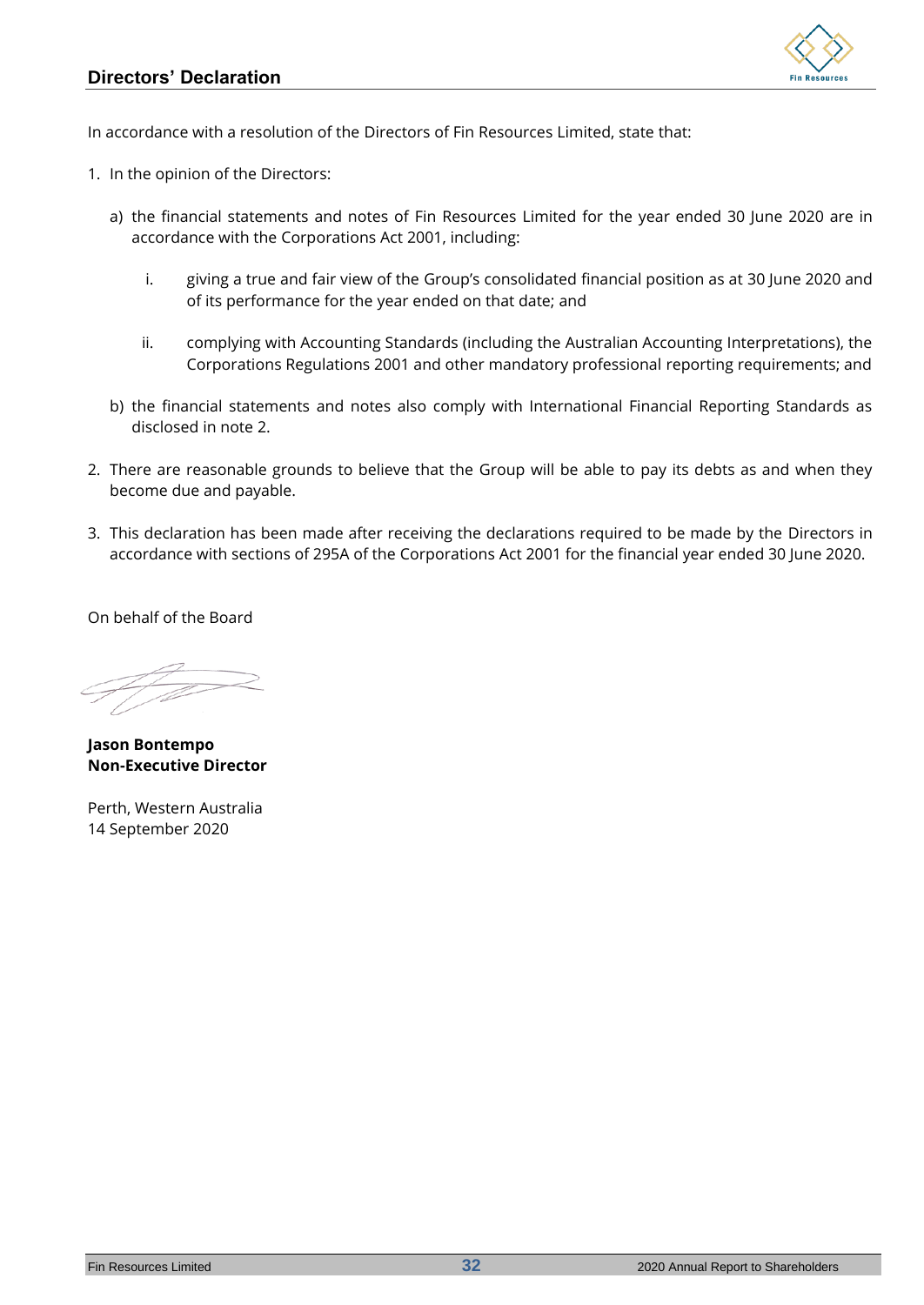

PO Box 1908 West Perth WA 6872 Australia

Level 2, 1 Walker Avenue West Perth WA 6005 Australia

> Tel: +61 8 9481 3188 Fax: +61 8 9321 1204

ABN: 84 144 581 519 www.stantons.com.au

14 September 2020

Board of Directors Fin Resources Limited Level 1, 35 Richardson Street West Perth WA 6005

Dear Directors

#### **RE: FIN RESOURCES LIMITED**

In accordance with section 307C of the Corporations Act 2001, I am pleased to provide the following declaration of independence to the directors of Fin Resources Limited.

As Audit Director for the audit of the financial statements of Fin Resources Limited for the year ended 30 June 2020, I declare that to the best of my knowledge and belief, there have been no contraventions of:

- (i) the auditor independence requirements of the Corporations Act 2001 in relation to the audit; and
- (ii) any applicable code of professional conduct in relation to the audit.

Yours faithfully

**STANTONS INTERNATIONAL AUDIT AND CONSULTING PTY LTD (Trading as Stantons International) (An Authorised Audit Company)**

frais.

**Samir Tirodkar Director** 

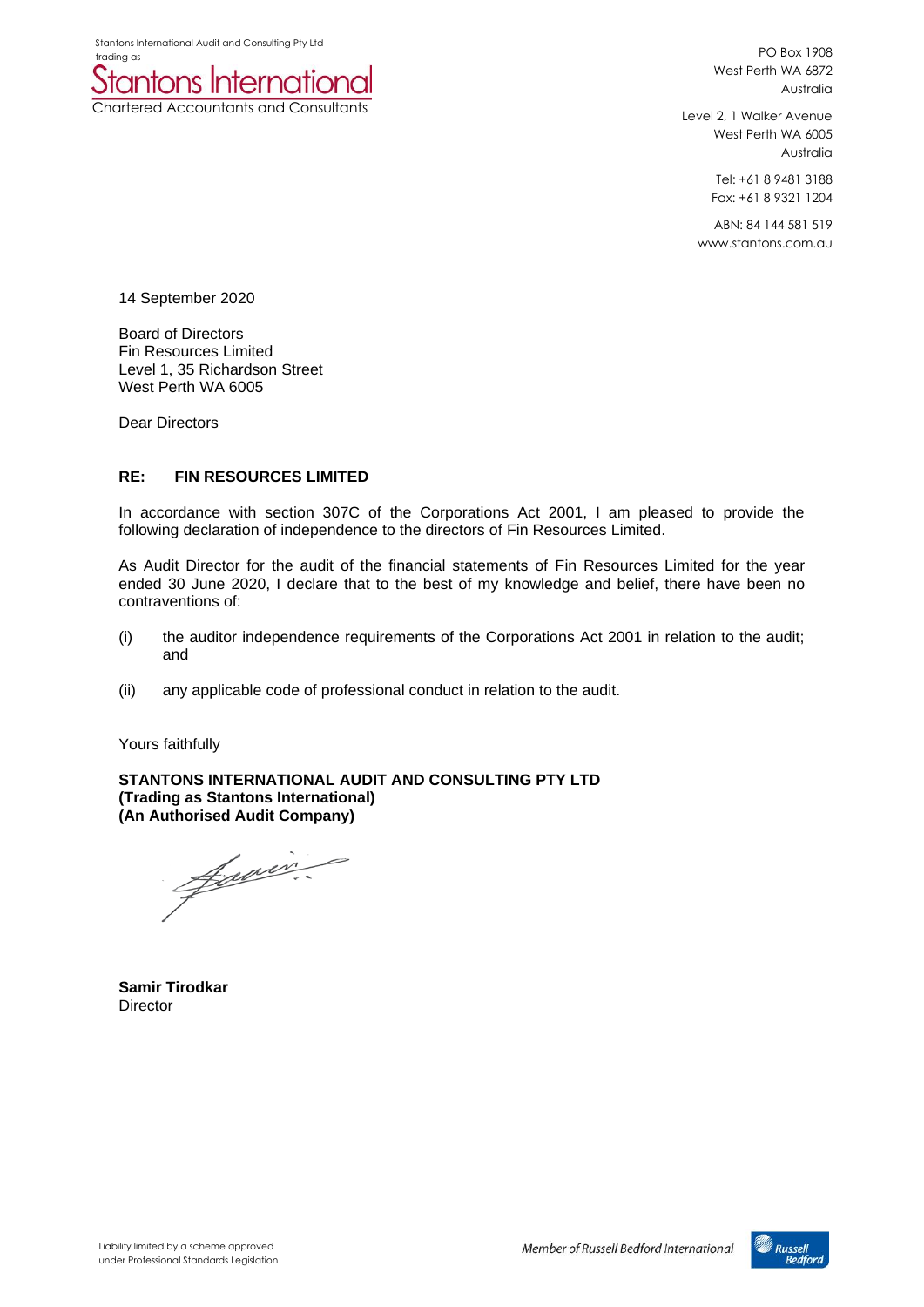Chartered Accountants and Consultants

PO Box 1908 West Perth WA 6872 Australia

Level 2, 1 Walker Avenue West Perth WA 6005 Australia

> Tel: +61 8 9481 3188 Fax: +61 8 9321 1204

ABN: 84 144 581 519 www.stantons.com.au

## **INDEPENDENT AUDITOR'S REPORT TO THE MEMBERS OF FIN RESOURCES LIMITED**

# **Report on the Audit of the Financial Report**

#### *Opinion*

We have audited the financial report of Fin Resources Limited ("the Company") and its subsidiaries ("the Group"), which comprises the consolidated statement of financial position as at 30 June 2020, the consolidated statement of comprehensive income, the consolidated statement of changes in equity and the consolidated statement of cash flows for the year then ended, and notes to the financial statements, including a summary of significant accounting policies, and the directors' declaration.

In our opinion, the accompanying financial report of the Group is in accordance with the *Corporations Act 2001*, including:

- (i) giving a true and fair view of the Group's financial position as at 30 June 2020 and of its financial performance for the year then ended; and
- (ii) complying with Australian Accounting Standards and the *Corporations Regulations 2001***.**

#### *Basis for Opinion*

We conducted our audit in accordance with Australian Auditing Standards. Our responsibilities under those standards are further described in the Auditor's Responsibilities for the Audit of the Financial Report section of our report. We are independent of the Company in accordance with the auditor independence requirements of the Corporations Act 2001 and the ethical requirements of the Accounting Professional and Ethical Standards Board's APES 110: Code of Ethics for Professional Accountants (the Code) that are relevant to our audit of the financial report in Australia. We have also fulfilled our other ethical responsibilities in accordance with the Code.

We believe that the audit evidence we have obtained is sufficient and appropriate to provide a basis for our opinion.

#### **Key Audit Matters**

Key audit matters are those matters that, in our professional judgement, were of most significance in our audit of the financial report of the current period. These matters were addressed in the context of our audit of the financial report as a whole, and in forming our opinion thereon, and we do not provide a separate opinion on these matters.

We have determined no key audit matter to be communicated in our report.

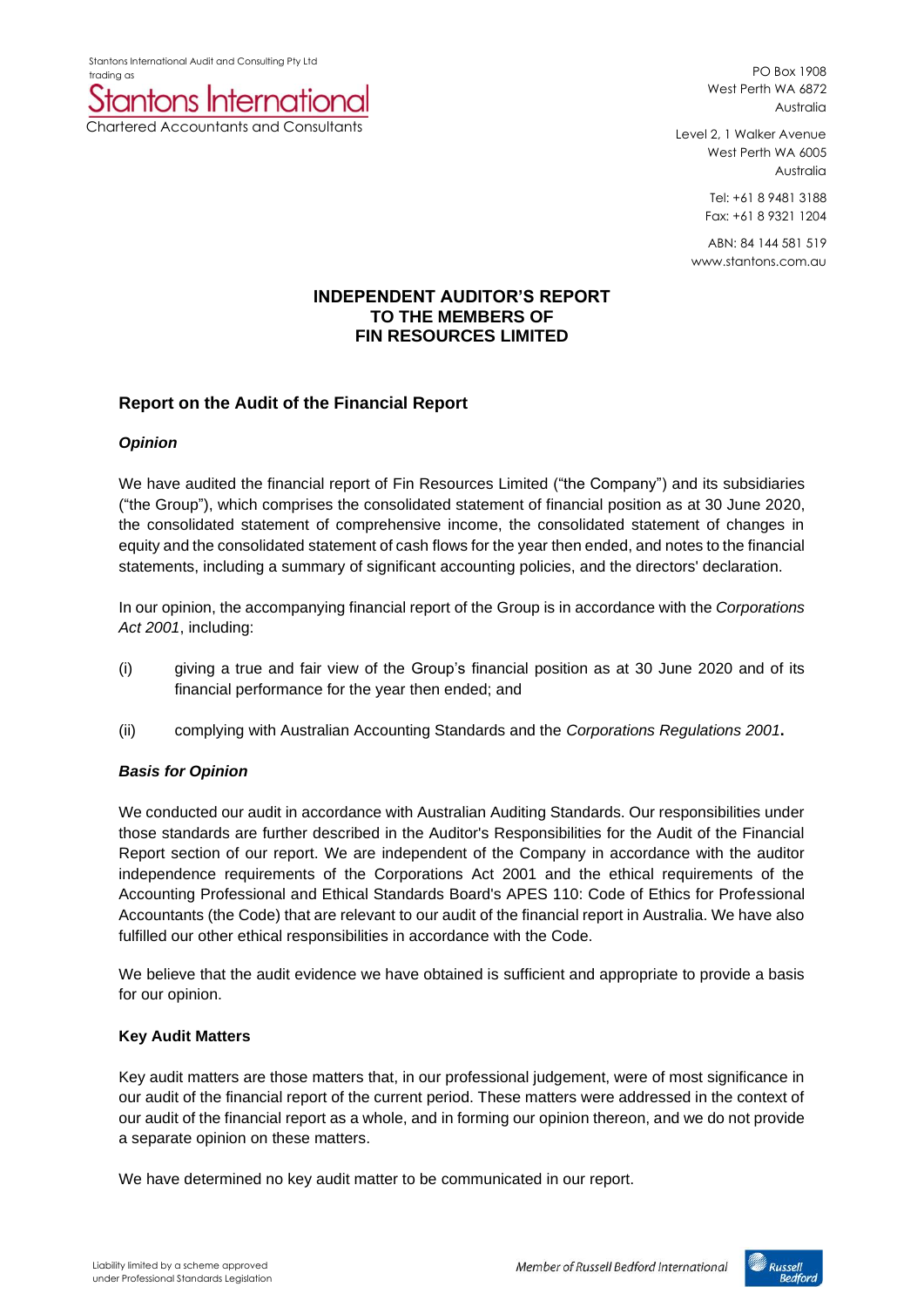#### *Other Information*

The directors are responsible for the other information. The other information comprises the information included in the Group's annual report for the year ended 30 June 2020 but does not include the financial report and our auditor's report thereon.

Our opinion on the financial report does not cover the other information and accordingly we do not express any form of assurance opinion thereon.

In connection with our audit of the financial report, our responsibility is to read the other information and, in doing so, consider whether the other information is materially inconsistent with the financial report or our knowledge obtained in the audit or otherwise appears to be materially misstated. If, based on the work we have performed, we conclude that there is a material misstatement of this other information, we are required to report that fact. We have nothing to report in this regard.

#### *Responsibilities of the Directors for the Financial Report*

The directors of the Company are responsible for the preparation of the financial report that gives a true and fair view in accordance with Australian Accounting Standards and the Corporations Act 2001 and for such internal control as the directors determine is necessary to enable the preparation of the financial report that gives a true and fair view and is free from material misstatement, whether due to fraud or error.

In preparing the financial report, the directors are responsible for assessing the ability of the Group to continue as a going concern, disclosing, as applicable, matters related to going concern and using the going concern basis of accounting unless the directors either intend to liquidate the Group or to cease operations, or has no realistic alternative but to do so.

#### *Auditor's Responsibilities for the Audit of the Financial Report*

Our objectives are to obtain reasonable assurance about whether the financial report as a whole is free from material misstatement, whether due to fraud or error, and to issue an auditor's report that includes our opinion. Reasonable assurance is a high level of assurance, but is not a guarantee that an audit conducted in accordance with the Australian Auditing Standards will always detect a material misstatement when it exists. Misstatements can arise from fraud or error and are considered material if, individually or in the aggregate, they could reasonably be expected to influence the economic decisions of users taken on the basis of this financial report.

As part of an audit in accordance with Australian Auditing Standards, we exercise professional judgement and maintain professional scepticism throughout the audit. An audit involves performing procedures to obtain audit evidence about the amounts and disclosures in the financial report.

The procedures selected depend on the auditor's judgement, including the assessment of the risks of material misstatement of the financial report, whether due to fraud or error. In making those risk assessments, the auditor considers internal control relevant to the entity's preparation of the financial report that gives a true and fair view in order to design audit procedures that are appropriate in the circumstances, but not for the purpose of expressing an opinion on the effectiveness of the entity's internal control.

The risk of not detecting a material misstatement resulting from fraud is higher than for one resulting from error, as fraud may involve collusion, forgery, intentional omissions, misrepresentations, or the override of internal control.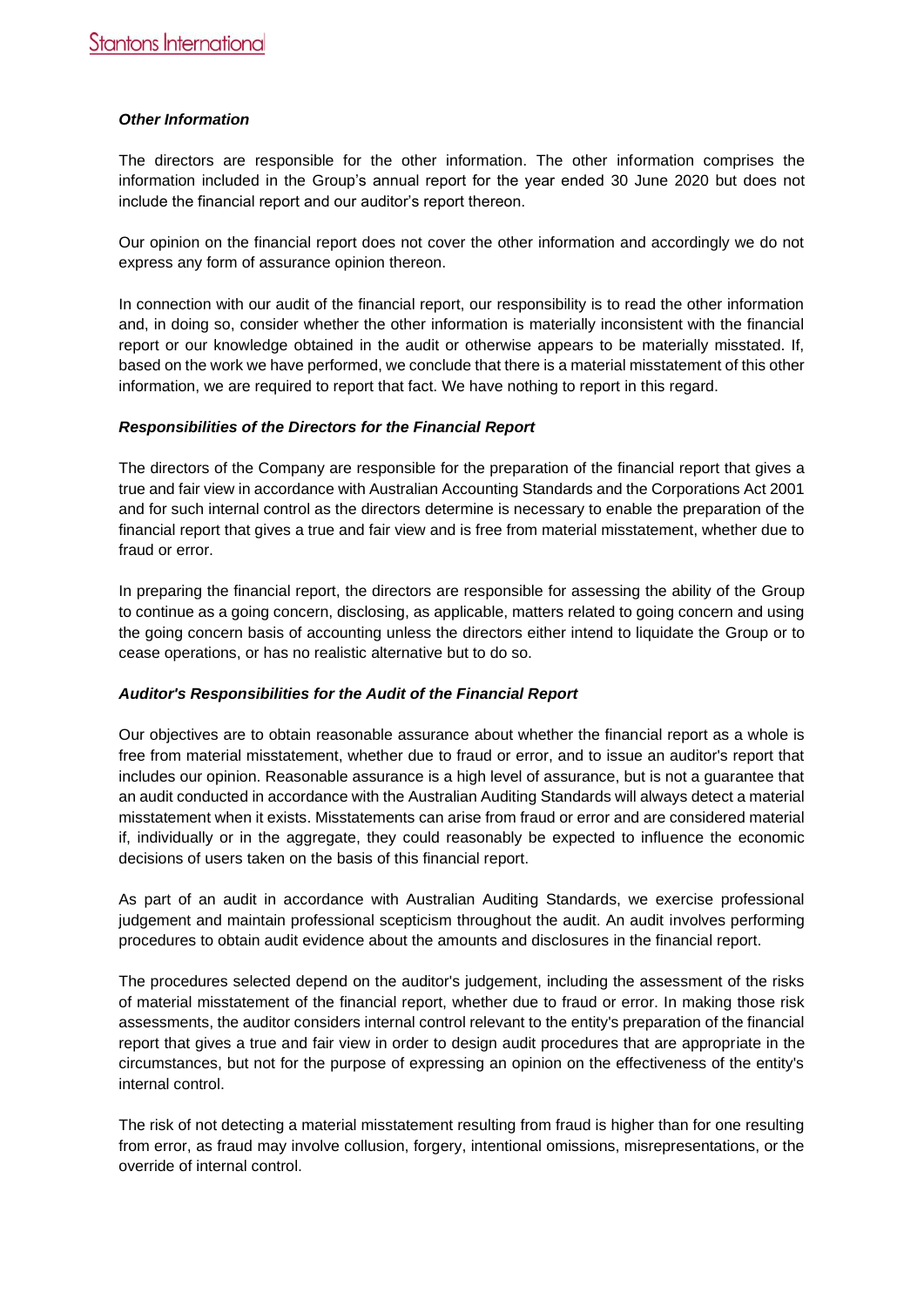An audit also includes evaluating the appropriateness of accounting policies used and the reasonableness of accounting estimates made by the Directors, as well as evaluating the overall presentation of the financial report.

We conclude on the appropriateness of the Directors' use of the going concern basis of accounting and, based on the audit evidence obtained, whether a material uncertainty exists related to events or conditions that may cast significant doubt on the Group's ability to continue as a going concern. If we conclude that a material uncertainty exists, we are required to draw attention in our auditor's report to the related disclosures in the financial report or, if such disclosures are inadequate, to modify our opinion. Our conclusions are based on the audit evidence obtained up to the date of our auditor's report. However, future events or conditions may cause the Group to cease to continue as a going concern.

We evaluate the overall presentation, structure and content of the financial report, including the disclosures, and whether the financial report represents the underlying transactions and events in a manner that achieves fair presentation.

We obtain sufficient appropriate audit evidence regarding the financial information of the entities or business activities within the Group to express an opinion on the financial report. We are responsible for the direction, supervision and performance of the group audit. We remain solely responsible for our audit opinion.

We communicate with the Directors regarding, among other matters, the planned scope and timing of the audit and significant audit findings, including any significant deficiencies in Internal control that we identify during our audit.

The Auditing Standards require that we comply with relevant ethical requirements relating to audit engagements. We also provide the Directors with a statement that we have complied with relevant ethical requirements regarding independence, and to communicate with them all relationships and other matters that may reasonably be thought to bear on our independence, and where applicable, related safeguards.

From the matters communicated with the Directors, we determine those matters that were of most significance in the audit of the financial report of the current period and are therefore key audit matters. We describe these matters in our auditor's report unless law or regulation precludes public disclosure about the matter or when, in extremely rare circumstances, we determine that a matter should not be communicated in our report because the adverse consequences of doing so would reasonably be expected to outweigh the public interest benefits of such communication.

# **Report on the Remuneration Report**

We have audited the Remuneration Report included in pages 6 to 10 of the directors' report for the year ended 30 June 2020. The directors of the Company are responsible for the preparation and presentation of the Remuneration Report in accordance with section 300A of the Corporations Act 2001. Our responsibility is to express an opinion on the Remuneration Report, based on our audit conducted in accordance with Australian Auditing Standards. In our opinion, the Remuneration Report of Fin Resources Limited for the year ended 30 June 2020 complies with section 300A of the Corporations Act 2001.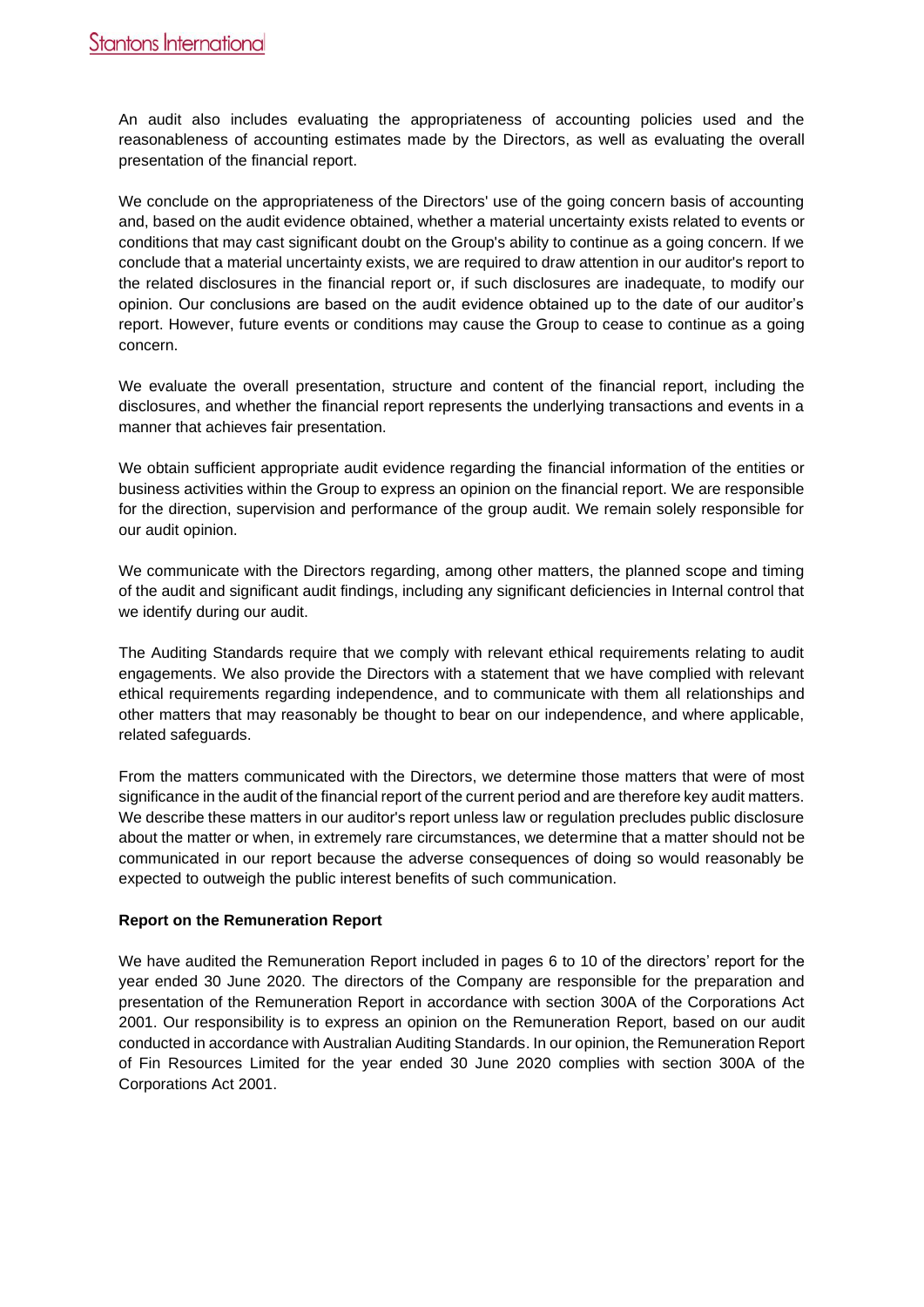## **STANTONS INTERNATIONAL AUDIT AND CONSULTING PTY LTD (Trading as Stantons International) (An Authorised Audit Company)**

Stantons International Anolit and Consuling A, US

**Samir R Tirodkar** Director

West Perth, Western Australia 14 September 2020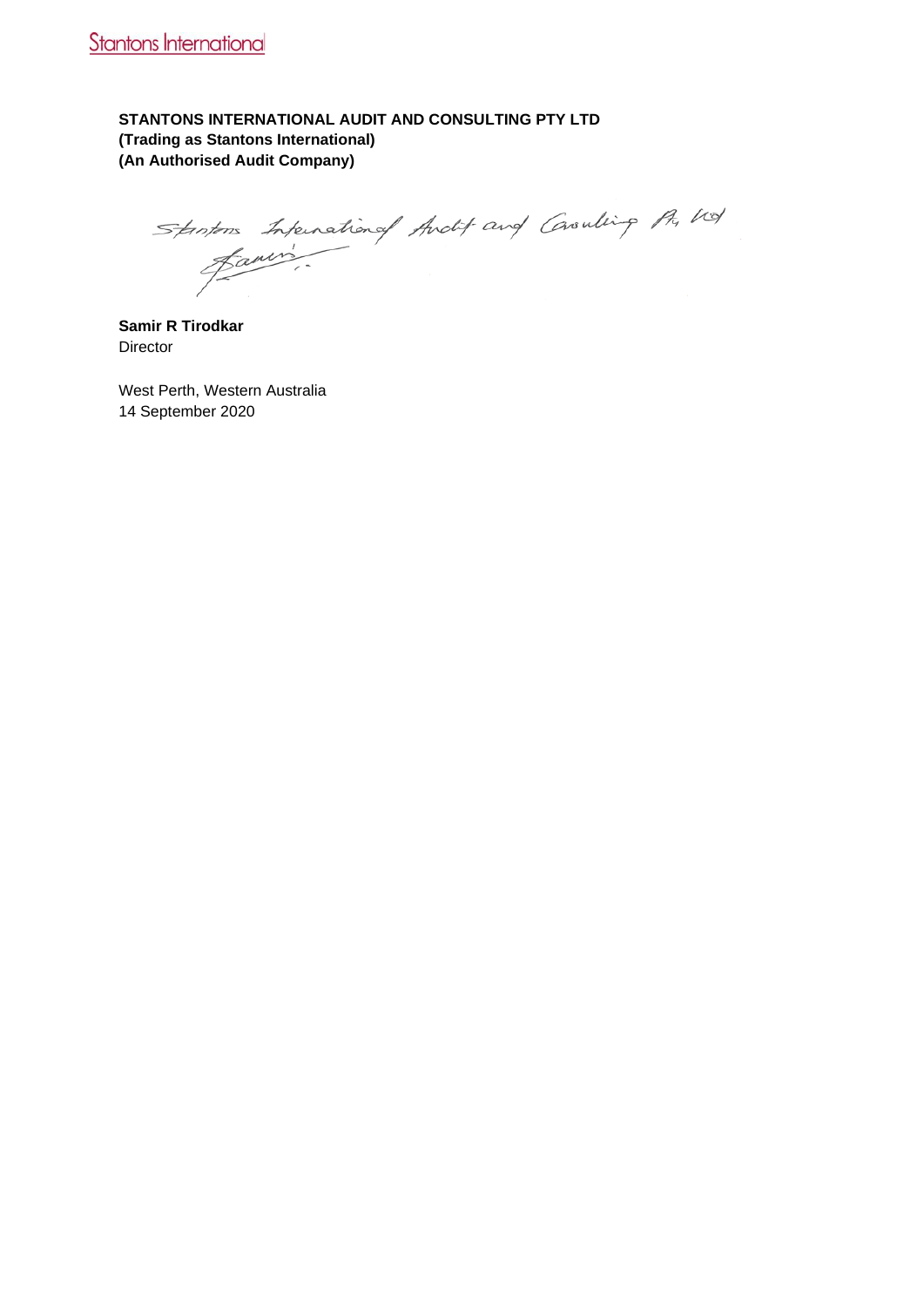

# **ASX Additional Information**

Additional information required by the Australian Stock Exchange Ltd and not shown elsewhere in this report is as follows. The information is current at 4 September 2020.

#### **Distribution of Share Holders**

|                       | <b>Ordinary Shares</b>   |                         |       |  |  |
|-----------------------|--------------------------|-------------------------|-------|--|--|
|                       | <b>Number of Holders</b> | <b>Number of Shares</b> | $\%$  |  |  |
| $-1,000$              | 46                       | 10,296                  | 0.004 |  |  |
| 1,001<br>$-5,000$     | 105                      | 328,272                 | 0.112 |  |  |
| 5,001<br>$-10,000$    | 59                       | 470,024                 | 0.164 |  |  |
| 10,001<br>$-100,000$  | 638                      | 21,985,631              | 7.53  |  |  |
| 100,001<br>- and over | 303                      | 268,897,215             | 92.19 |  |  |
| <b>TOTAL</b>          | 1,151                    | 291,691,438             | 100   |  |  |

There were 466 holders of ordinary shares holding less than a marketable parcel.

#### **Top Twenty Share Holders**

The names of the twenty largest holders of quoted equity securities are listed below:

| <b>Name</b>                                                                        | <b>Shares</b> | $\frac{9}{6}$ |
|------------------------------------------------------------------------------------|---------------|---------------|
| SEVENTY THREE PTY LTD <king 3="" a="" c="" fund="" no="" super=""></king>          | 32,000,000    | 10.97         |
| J & J BANDY NOMINEES PTY LTD <j &="" a="" bandy="" c="" fund="" j="" super=""></j> | 30,000,000    | 10.28         |
| SAMBOR TRADING PTY LTD                                                             | 10,250,000    | 3.51          |
| ZESSHAM PTY LTD <zessham a="" c=""></zessham>                                      | 9,000,000     | 3.09          |
| PEARSE STREET PTY LTD                                                              | 7,600,000     | 2.61          |
| MRS TIZIANA BATTISTA <morriston a="" c=""></morriston>                             | 7,000,000     | 2.40          |
| NERO RESOURCE FUND PTY LTD <atf fund="" nero="" resource=""></atf>                 | 6,250,000     | 2.14          |
| SAMMY RESOURCES PTY LTD                                                            | 5,000,000     | 1.71          |
| ADRIATIC PTY LTD <mgs a="" c=""></mgs>                                             | 4,795,313     | 1.64          |
| MR XIN FANG + MRS QIUYI LIN <ddxx a="" c="" smsf=""></ddxx>                        | 4,500,000     | 1.54          |
| COSMOS NOMINEES PTY LTD <the a="" c="" centre="" f="" plastics="" s=""></the>      | 4,000,000     | 1.37          |
| 708 CAPITAL PTY LTD                                                                | 4,000,000     | 1.37          |
| <b>DABBLER PTY LTD</b>                                                             | 3,350,000     | 1.15          |
| YUCAJA PTY LTD <the a="" c="" family="" yoegiar=""></the>                          | 3,340,670     | 1.15          |
| JAMEKER PTY LTD <akj a="" c="" family=""></akj>                                    | 3,333,333     | 1.14          |
| MS INGRID JOAN OLSEN                                                               | 3,288,928     | 1.13          |
| CMC MARKETS STOCKBROKING NOMINEES PTY LIMITED <accum a="" c=""></accum>            | 2,514,411     | 0.86          |
| <b>CROSSPICK RESOURCES PTY LTD</b>                                                 | 2,500,000     | 0.86          |
|                                                                                    |               |               |
| SUPERFUND A/C>                                                                     | 2,322,471     | 0.80          |
| JALAVER PTY LTD <falcon a="" c="" pension=""></falcon>                             | 2,300,000     | 0.79          |
|                                                                                    | 147,345,126   | 50.51         |

# **Substantial Shareholders**

| <b>Name</b>                                                               | <b>Shares</b> |       |
|---------------------------------------------------------------------------|---------------|-------|
| SEVENTY THREE PTY LTD <king 3="" a="" c="" fund="" no="" super=""></king> | 32,000,000    | 10.97 |
|                                                                           | 30,000,000    | 10.28 |
|                                                                           | 62,000,000    | 21.25 |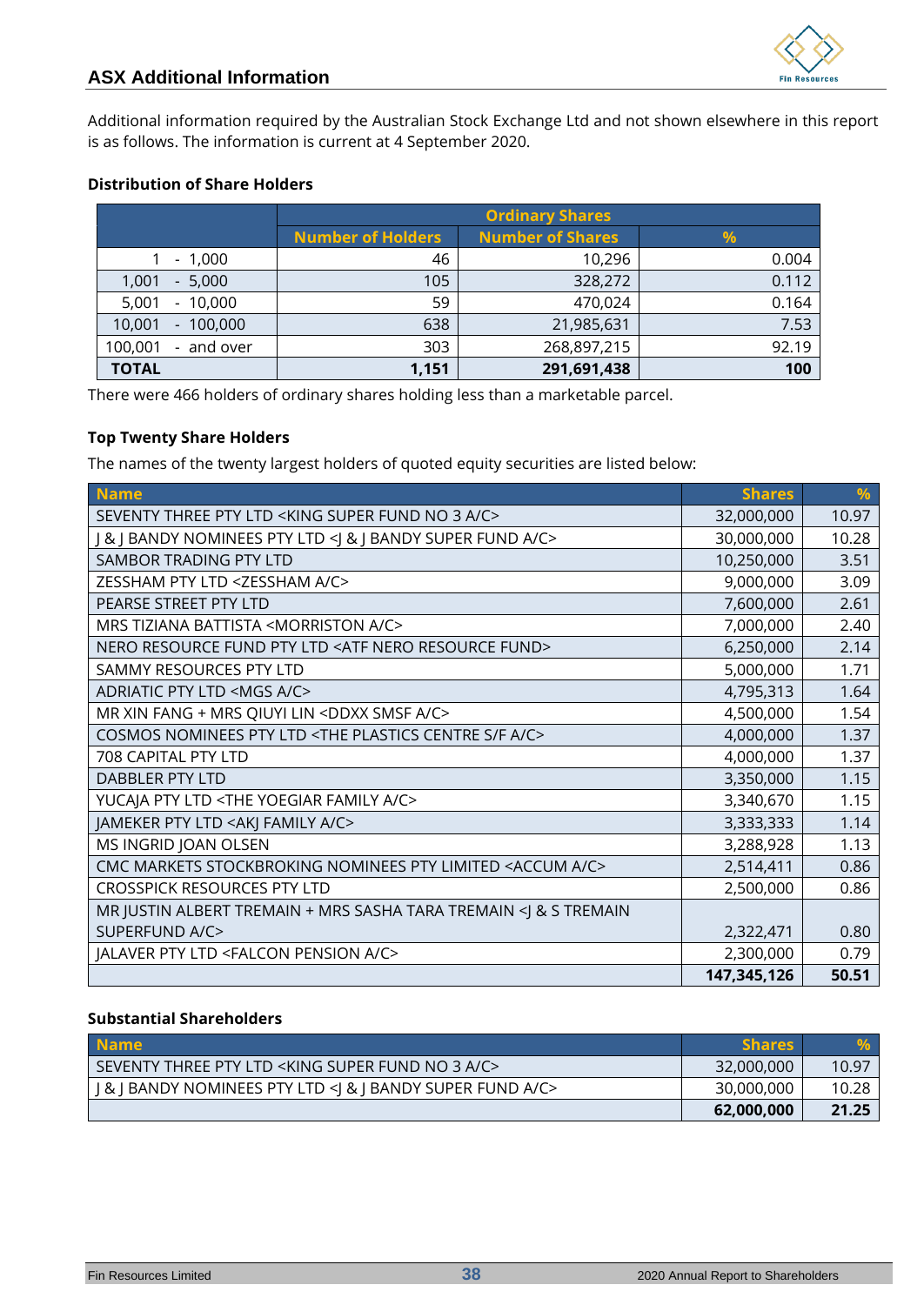# **Distribution of Option Holders**

|                       | <b>Listed Options</b>    |                          |       |  |  |
|-----------------------|--------------------------|--------------------------|-------|--|--|
|                       | <b>Number of Holders</b> | <b>Number of Options</b> | %     |  |  |
| $-1,000$              | 9                        | 3,833                    | 0.004 |  |  |
| $-5,000$<br>1,001     | 17                       | 58,996                   | 0.06  |  |  |
| $-10,000$<br>5,001    | 15                       | 122,842                  | 0.116 |  |  |
| 10,001<br>$-100,000$  | 76                       | 2,752,783                | 2.621 |  |  |
| 100,001<br>- and over | 47                       | 102,292,461              | 97.21 |  |  |
| <b>TOTAL</b>          | 164                      | 105,230,915              | 100   |  |  |

# **Top Twenty Listed Option (FINOA) Holders**

The names of the twenty largest holders of quoted options are listed below:

| <b>Name</b>                                                            | Options <sup>1</sup> | %     |
|------------------------------------------------------------------------|----------------------|-------|
| & J BANDY NOMINEES PTY LTD <bandy a="" c="" f="" p=""></bandy>         | 19,163,823           | 18.21 |
| JALAVER PTY LTD <falcon a="" c="" pension=""></falcon>                 | 18,777,778           | 17.84 |
| MRS DONNA LEA GULLUNI                                                  | 9,666,667            | 9.19  |
| FIRST INVESTMENT PARTNERS PTY LTD                                      | 5,700,000            | 5.42  |
| <b>CROSSPICK RESOURCES PTY LTD</b>                                     | 5,000,000            | 4.75  |
| <b>GROUP SEVENTY THREE PTY LTD</b>                                     | 5,000,000            | 4.75  |
| SURF COAST CAPITAL PTY LTD <minnie a="" c="" f="" p=""></minnie>       | 4,902,813            | 4.66  |
| 2428 PTY LTD                                                           | 3,573,573            | 3.4   |
| ZESSHAM PTY LTD <zessham a="" c=""></zessham>                          | 3,333,334            | 3.17  |
| MR DAVID SAMUEL CHURCH                                                 | 2,500,020            | 2.38  |
| NERO RESOURCE FUND PTY LTD <atf fund="" nero="" resource=""></atf>     | 2,083,334            | 1.98  |
| MISS STACEY O'NEILL                                                    | 2,000,000            | 1.9   |
| MRS LEONA INEZ LAMPE                                                   | 2,000,000            | 1.9   |
| <b>MR XIN FANG</b>                                                     | 1,572,836            | 1.49  |
| RANDAL INVESTMENT HOLDINGS PTY LTD                                     | 1,080,461            | 1.03  |
| ABROLHOS EDGE PTY LTD <abrolhos a="" c="" edge="" super=""></abrolhos> | 1,050,000            |       |
| ACN 161 604 315 PTY LTD                                                | 1,000,000            | 0.95  |
| D M L & J D L PTY LTD <bagus a="" c="" days="" f="" s=""></bagus>      | 1,000,000            | 0.95  |
| MR SAMUEL GERSHON JACOBS + MRS SARITA DEVI JACOBS + MISS MANEKHA       |                      |       |
| BRIDGETTE JACOBS <the a="" c="" phoenix="" superfund=""></the>         | 1,000,000            | 0.95  |
| MR DAVID ARITI                                                         | 863,333              | 0.82  |
|                                                                        | 91,267,972           | 86.74 |

<sup>1</sup> Options are exercisable at \$0.025 each, expiring 31 December 2021.

# **On-Market Buy Back**

There is no current on-market buy back.

#### **Voting Rights**

All ordinary shares carry one vote per share without restriction. Options have no voting rights.

#### **Use of Proceeds**

In accordance with listing rule 4.10.19, the Company confirms that it has used cash and assets in a form readily convertible to cash in a way consistent with its business objectives during the financial year ended 30 June 2020.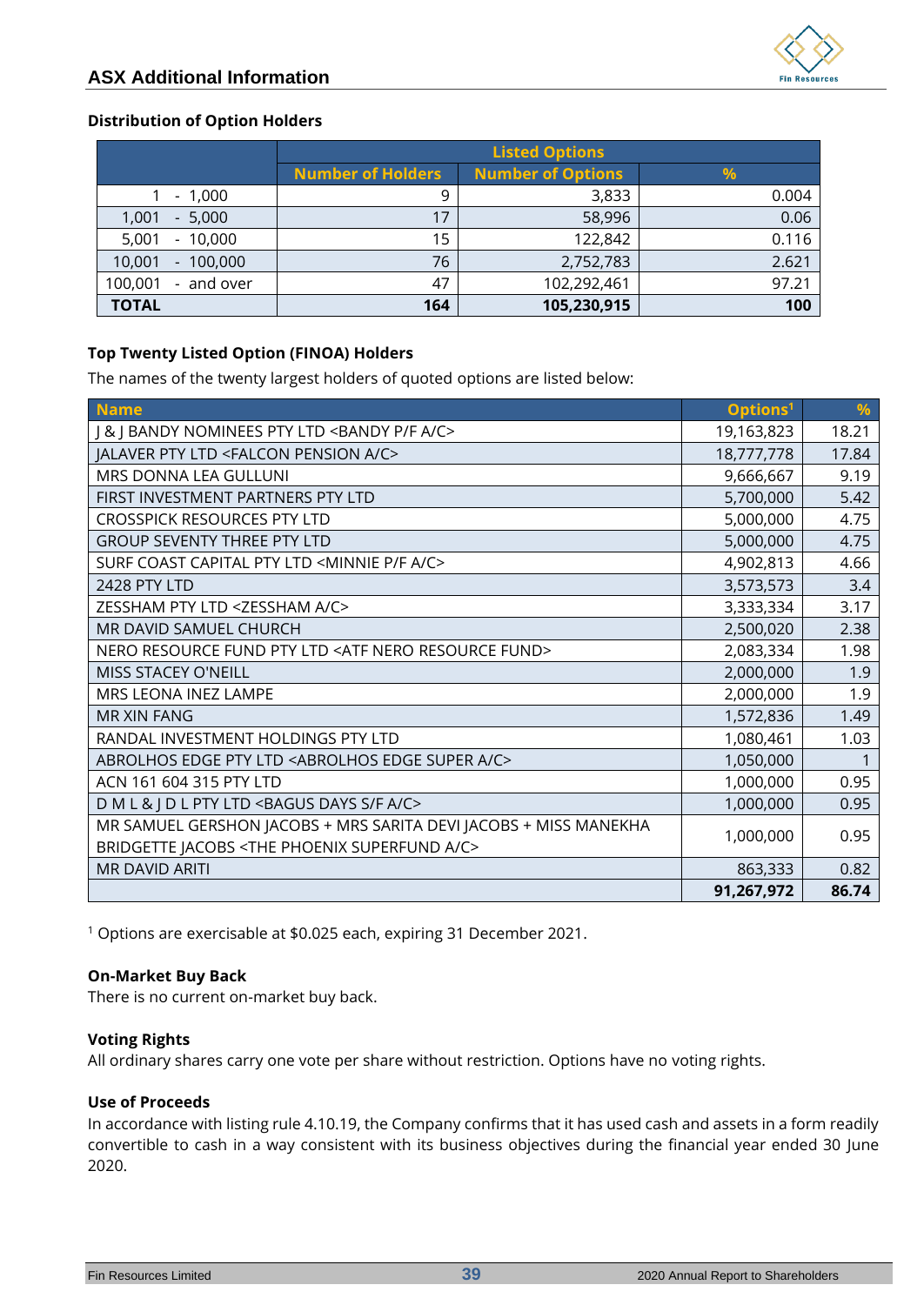

# **Unquoted Equity Securities**

# **Performance Rights**

| <b>Number</b> | <b>Class</b>                                                                                | <b>Holders with more than 20%</b>                                                                                                                                                                                                                                   |
|---------------|---------------------------------------------------------------------------------------------|---------------------------------------------------------------------------------------------------------------------------------------------------------------------------------------------------------------------------------------------------------------------|
| 6,000,000     | Performance Rights over ordinary shares<br>exercisable at \$0.001 on or before 14 May 2023. | - Aaron Dean Bertolatti <bertolatti family<br="">A/C&gt; 2,000,000 performance rights<br/>- Mrs Lenore Theresa Radonjic 2,000,000<br/>performance rights<br/>- Mrs Tiziana Battista <morriston a="" c=""><br/>2,000,000 performance rights</morriston></bertolatti> |

# **Options**

| <b>Number</b> | <b>Class</b>                                                                    | <b>Holders with more than 20%</b>               |
|---------------|---------------------------------------------------------------------------------|-------------------------------------------------|
| 32,000,000    | Options over ordinary shares exercisable at<br>\$0.03 on or before 14 May 2021. | - Sammy Resources Pty Ltd 10,000,000<br>Options |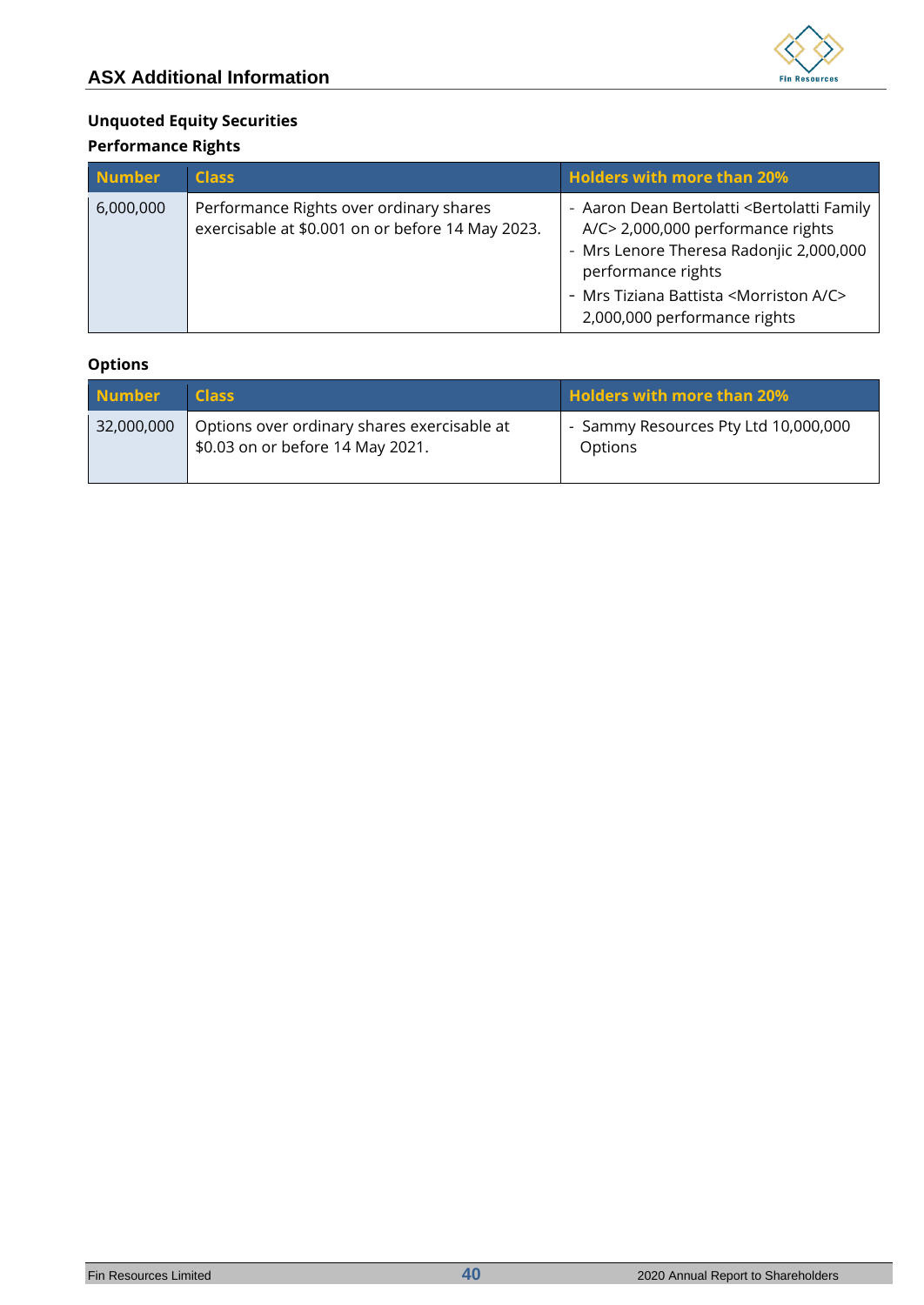

# **FIN Resources Limited Tenements**

|                  | <b>Location</b>   | <b>Area</b>         | <b>Structure</b> |  |  |  |
|------------------|-------------------|---------------------|------------------|--|--|--|
| <b>AUSTRALIA</b> |                   |                     |                  |  |  |  |
| E80/4808         | Western Australia | $134 \mathrm{km}^2$ | 51%              |  |  |  |
| E20/900          | Western Australia | $50$ K $m2$         | 51%              |  |  |  |
| E28/2652         | Western Australia | $44 \mathrm{km}^2$  | 51%              |  |  |  |

## *km<sup>2</sup> – Square Kilometres*

# **Location of the Company's Projects in Western Australia**